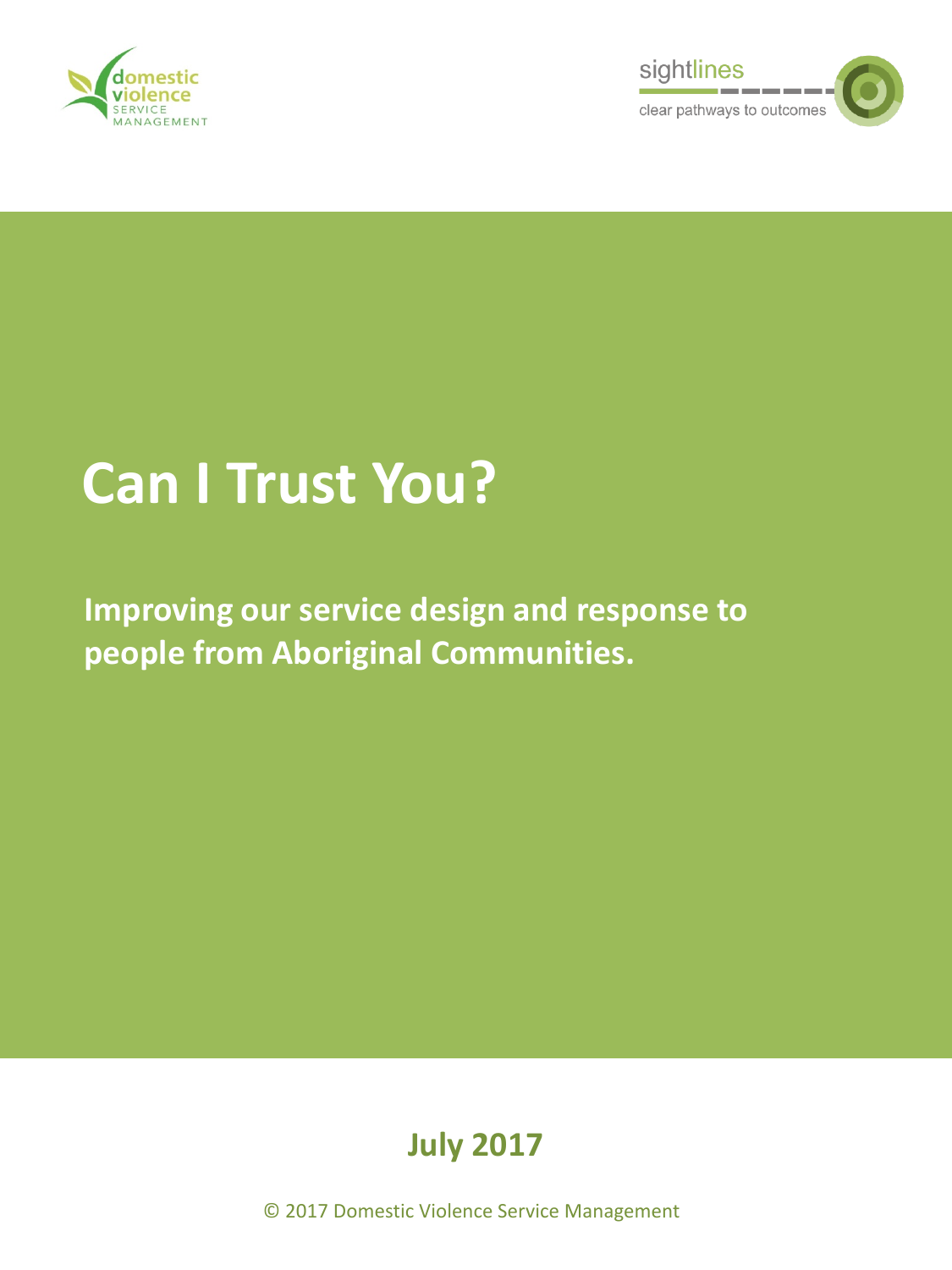sightlines



#### **About our heritage**

Domestic Violence NSW Service Management (DVSM) was created as a non-profit company registered under the Australian Charities and Not For Profits Commission Act 2012.

DVSM recognises the many years of important work already established and achieved through the NSW Women's Refuge Movement since 1974. DVSM also recognises that there are many organisations working diligently and proactively to prevent, respond to and redress violence in society.

#### **About our values and principles**

**POSITIES AT ESTABLISHED SET OF VANCES AND PINCIPIES WHICH ATE OUT.**<br>
• Violence is never acceptable or exclusive or excusable. DVSM has an established set of values and principles which are outlined on our website. The headings for our principles are outlined below:

- 
- Our approach is person centred.
- We uphold an individual's dignity.
- Respect and equality is critical.
- We are committed to the design and delivery of effective services.
- We respond justly.
- We respond justly.<br>• We collaborate. We collaborate.
	- We work with integrity and excellence.
- We work with integrity and excellence.<br>• We foster a supportive environment for staff wellbeing.<br>• We foster a supportive environment for staff wellbeing.
	- It is necessary for all of us to take responsibility for making change happen.

# **About this Resource/Document**

DVSM is committed to continuously learning and improving its work through enquiries that draw from communities, professionals and organisations to gather insight and to build new understanding. We capture and document our learning wherever we can for our own self-reflection and for the purpose of contributing to wider conversations that could assist in improving system and service design over time.

DVSM would like to acknowledge NSW Family and Community Services as a key funder of the programs through which this learning has been explored. The views, information, or opinions expressed within this resource are solely those of the individuals involved and do not represent those of NSW Family and Community Services.

We recognise that the work recorded in this resource represents only our 'point in time' knowledge and understanding which will grow and move through further learning and the contributions from others. The information contained in this resource is provided on an "as is" basis and is provided with no guarantees.

The purpose of making this resource available to others is to share our learning as a contribution toward wider progress and planning in addressing complex social issues. None of the authors, contributors, administrators, or anyone else connected with DVSM, in any way whatsoever, can be responsible for your use of the information contained in or linked from this resource.

#### **Contact Us**

Domestic Violence NSW Service Management (DVSM) welcomes interest and enquiries about this thinking and resources. To get in touch please contact us on (02) 9251 2405 or via our website www.dvnswsm.org.au.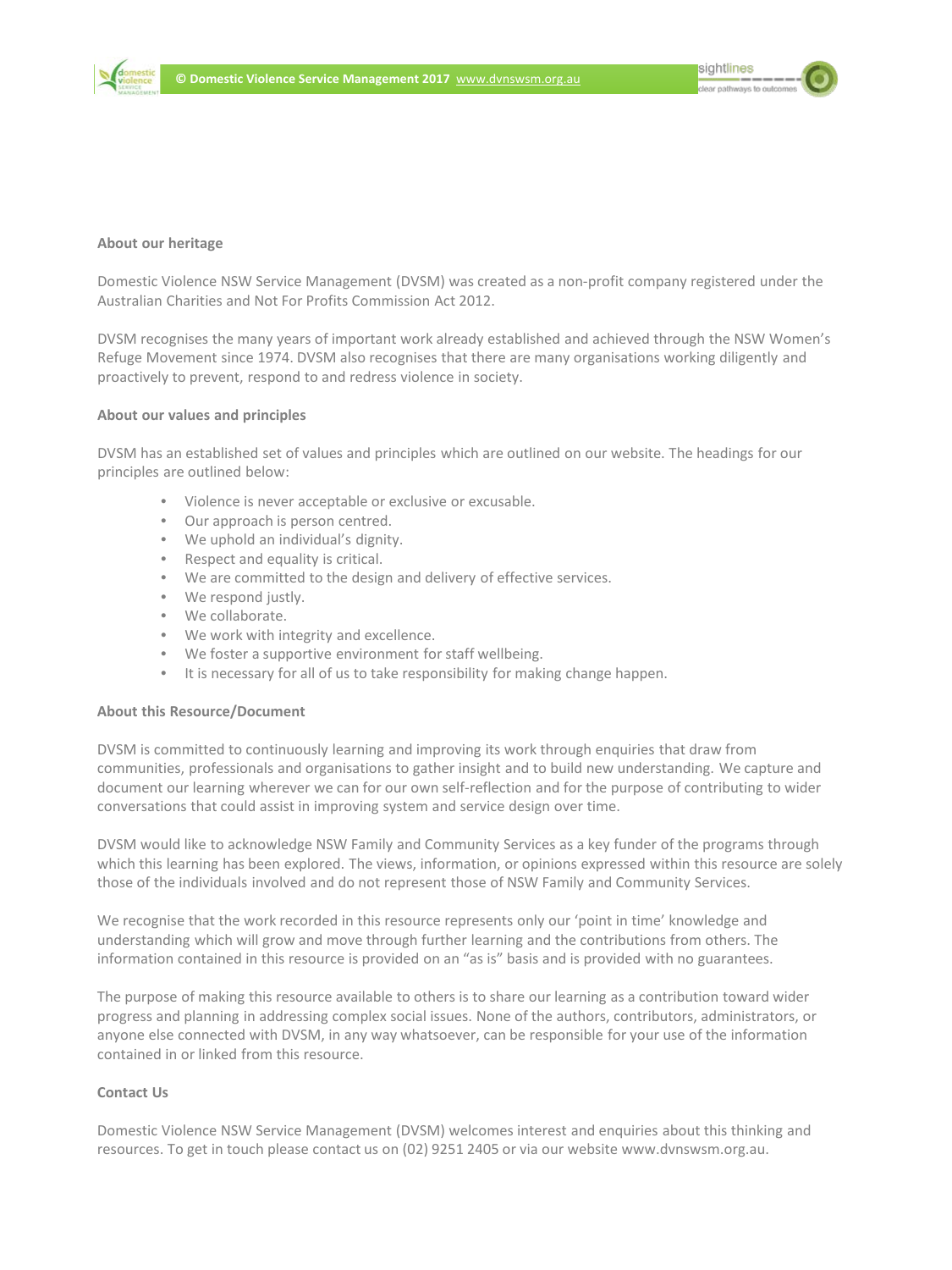



#### **Executive Summary**

This report prepares Domestic Violence NSW Service Management (DVSM) for the next steps on the journey towards building a respectful partnership with Aboriginal communities, families and organisations in Western Sydney and beyond.

The project was undertaken to build DVSM's understanding of the impact of; and response to family violence for Aboriginal communities in Western Sydney. Through this work DVSM aimed to build an understanding of:

- What contribution (if any) DVSM could make as a mainstream organisation working with Aboriginal and Torres Strait Islander communities to address issues of family violence;
- How to work effectively with Aboriginal communities, and what is needed to resource this response; and
- Who to work with to do this.

For a number of reasons, the journey of this project has taken a different route. A key reason for this shift in direction was that trust was consistently identified as an important element of working with Aboriginal families and communities. There are barriers to access that are personal, institutional and historical and they are part of the different lived experiences of Aboriginal families everywhere and including Western Sydney. Building trust so that these barriers can be identified, understood and where possible overcome takes time.

#### **The Importance of Context**

The project drew on the existing evidence base on family violence for Aboriginal and Torres Strait Islander communities and particularly the work of SNAICC – A National Voice for Our Children and the National Aboriginal Family Violence Prevention Legal Service Forum. Interviews were also conducted with key DVSM staff and managers and stakeholders with understanding of Aboriginal communities in Western Sydney.

The term 'family violence'<sup>[1](#page-2-0)</sup> assists in understanding how cultural connections to family and community can inform the range and impact of violence. This is distinct from the term 'domestic violence'. Understanding family violence in Aboriginal and Torres Strait Islander communities requires recognition of the intergenerational trauma. This trauma has come from dispossession of land and identity, the loss of language and culture and the fracturing of families and communities. This trauma continues to today for Aboriginal communities.

Despite many years of efforts to address family violence, misconceptions as to effective practice continue. Mainstream approaches often fail to engage with the issues surrounding the cultural trauma that underpins much of the violence experienced by Aboriginal communities; and Domestic Violence Services are not always culturally responsive and adaptive to community contexts.

 $\overline{a}$ 

<span id="page-2-0"></span><sup>1</sup> Blagg, H. (2000) *Crisis Intervention in Aboriginal Family Violence: Summary Report*, Crime Research Centre, University of Western Australia.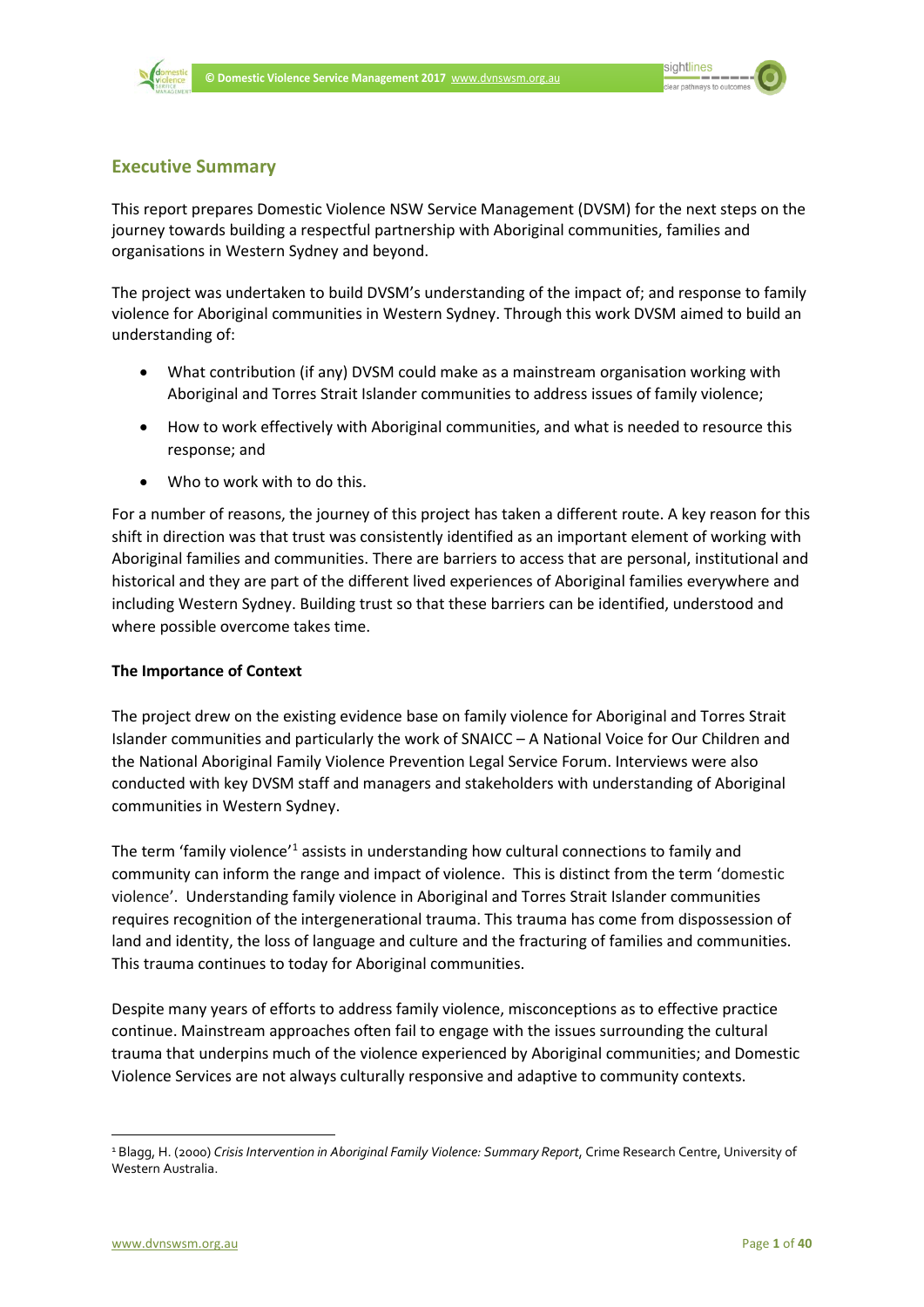

sightlines



Culturally responsive services enable Aboriginal and Torres Strait Islander women to remain engaged in support through developing relationships based on trust. Trust in the people who work there, and that the service is culturally safe. The onus is on mainstream services to create culturally-safe places of welcome and trust, so that Aboriginal communities have the services that they need at the time they need it.

There is not a quick fix that will gain trust. The challenge of gaining trust is rooted in the ongoing effects of colonisation, trauma, racism and lived experience.

#### *Mainstream services need to firstly answer the question: Can I trust you?*

This question prompted a change in direction for this project. And as a result a greater focus has been placed on the consideration of how DVSM would need to 'be' for Aboriginal people to feel that its services are accessible, culturally safe and trustworthy.

#### **The Journey Ahead For DVSM**

Cultural proficiency takes time, and requires focus at all levels - individual, practice and organisation - to ensure that it is embodied within the mind-set, structures and practices of the organisation, and goes beyond individual practitioners.

This report identifies three phases to building trust: *becoming informed*, *taking a stance*, and *reaching out*. The first two phases (*becoming informed* and *taking a stance*) are largely internally focussed, during which DVSM could lay the foundation for trust, demonstrating a willingness to adapt, and the desire to be trusted. While the work to build trust is influenced and shaped by Indigenous voices, it is important that DVSM takes the first steps.

#### **Becoming informed will require DVSM to ask itself:**

• What do we need to do to be culturally proficient at all levels of the organisation? What do we need to learn and understand that we don't know, and who can we engage to do that? *(Becoming Informed)*

#### **Taking a stance will require DVSM to ask itself:**

• What structures and practices do we need to put in place so that we have a culturallysafe, welcoming service for women, children and their families? (*Taking a Stance*)

The third phase of reaching out to the local Aboriginal community should only be done when DVSM can demonstrate significant effort to becoming informed which is reflected through organisational practice.

#### **Reaching out will require DVSM to ask itself:**

• Who do we need to reach out to in the local community, and what can we offer them? What does an effective partnership look like? (*Reaching Out*)

Only after *becoming informed, taking stance and reaching out* will DVSM have the trust required to enable the organisation to work together with Aboriginal communities, organisations and women to support them in their efforts to address violence (*Working Together*).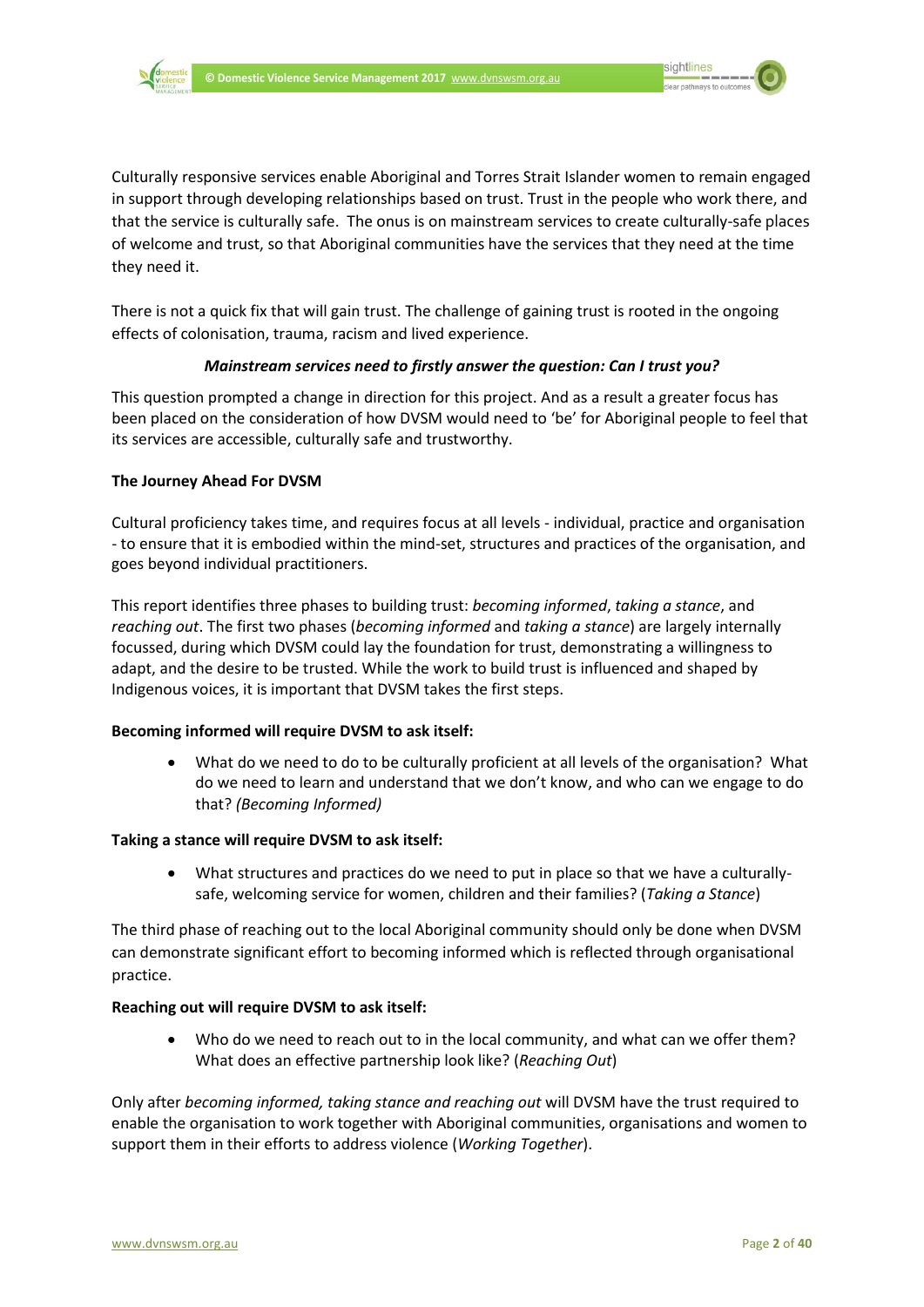

sightlines  $\frac{\ }{\ }$ 

### **Acknowledgment and Appreciation**

Domestic Violence NSW Service Management would like to acknowledge and thank the following people and organisations for their contribution to this learning and work:

#### **Report Authors**

- Nicole Endacott Sightlines Associate
- James McDougall Sightlines Associate

#### **External Contributors**

- Barbara Fitzsimmons NSW Department of Family and Community Services
- Leigh Gassner Reos Partners

#### **DVSM Contributors**

- Suzan Delavere DVSM Staff
- Veronica Falevaai DVSM Staff
- Amanda Greaney DVSM Staff
- Mary Ronayne DVSM staff
- Kelly Parker DVSM staff

#### **Contributing Organisations**

- SNAICC National Voice for Our Children
- National Family Violence Prevention Legal Services Forum
- NSW Department of Family and Community Services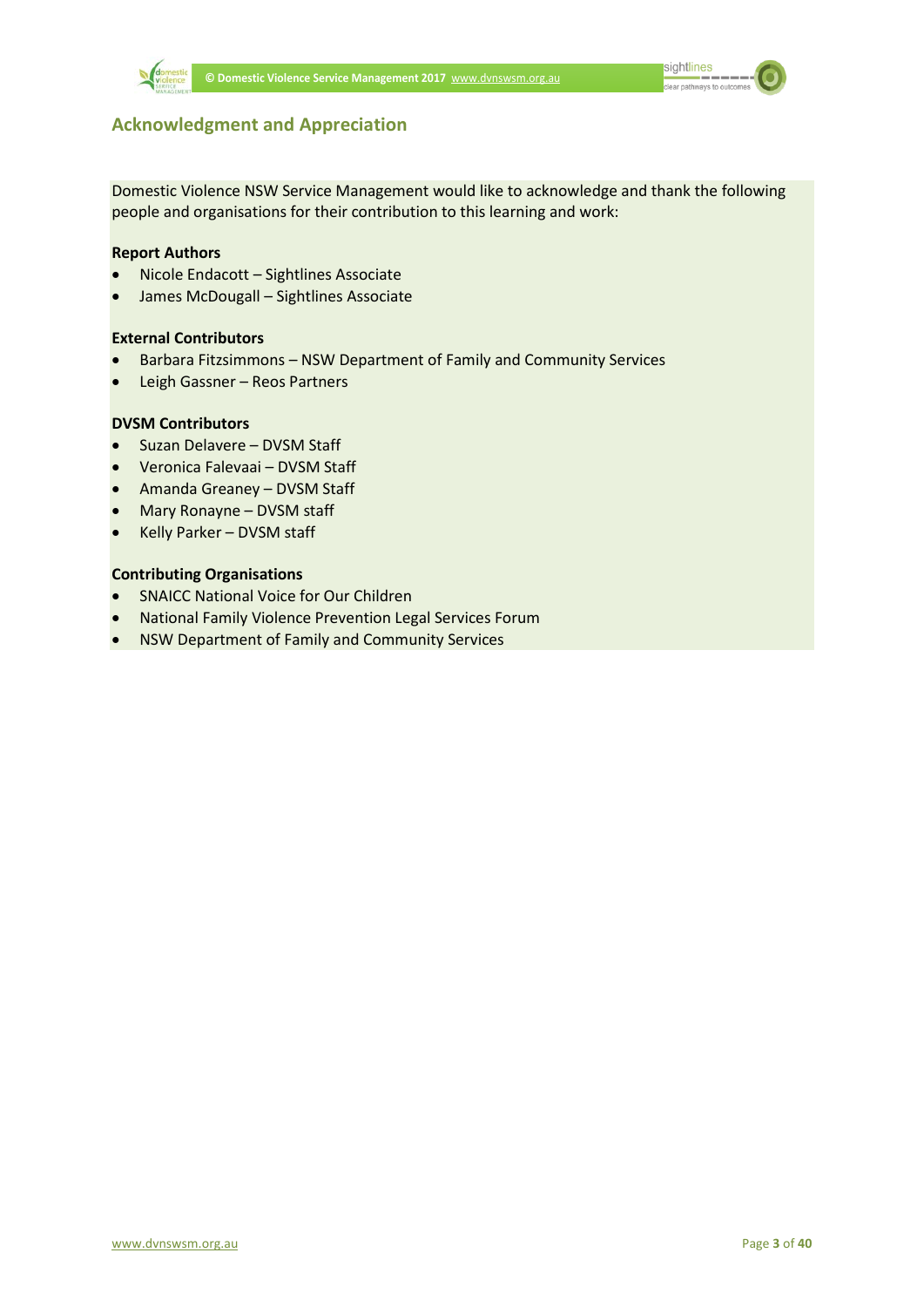

#### **Table of Contents**

| 1. |                                                                                        |  |  |  |
|----|----------------------------------------------------------------------------------------|--|--|--|
| 2. | The impact of family violence on Aboriginal and Torres Strait Islander communities 9   |  |  |  |
| 3. | Understanding family violence in Aboriginal and Torres Strait Islander communities  11 |  |  |  |
| 4. | Key concerns of Aboriginal and Torres Strait Islander community organisations 12       |  |  |  |
|    |                                                                                        |  |  |  |
|    |                                                                                        |  |  |  |
| 1. |                                                                                        |  |  |  |
| 2. |                                                                                        |  |  |  |
|    |                                                                                        |  |  |  |
| 1. |                                                                                        |  |  |  |
| 2. |                                                                                        |  |  |  |
| 3. |                                                                                        |  |  |  |
| 4. |                                                                                        |  |  |  |
| 5. |                                                                                        |  |  |  |
|    |                                                                                        |  |  |  |
|    |                                                                                        |  |  |  |
|    |                                                                                        |  |  |  |
|    |                                                                                        |  |  |  |
|    |                                                                                        |  |  |  |
|    |                                                                                        |  |  |  |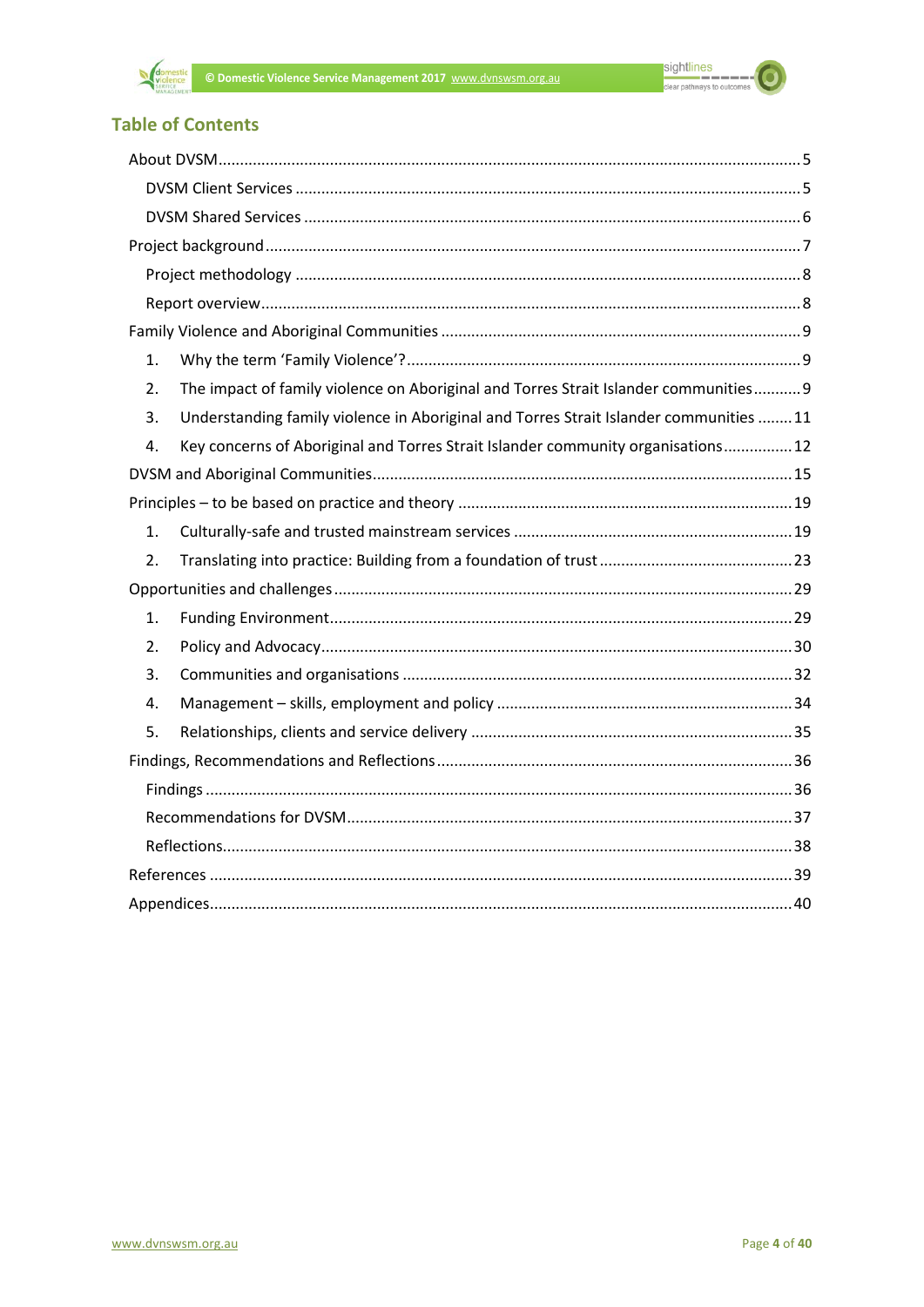

#### <span id="page-6-0"></span>**About DVSM**

Domestic Violence NSW Service Management (DVSM) is a registered charity (ABN: 26-165-400-635) which aims to prevent and support recovery from domestic and family violence (DFV) and homelessness. DVSM also provides professional services to the community services sector and client service delivery.

**Our Vision** is a world where women, families and communities live free from violence, have equal rights, opportunities, and the freedom to reach their potential.

**Our Purpose** is to empower clients to make positive, permanent changes that improve their safety and wellbeing.

**Our Values** are demonstrated in our day-to-do work. These values are:

| <b>Person Centred</b>    | <b>Excellence</b>     | <b>Respect</b>  | <b>Integrity</b> |
|--------------------------|-----------------------|-----------------|------------------|
|                          | We exceed             |                 |                  |
| We listen and embrace    | expectations with our | We remain open  | We are ethical,  |
| diversity to support our | professionalism and   | minded and non- | transparent and  |
| clients to achieve their | evidence based        | judgmental.     | accountable.     |
| self-defined goals.      | products, programs    |                 |                  |
|                          | and services.         |                 |                  |

#### <span id="page-6-1"></span>**DVSM Client Services**

#### **Wilcannia Safe House**

Wilcannia Safe House supports people who are experiencing DFV and/or experiencing or at risk of homelessness.

The service operates in Wilcannia and has these priority target groups:

- Young People between 16 and 25
- Women over 25
- Families with children including those escaping DFV
- Aboriginal clients

Wilcannia Safe House provides crisis accommodation at the safe house, and supports clients in transitional properties and provides outreach support.

#### **Moving Out Moving On (MOMO)**

MOMO supports women with or without children in the City of Sydney who have/are experiencing DFV and who are homeless or at risk of homelessness.

MOMO is a mobile service which is located in different areas across the inner city of Sydney providing mobile outreach support.

#### **Refuge Outreach Action Response (ROAR)**

ROAR supports people who are experiencing DFV and/or experiencing or at risk of homelessness.

The service operates in Blacktown and the Hills area and has these priority target groups:

- Women with children who are escaping or experiencing domestic and/or family violence
- Women with children who are leaving institutions
- Fathers with accompanying children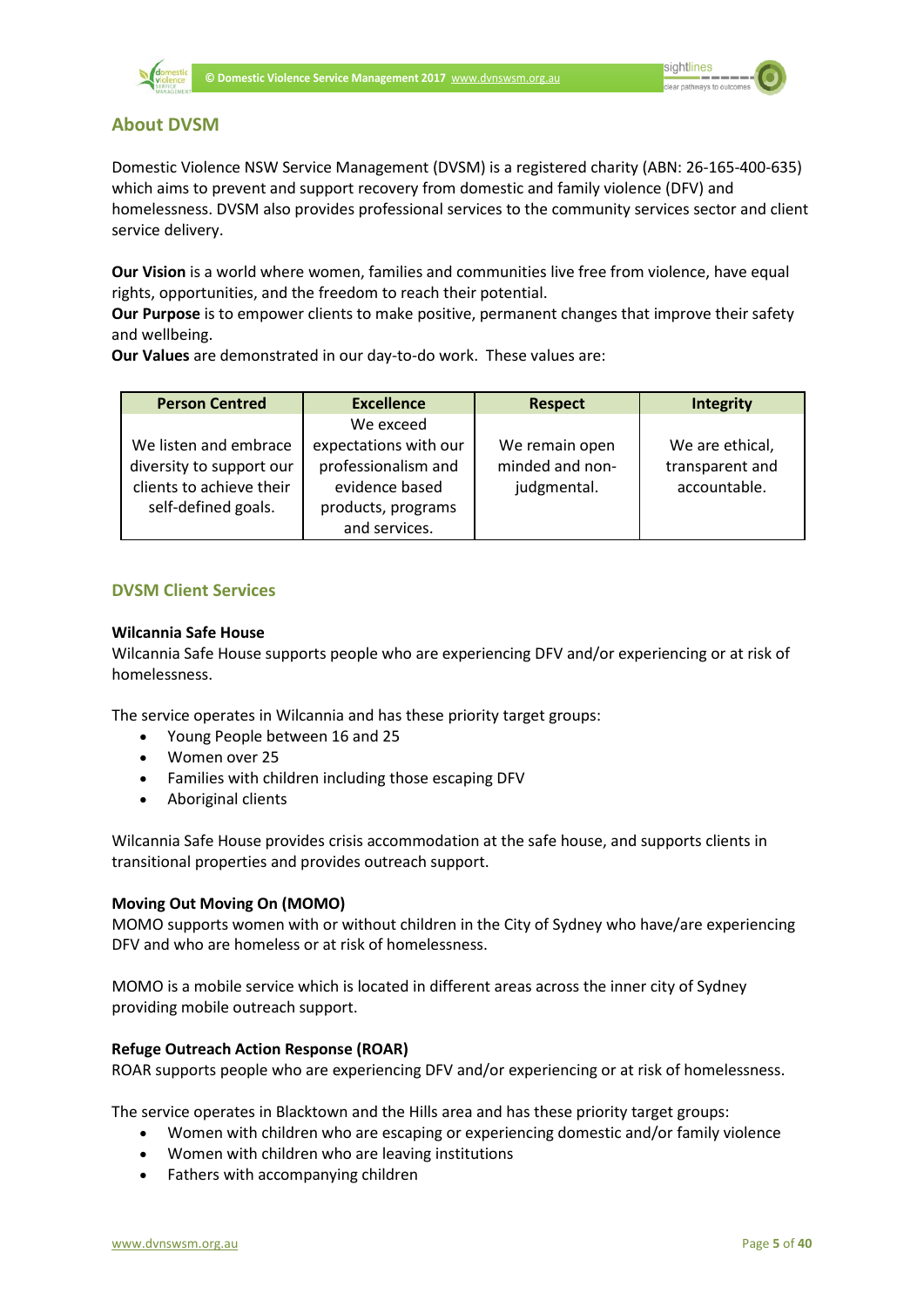

#### • Other family groups

ROAR provides crisis accommodation at the refuge, and supports clients in transitional properties and provides mobile outreach support.

#### **Domestic Violence After Hours Service (DVAHS)**

DVAHS provides a 24/7 response for women, and women with accompanying children who are escaping DFV.

#### <span id="page-7-0"></span>**DVSM Shared Services**

#### **Organisational Services**

The Organisational Services team provide the cross-organisational infrastructure and supports relating to Finance, Human Resources, Quality Assurance and Compliance, Projects and Administrative Supports.

#### **Sightlines Professional Services**

Sightlines is the Professional Services division of DVSM. The Sightlines team work across DVSM's services supporting a culture of continuous quality improvement. The team contribute to the development of frameworks, policies, projects and tools and build workforce capacity. They build and test evidence through reflective practice and facilitate staff members, clients and community participation in service design.

Sightlines also provides consultancy services to other Specialist Homelessness Services peers through contracts and/or Joint Working Agreements, and to the sector more broadly.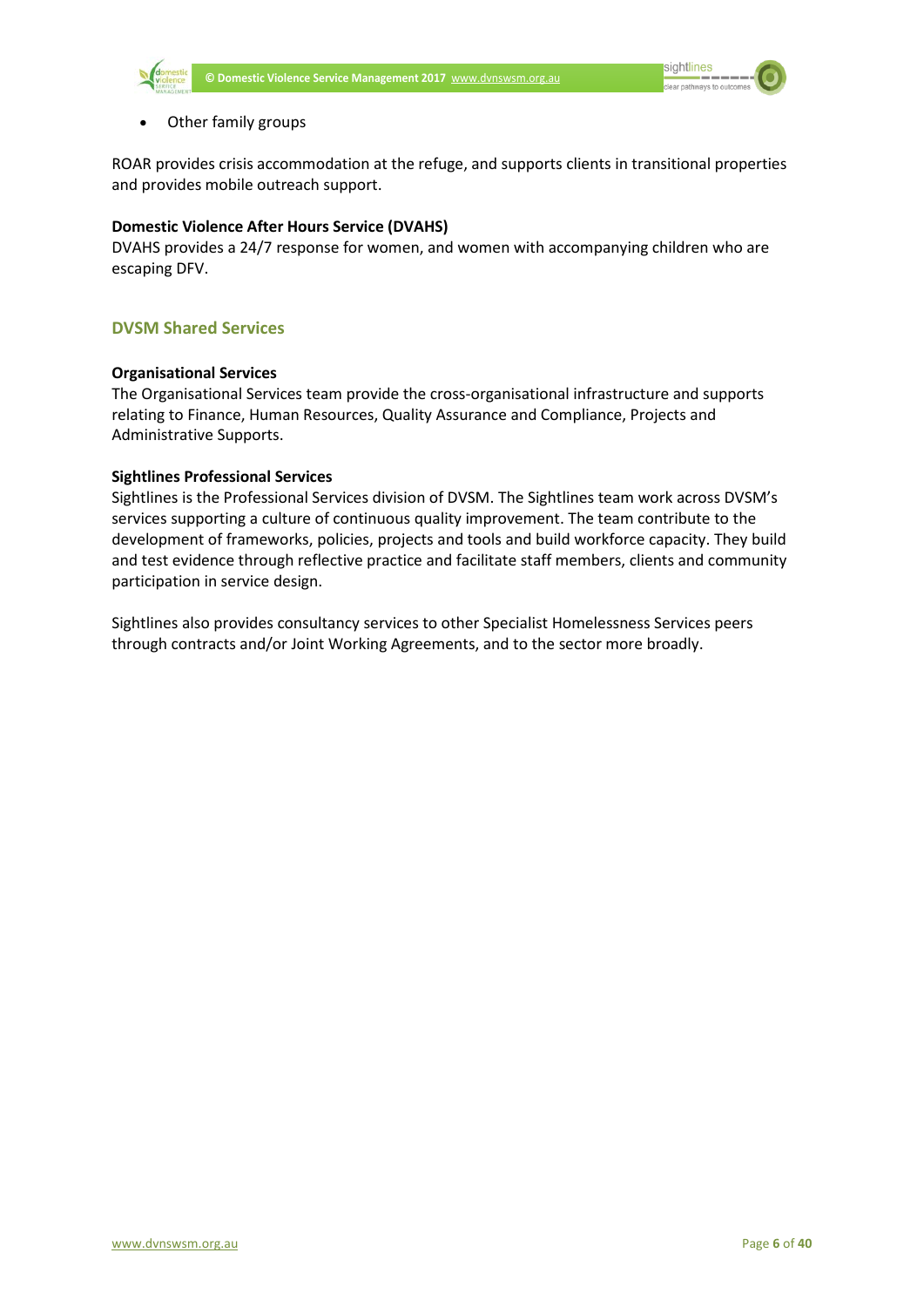

### <span id="page-8-0"></span>**Project background**

The purpose of the Project is to support DVSM (and ROAR in particular) to build a better understanding of the impact of and response to family violence for Aboriginal communities in Western Sydney.

Through this work DVSM aims to build an understanding of:

- What contribution (if any) it could make as a mainstream organisation working with Aboriginal and Torres Strait Islander communities to address issues of family violence;
- How to work effectively with Aboriginal communities, and what is needed to resource this response; and
- Who to work with to do this.

Overall the intent is to refine DVSM's understanding of family violence, wellbeing and safety which will inform practice and service design.

The original intent was that this would be achieved by building a picture of the lived experience of family violence for Aboriginal and Torres Strait Islander peoples in Western Sydney; and the existing response from indigenous and mainstream organisations working in Western Sydney.

For a number of reasons, the journey of this project has taken a different route.

The picture of Western Sydney for Aboriginal families experiencing family violence has not yet been painted through this project. One of the key reasons for taking a different approach emerged in the early stages of the project while listening and reading. Trust was consistently identified as an important element of working with Aboriginal families including as part of the process of ensuring that there is understanding and respect. There are barriers to access that are personal, institutional and historical and they are part of the different lived experiences of Aboriginal families everywhere, including Western Sydney. Building trust so that these barriers can be identified, understood and where possible overcome takes time. More time than this project allows.

The second key reason relates to the issue of who needs to build trust. Ultimately this work is the responsibility of DVSM as a whole because it is DVSM and its representatives who must build and maintain the relationships that will ground its partnership with Aboriginal families and communities. Finally, there was the recognition that this work has already begun. Staff engaged in service delivery, managers, partners (and clients) are already learning, sharing and developing relationships necessary for building trust and improving work practice.

Instead this project has focused on what is needed by DVSM to build better understanding and practice. This calls for more listening and learning about history and context. It requires a degree of self-reflection and may require the development of additional skills and knowledge, or at least the sharing of existing skills and knowledge more broadly across the organisation. This is a journey for the organisation. There are those in the organisation who have already embarked on that journey who may act as guides.

The goal remains the same – a respectful partnership with Aboriginal communities and families and organisations in Western Sydney and beyond.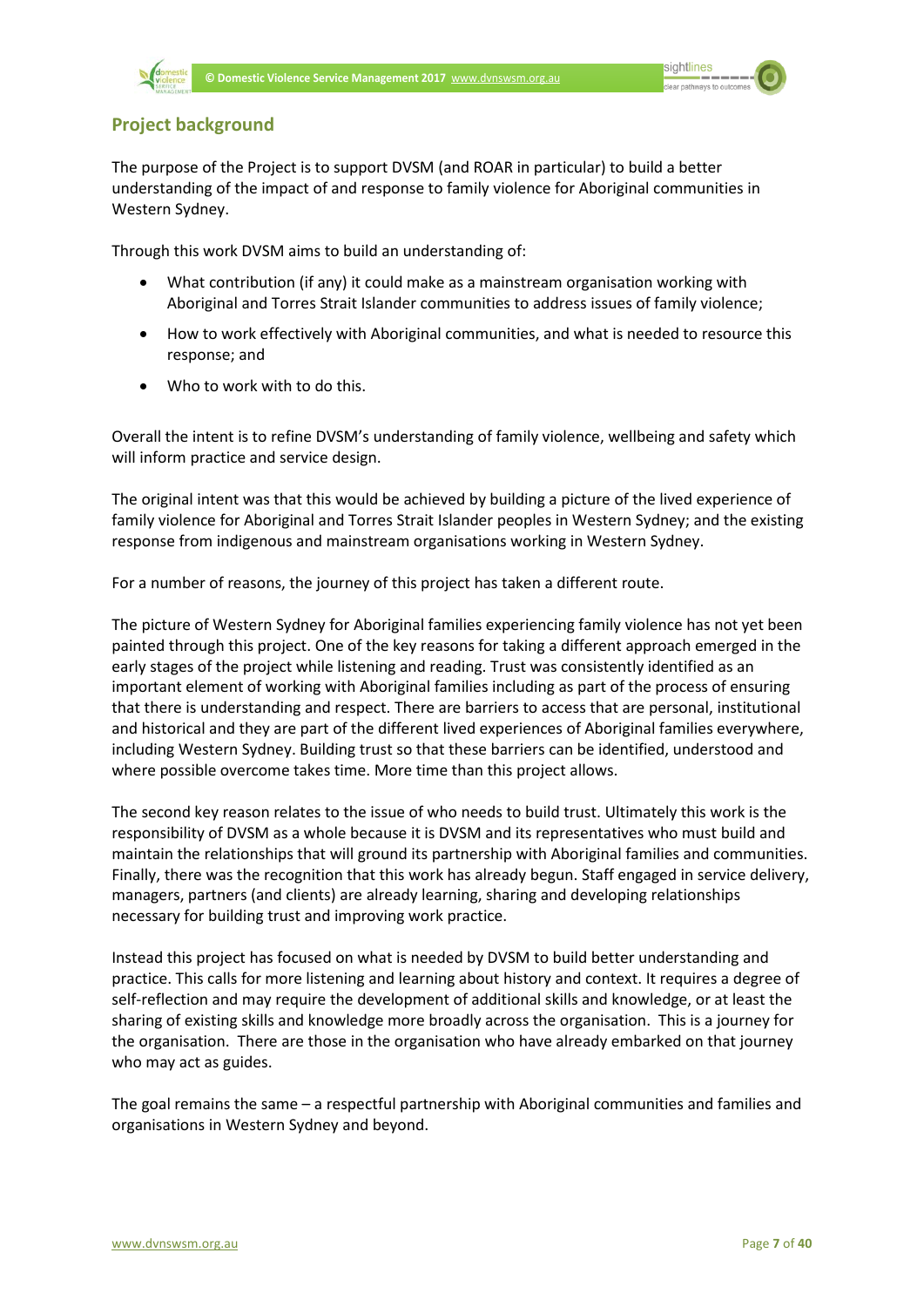

<span id="page-9-0"></span>

The project's methodology has been based on action learning and collaborative listening with staff and key stakeholders. The project has drawn on the existing evidence base on family violence for Aboriginal and Torres Strait Islander communities and particularly the work of SNAICC – A National Voice for Our Children and the National Aboriginal Family Violence Prevention Legal Service Forum, as well as papers that considered the role of mainstream organisations in working with Indigenous peoples. The community development research and insights of Margot Rawsthorne at the University of Sydney have been influential.

Interviews have been conducted with key DVSM staff and managers and stakeholders with understanding of Aboriginal communities in Western Sydney. For reasons which will be discussed in the report, clients and other services have not been interviewed. This report prepares DVSM for the next steps on the journey towards building a respectful partnership with Aboriginal communities, families and organisations in Western Sydney and beyond.

#### <span id="page-9-1"></span>**Report overview**

- **Section 1** introduces the Project and its aims.
- **Section 2** shares the understanding of the experience of family violence for Aboriginal communities.
- **Section 3** sets out what was heard from staff and stakeholders about working with Aboriginal Communities.
- **Sections 4 and 5** examine the underlying principles for the approach and the different opportunities and challenges that exist for DVSM in developing its understanding (becoming informed) and taking a stance.
- **Section 6** sets out recommendations and some possible next steps and reflects on the journey so far.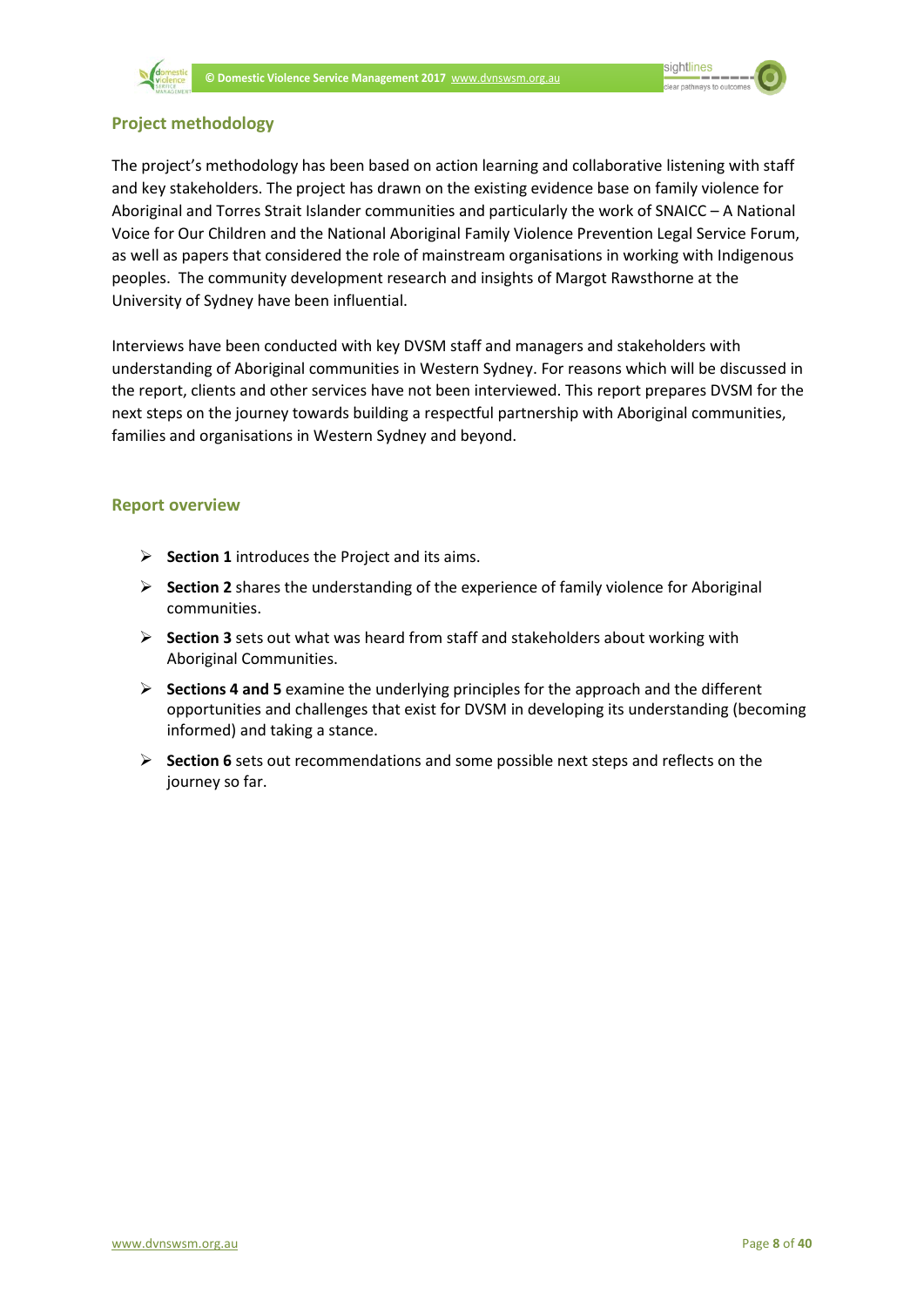

#### <span id="page-10-0"></span>**Family Violence and Aboriginal Communities**

#### <span id="page-10-1"></span>**1. Why the term 'Family Violence'?**

The use of the term 'family violence'<sup>[2](#page-10-3)</sup> assists in understanding how cultural connections to family and community can inform the range and impact of violence – including amongst extended family, kinship networks and communities. This is distinct to the term 'domestic violence'.

Family violence is also not limited to interactions between Aboriginal and Torres Strait Islander people. Aboriginal and Torres Strait Islander women experience violence from both Aboriginal and Torres Strait Islander men and non-Indigenous men.

Understanding experiences of discrimination and marginalisation for Aboriginal and Torres Strait Islander peoples also involves recognising lateral violence. This includes bullying, backstabbing, gossiping and family feuding. Not all family violence involves lateral violence, and not all lateral violence involves family violence, but the intersection of the two can limit the impact of any prevention or response to family violence.

*The range of violence that takes place in Indigenous communities including the physical, emotional, sexual, social, spiritual, cultural, psychological and economic abuses that may be perpetuated within a family. The term also recognises the broader impacts of violence; on extended families, kinship networks and community relationships. It has also been used… to encompass acts of selfharm and suicide, and has become widely adopted as part of the shift towards addressing intrafamilial violence in all its forms.* 

#### **The Gordon Inquiry Report (2012), Western Australia**

#### <span id="page-10-2"></span>**2. The impact of family violence on Aboriginal and Torres Strait Islander communities**

The impact that family violence has on Aboriginal and Torres Strait Islander communities is complex and widespread. It can be seen in all areas of disadvantage that Aboriginal and Torres Strait Islander people experience – from incarceration, to child protection, mental health, homelessness, health, employment and education. And although overall rates are high, family violence does not impact different communities equally. Some communities may have high levels of family violence and others may have very little.

Aboriginal and Torres Strait Islander women experience significantly higher rates of family violence than non-Indigenous women. Aboriginal and Torres Strait Islander women are more likely to be the victim of assault than other Australian women: 4.2 times more likely in NSW in 2013. In 2012-2013 Aboriginal and Torres Strait Islander women were 34 times more likely to be hospitalised from injuries caused by family violence. Homicide deaths of Aboriginal and Torres Strait Islander women were 15 times the rate for non-Indigenous women across five jurisdictions from 2008-2012. A domestic violence incident was identified as the setting for 83.3% of homicides of Aboriginal and Torres Strait Islander women in 2011-2012.[3](#page-10-4)

<span id="page-10-3"></span> <sup>2</sup> Blagg, H. (2000) *Crisis Intervention in Aboriginal Family Violence: Summary Report*, Crime Research Centre, University of Western Australia.

<span id="page-10-4"></span><sup>3</sup> *Overcoming Indigenous Disadvantage Key Indicators Report 2014,* Section 4.93; 4.92; Table 4A.11.31; 4A.11.37 Productivity Commission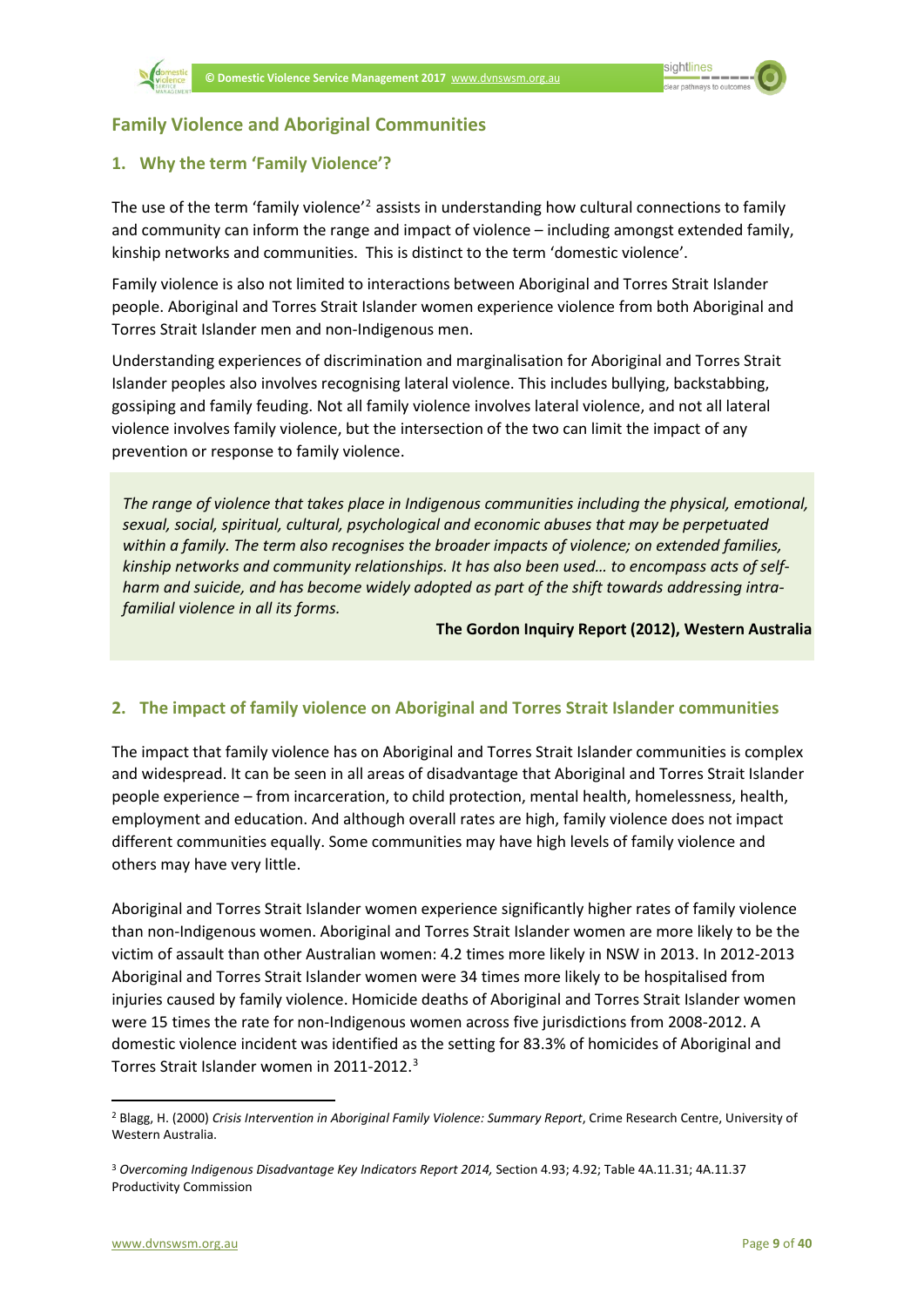

The reality may in fact be worse, as official statistics under-represent the level of violence in many Aboriginal and Torres Strait Islander communities. In some settings, up to 90% of violence may not be disclosed. Many Aboriginal women do not report for fear of reprisal or of having children taken away; lack of confidence in police or community support; language and cultural barriers and lack of awareness of support services.[4](#page-11-0)

22% of people who used homelessness services in 2012-2013 were Aboriginal and Torres Strait Islander, with family violence given as the second most common reason for accessing the service.<sup>[5](#page-11-1)</sup>

Aboriginal and Torres Strait Islander children are at greater risk of being exposed to family violence than other children.<sup>[6](#page-11-2)</sup> The Victorian Commission for Children and Young People reviewed all current cases of Aboriginal children in out-of-home care in that state and found that 88% of children had experienced family violence. The greater the risk of violence towards the mother the more likely violence will be directed at the children and the more likely there will be lack of supervision and neglect.

And so, children's experience of family violence is often linked to their entry into the child protection system. The impacts on children include the immediate trauma of separation from their parents and kin, and the potential permanent separation from their families, communities, kin and culture.<sup>[7](#page-11-3)</sup>

Between 40 and 70% of child sexual abuse occurs against the backdrop of family violence.<sup>[8](#page-11-4)</sup> In New South Wales, Aboriginal and Torres Strait children and young people are 6.6 times more likely to be victims of a sexual assault than non-Aboriginal children.<sup>[9](#page-11-5)</sup>

<span id="page-11-0"></span> <sup>4</sup> Willis, (2011) *Non-disclosure of violence in Australian Indigenous communities*, Canberra, Australian Institute of **Criminology** 

<span id="page-11-1"></span><sup>5</sup> *Overcoming Indigenous Disadvantage Key Indicators Report 2014,* Section 4.95 Productivity Commission

<span id="page-11-2"></span><sup>&</sup>lt;sup>6</sup> Cripps et al 'Victims of violence among Indigenous mothers living with dependent children'(2009)MJA 191 481-485;<br><sup>7</sup> "Always Was Always Will be Koori Children": Commission for Children & Young People, Victoria<br><sup>8</sup> Lai

<span id="page-11-3"></span>

<span id="page-11-4"></span>

<span id="page-11-5"></span><sup>9</sup> NSW Ombudsman, 2013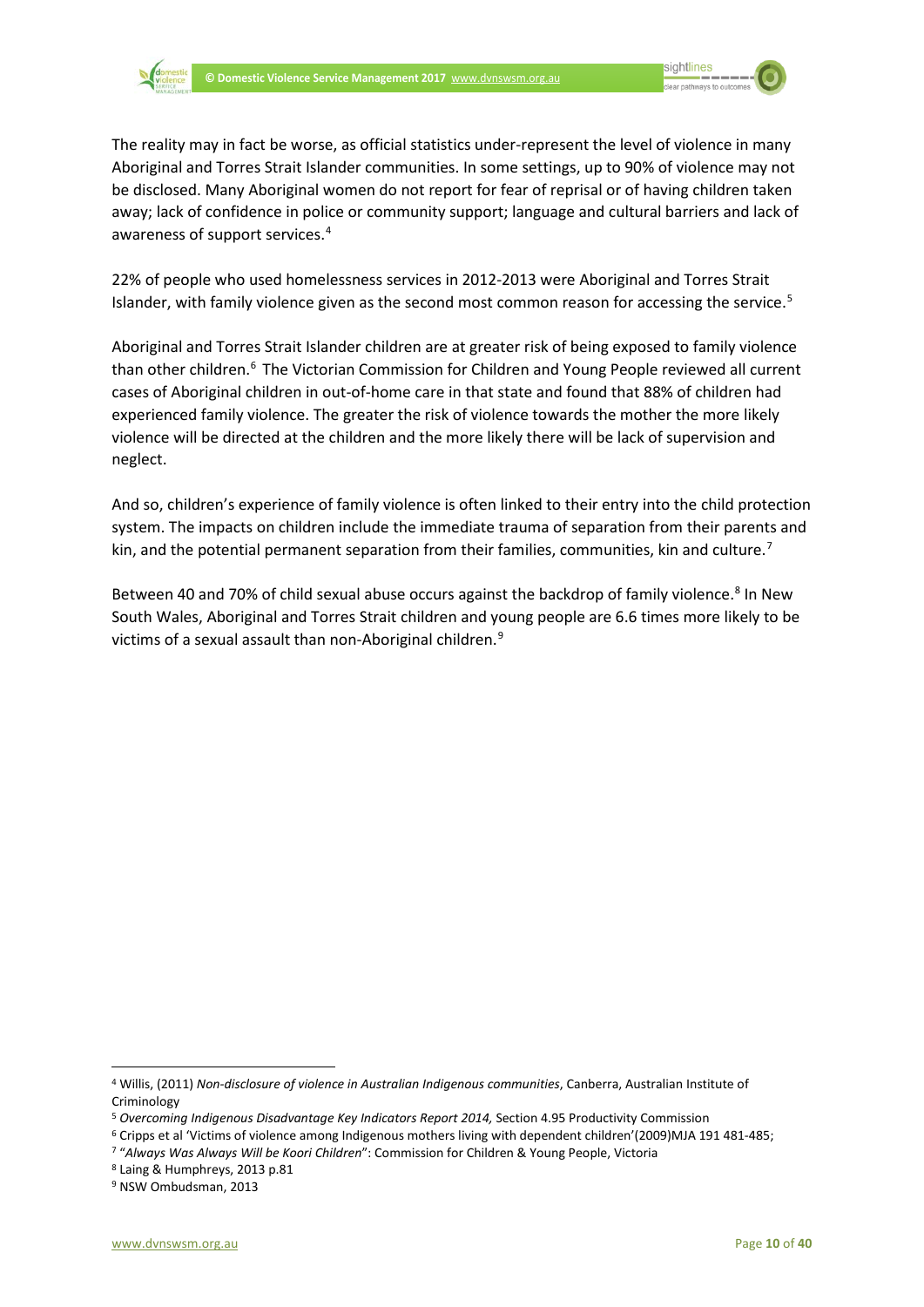#### <span id="page-12-0"></span>**3. Understanding family violence in Aboriginal and Torres Strait Islander communities**

Understanding family violence in Aboriginal and Torres Strait Islander communities requires recognition of the intergenerational trauma that continues to today. This trauma has come from dispossession of land and identity, the loss of language and culture and the fracturing of families and communities.

*Family violence is not part of Aboriginal culture. However, the disadvantage, dispossession and attempted destruction of Aboriginal cultures since colonisation have meant that family violence has proliferated in Aboriginal communities.*

#### **Aboriginal Family Violence Prevention Legal Services, (2015) Submission to Victorian Royal Commission into Family Violence**

The legacy of colonisation and oppression is still seen today in the complexity and prevalence of family violence. It has been perpetuated and extended by the forced removal of children from their families and the racism of social and economic exclusion. Added to this are experiences of entrenched poverty and political marginalisation, high rates of substance abuse and the loss of traditional male and female roles, $10$  which all influence the prevalence of family violence in Aboriginal and Torres Strait Islander communities.

The factors contributing to family violence are complex and do not exist in isolation from each other. It is a common misunderstanding of family violence in Aboriginal and Torres Strait Islander communities to only view a limited set of factors as influencing violence – particularly substance abuse. But as Cripps and Adams describe, "to ignore the first group of factors [colonisation; dispossession and cultural dislocation; dislocation of families through removal] and the role they have played and continue to play in families is tantamount to not understanding the violence as it occurs in Aboriginal communities."[11](#page-12-2)

This section draws on and acknowledges the work of two key Aboriginal organisations: SNAICC – National Voice for Our Children and the National Family Violence Prevention Legal Services Forum. These two organisations in partnership with other Aboriginal and Torres Strait Islander voices are calling for better responses to the experiences of family violence for Aboriginal families. Their research and policy work have guided the development of this section and their concerns provide a framework for DVSM to become informed and to take a stand in support of Aboriginal communities.

*Violence against Aboriginal and Torres Strait Islander women and children is at epidemic levels. It will cost the nation \$2.2 billion by 2021-22. Its moral cost – which sees lives lost and communities destroyed - is unquantifiable.*

**Antoinette Braybrook, CEO, Aboriginal Family Violence Prevention Legal Services**

<span id="page-12-1"></span> <sup>10</sup> Blagg (1999) *Intervening with Adolescents to Prevent Domestic Violence: Phase 2: The Indigenous Rural Model,* pp.5-6. Memmott, Stacy, Chambers & Keys. (2001) *Violence in Indigenous Communities*, National Crime Prevention, Attorney-General's Department

<span id="page-12-2"></span><sup>11</sup> *Working Together: Aboriginal and Torres Strait Islander Mental Health and Wellbeing Principles and Practice,* Chapter 23 p. 405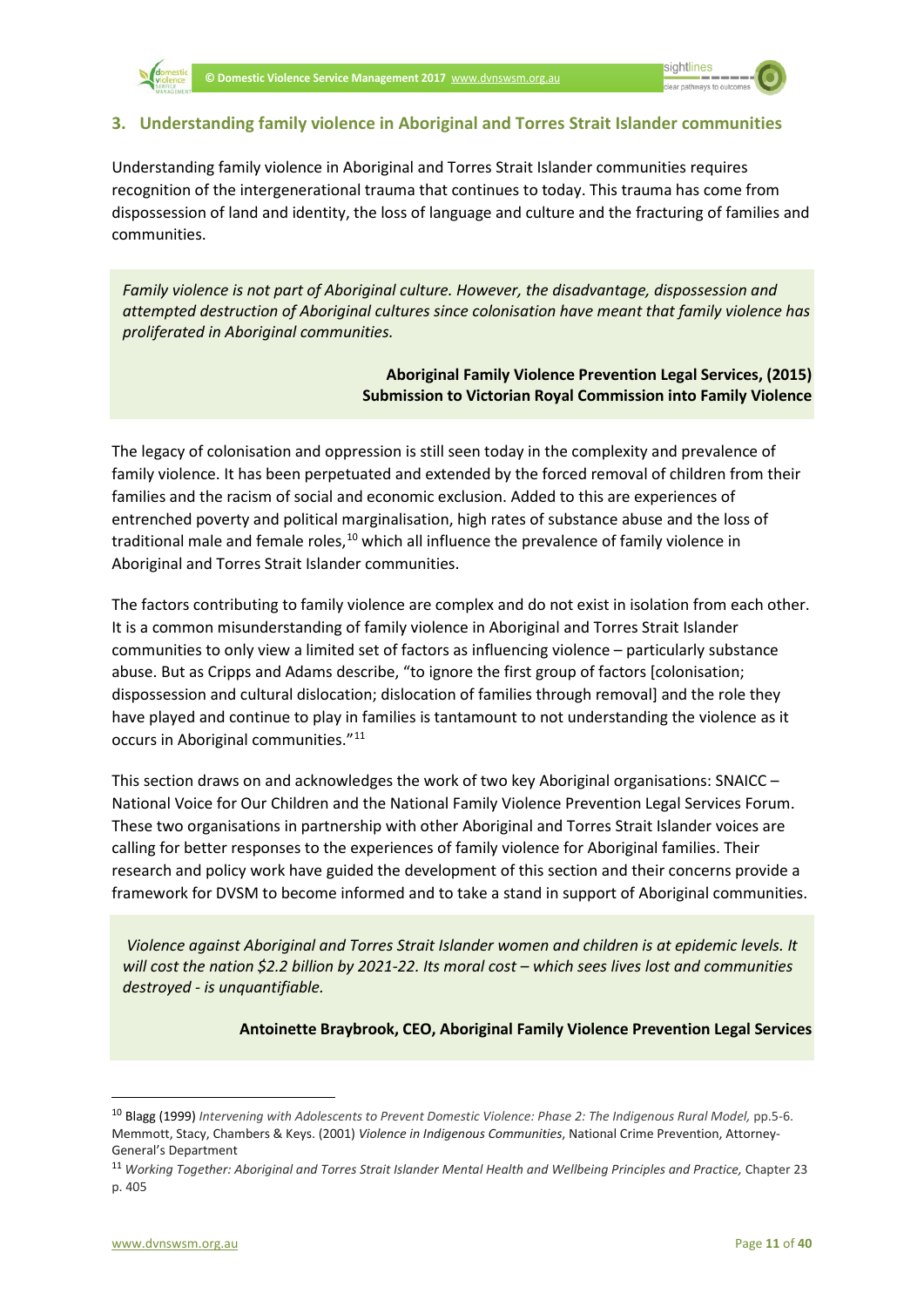

#### <span id="page-13-0"></span>**4. Key concerns of Aboriginal and Torres Strait Islander community organisations**

#### **Understanding Cultural and Social Contexts**

Despite many years of efforts to address family violence, misconceptions as to effective practice continue. Mainstream approaches to family violence often fail to engage with the issues surrounding cultural trauma that underpins much experience of family violence in Aboriginal and Torres Strait Islander communities.

Traditional approaches to domestic violence that are centred on removing women and children from situations of violence are not always possible or appropriate. Removing or isolating Aboriginal and Torres Strait Islander women and children from their community can compound cultural trauma and increase vulnerability.<sup>[12](#page-13-1)</sup>

It is recognised that policing plays a key role in responding to family violence. However, there may be significant barriers in access to justice for Aboriginal and Torres Strait Islander peoples who have current or historical experiences of distrust and fear of police and the criminal justice system.

#### **Barriers of Access to Services**

Domestic violence services are not always culturally responsive and adaptive to community contexts.

Cultural safety is critical and for many Aboriginal and Torres Strait Islander women who are survivors of family violence. As emphasized by the Family Violence Prevention Legal Service Forum, seeking support will often only occur when a culturally responsive service is available.

Culturally responsive services enable Aboriginal and Torres Strait Islander women to remain engaged in support through developing relationships based on trust. The historical and current experiences of racial discrimination may also present barriers for Aboriginal and Torres Strait Islander women in seeking support.

**The Victorian Aboriginal Child Care Agency** outlines cultural safety in the context of family violence as "…re-claiming cultural norms and creating environments where Aboriginal people transition; first from victimhood to survivors of oppression, through to seeing themselves and their communities as achievers and contributors. Through this transition Aboriginal and Torres Strait Islander peoples can reclaim their culture.

The delivery of culturally responsive family violence responses also requires navigating the privacy and safety concerns of Aboriginal and Torres Strait Islander women and children in interconnected communities.

Shame is identified as one of the biggest barriers for Aboriginal and Torres Strait women in reporting family violence and accessing support.<sup>[13](#page-13-2)</sup> Overcoming the barriers Aboriginal and Torres Strait Islander peoples face around the fear or shame of reporting family violence requires an

<span id="page-13-1"></span> <sup>12</sup> <http://www.indigenousjustice.gov.au/briefs/brief012.pdf>

<span id="page-13-2"></span><sup>&</sup>lt;sup>13</sup> Matthew Willis, 'Non-disclosure of Violence in Australian Indigenous Communities' (2011) Trends & Issues in Crime and Criminal Justice no. 405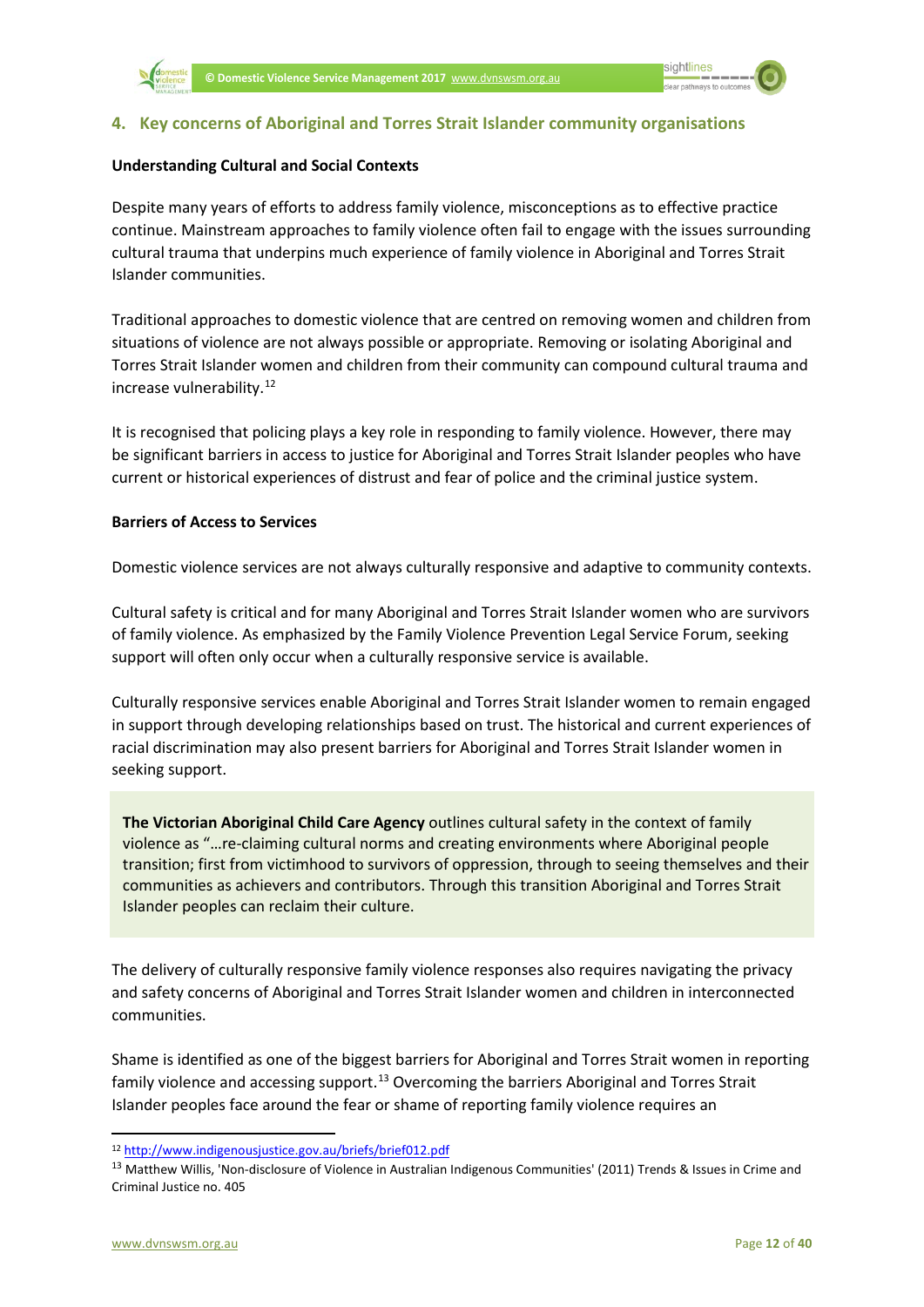

understanding of community and cultural dynamics to ensure that a culturally safe service can be provided for victims and survivors.

#### **Ensuring Early Interventions - family support services**

Despite the incidence of family violence, there is often a lack of appropriate access to targeted family support services, and key preventive universal services, such as early childhood education and care. Early intervention encompasses both the prevention of future problems, and the promotion of a child's healthy development. These services are critical to address risk and stress factors that contribute to family violence. For example, while early childhood services provide opportunities to identify concerns and provide supports to families with young children, Aboriginal and Torres Strait Islander families are half as likely to access support. $14$ 

Aboriginal and Torres Strait Islander children are twice as likely to be developmentally vulnerable when starting school.<sup>[15](#page-14-1)</sup> Only 1.4% of Aboriginal and Torres Strait Islander children attended a family support service addressing complex needs in 2014-15, despite 14.6% receiving a child protection service in the same year.<sup>[16](#page-14-2)</sup>

These early intervention supports strengthen families and improve children's health and education outcomes, reducing incidences of family violence and exposure to child protection and criminal justice systems.<sup>[17](#page-14-3)</sup>

#### **Support for Aboriginal and Torres Strait Islander women**

Aboriginal and Torres Strait Islander women have been active in developing responses to family violence in their own communities. The establishment of women's centres, services focused on children and lobbying for alcohol restrictions are examples of the responses. Yet, the issues facing Aboriginal and Torres Strait Islander women in their communities have often been absent from policy debates and formal decision making. For example, more Aboriginal and Torres Strait Islander women were dying from alcohol-related homicide than Aboriginal and Torres Strait Islander men from deaths in custody during the period examined by the Royal Commission into Aboriginal Deaths in Custody.[18](#page-14-4)

Aboriginal and Torres Strait Islander women have increasingly claimed leadership roles and the involvement of women in decision making has improved. However, there is often still a lack of attention to hearing and addressing the needs of Aboriginal and Torres Strait Islander women.

<span id="page-14-0"></span> <sup>14</sup> "Joining the Dots: Program & Funding Options for Integrated Aboriginal & Torres Strait Islander Children's Services" (2013) SNAICC at p 12

<span id="page-14-1"></span><sup>15</sup> Productivity Commission (2013)

<span id="page-14-2"></span><sup>16</sup> Australian Institute of Health & Welfare (2016)

<span id="page-14-3"></span><sup>17</sup> "Better Systems, Better Chances: A Review of Research and Practice for Prevention and Early Intervention" (2015) Australian Research Alliance for Children and Youth

<span id="page-14-4"></span><sup>18</sup> <http://www.ilc.unsw.edu.au/sites/ilc.unsw.edu.au/files/AILR%2016-1%20MD%20Naarm%20Lecture.pdf>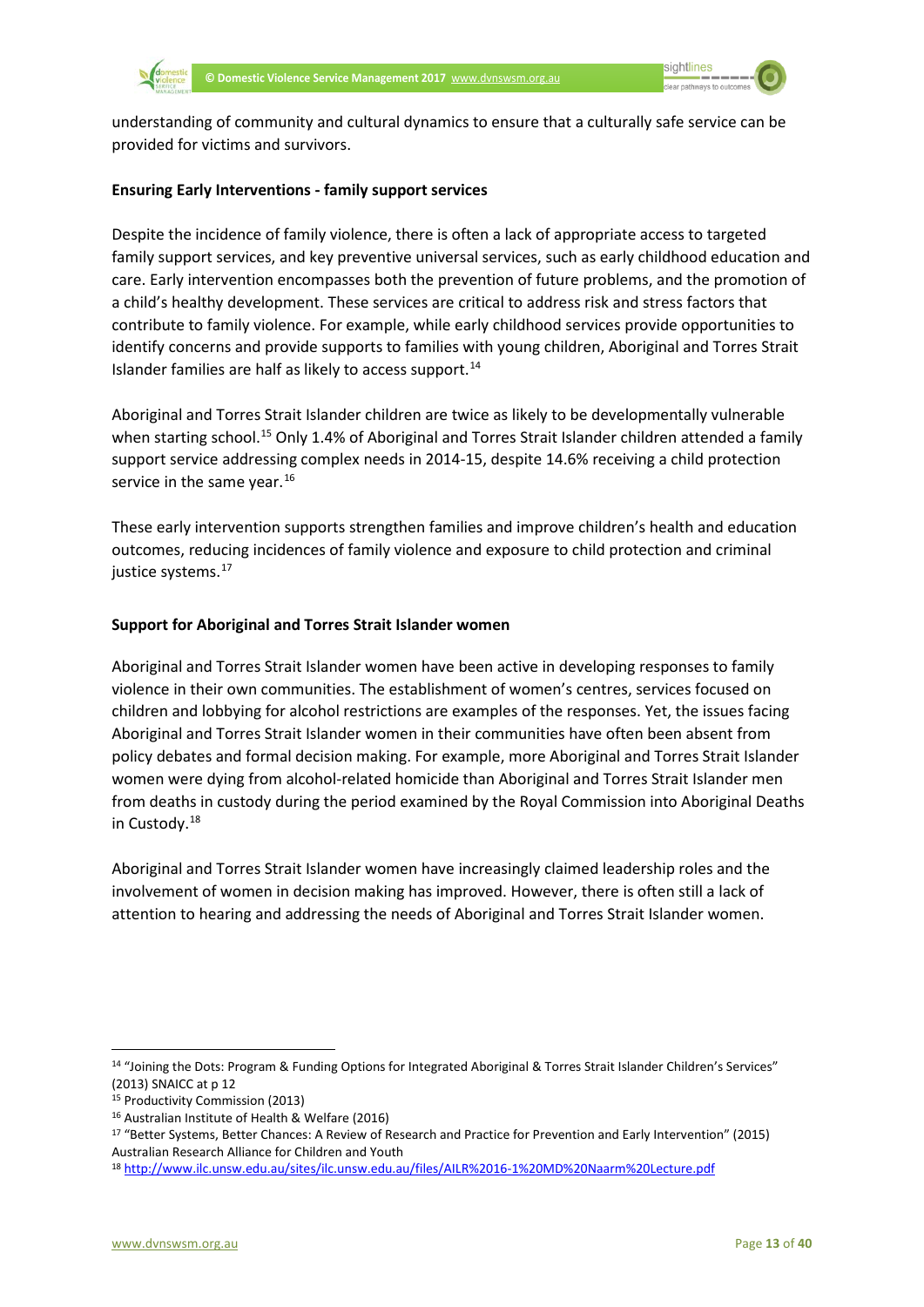

#### **Funding of Aboriginal and Torres Strait Islander community controlled responses**

The Aboriginal and Torres Strait Islander community controlled organisations continue to face threats to funding sustainability and viability. The policy environment has often failed to create a recognised space for Aboriginal communities and Aboriginal community-controlled organisations. The Victorian Royal Commission into Family Violence identified ongoing funding pressures for Aboriginal service providers in Victoria as inefficient and preventing the promotion of successful best practice approaches.

The Aboriginal and Torres Strait Islander community controlled sector holds extensive expertise and professional knowledge that can drive innovative and effective responses to family violence.

Supporting these organisations to design, develop and implement policy, interventions and services is central to enabling culturally safe and respectful responses to family violence for Aboriginal and Torres Strait Islander people.

*[Our] communities are perceived consistently as not having the capabilities to overcome the challenges confronting them. Governments see these challenges as problems that they are required to fix through active intervention. Of course, governments do have a role to play in delivering services so that Aboriginal and Torres Strait Islanders can live in conditions equal to all other Australians, but the problem is that this approach is not necessarily undertaken in partnership with Aboriginal and Torres Strait Islander communities, or built on the ethos that those in communities are best placed to develop and implement the solutions.*

**Mick Gooda (2011) Social Justice Report**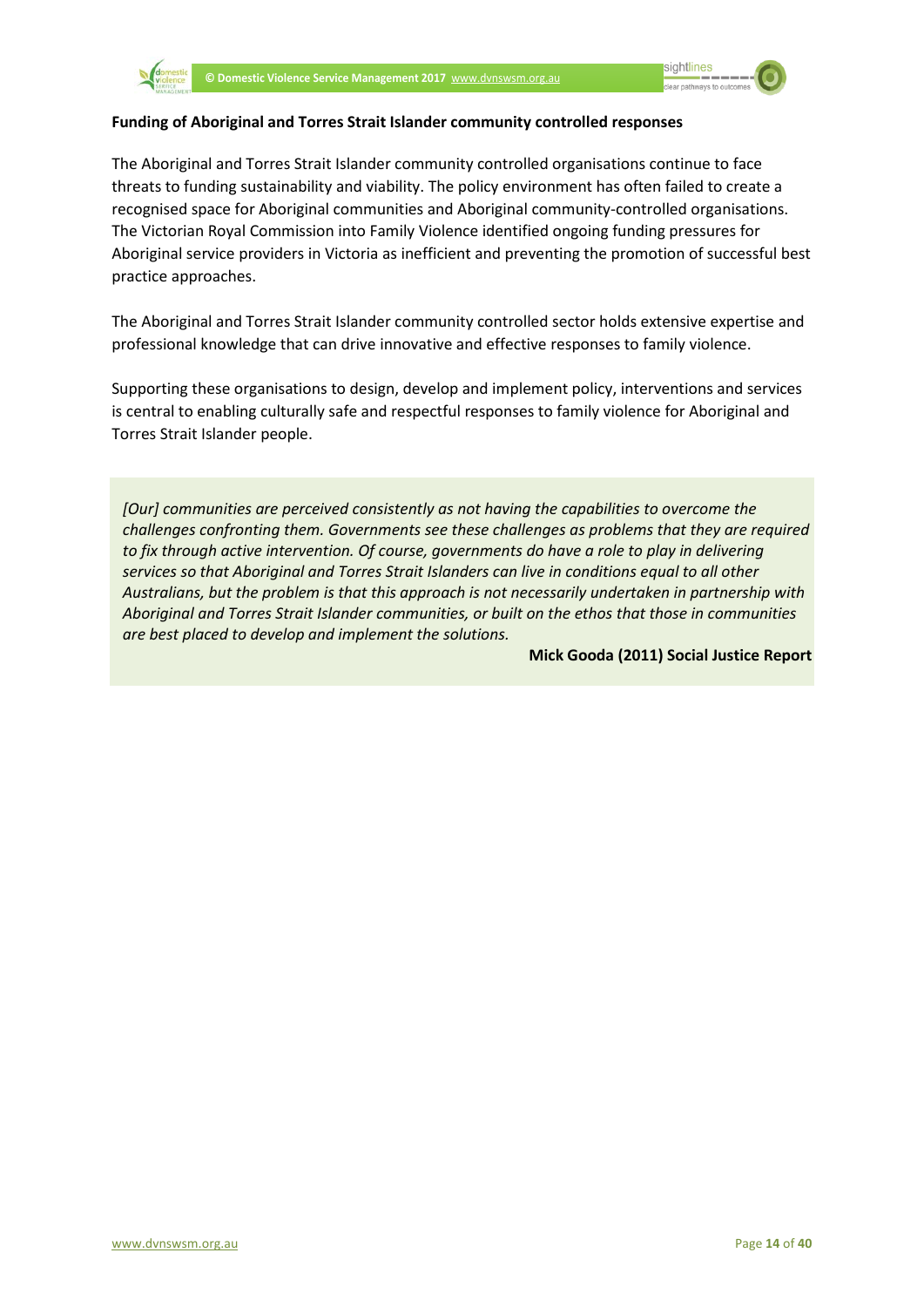### <span id="page-16-0"></span>**DVSM and Aboriginal Communities**

All DVSM services are offered to Aboriginal and Torres Strait Islander women and children experiencing DFV. Each service has had a significant number of Aboriginal and Torres Strait Islander clients. There are Aboriginal and Torres Strait Islander staff and managers across the organisation. The sharing of experience across services for staff and managers has clearly been a benefit to the services themselves as well as for staff and clients.

This Project's focus on Western Sydney has not been interpreted narrowly. The view that has been taken is that; building relationships with Aboriginal communities is the responsibility of the entire organisation. There is already considerable knowledge, insight and experience in developing and maintaining those relationships. This Project has examined how these assets can be developed and used to establish a consistent and reliable foundation for the organisation. This will be a journey and will be built on the journey so far with learnings and lessons and mistakes and stumbles.

Staff and managers from all services across the organisation have been interviewed about their experience in working with Aboriginal and Torres Strait Islander women and children. In this section, a few selected highlights from those interviews have been included to acknowledge the work that has already been undertaken and the opportunities for further development in skills and experience and relationships.

#### **Moving on Moving Out (MOMO) – Inner Sydney**

This service is funded to provide a Rapid Rehousing Response Service for women experiencing DFV in Inner Sydney. Aboriginal women affected by DFV are a priority client group within the target client group for this service. The service is expected to ensure that approaches (for both Aboriginal and non-Aboriginal clients) are culturally appropriate. However, currently there are no specific reporting requirements or required outcomes for Aboriginal and Torres Strait Islander women for the service.

Data collected by the service indicates the following figures for the proportion of clients who identify as Aboriginal:

- $2014/2015 17(17.5%)$
- $2015/2016 36(19%)$
- $\bullet$  2016/2017 20 (13%)

The Service Coordinator observed that the service seeks to have a presence in the local Aboriginal communities. It is a small service with only two case managers. The service does not currently have a designated Aboriginal case worker position. Outreach is provided at the Redfern Community Centre once per week. She noted that at these outreach sessions, Aboriginal women rarely drop in or selfrefer for housing assistance. Her honest assessment is that this is because our service may not be viewed as culturally competent and culturally safe by the local Aboriginal community.

However, the service data suggests that the service is effective in providing services to Aboriginal women through formal referral pathways from other service providers. There remains the opportunity to build better relationships with the Aboriginal communities. It is likely that in those circumstances Aboriginal women would be more likely to 'self-refer' and seek assistance directly from MOMO.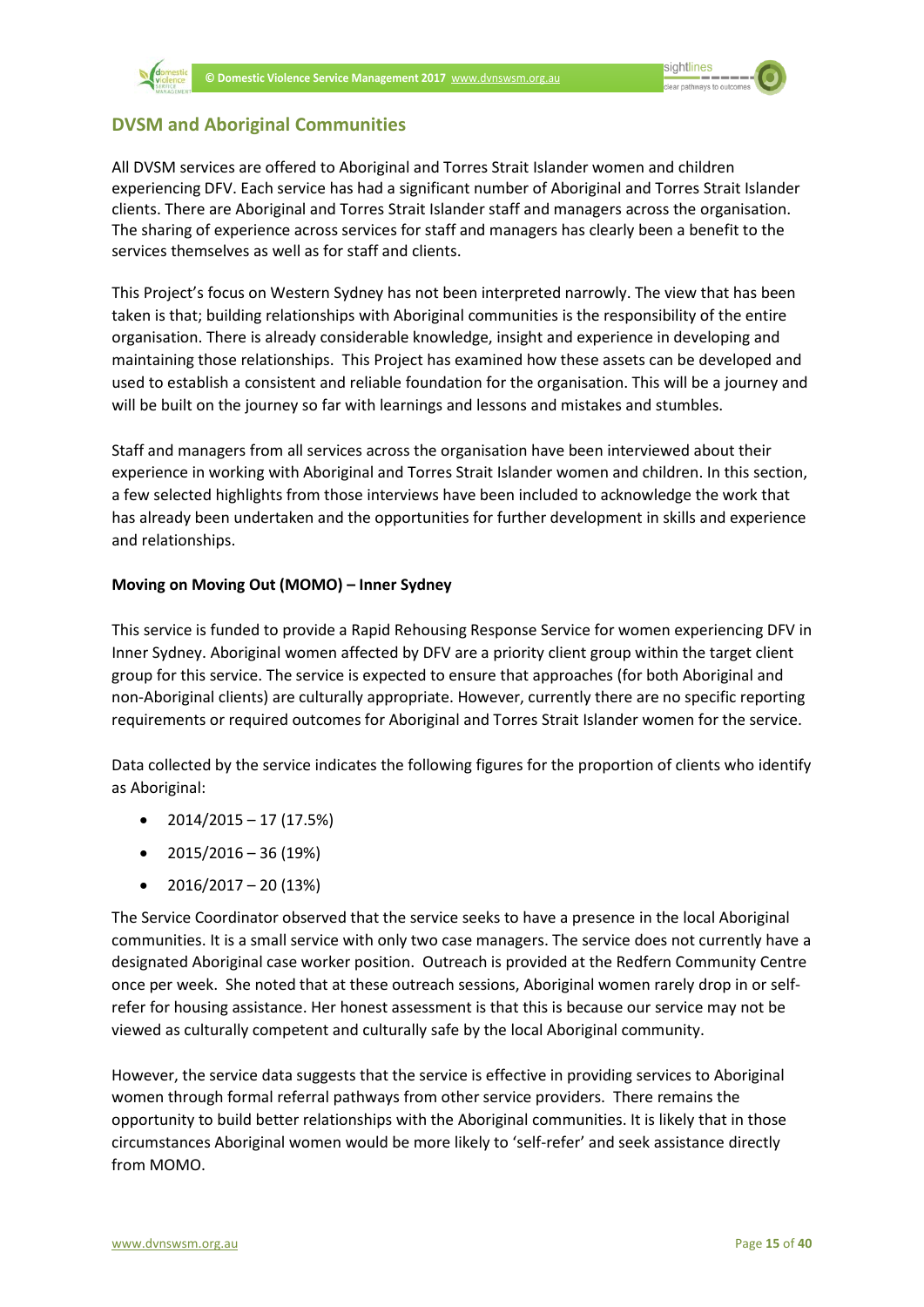

#### **Wilcannia Young People, Women's & Families Homelessness & Housing Support Service – Far West NSW**

This service is funded to provide support to both Aboriginal and non-Aboriginal young people, women and families including those escaping DFV, who are homeless or at risk of homelessness. Aboriginal people are the key client group and priority is given to women and families experiencing DFV. In practice, this work is undertaken through the running of a Safe House. The Safe House is a focal point for a range of services including a refuge and crisis accommodation, support and outreach services and program activities.

The service data paints a clear picture of the needs of the key client group in the Wilcannia community.

These are the figures for the proportion of clients who identify as Aboriginal:

- $\bullet$  2014/2015 167 (97.7%)
- $\bullet$  2015/2016 75 (97.4%)
- $\bullet$  2016/2017 97 (95.1%)

The Manager of the Safe House was interviewed for this Project and her insights and her stories of building relationships within the Wilcannia community have been pivotal for understanding the opportunities that DVSM has, through developing its engagement with Aboriginal and Torres Strait Islander communities.

The Manager is a Kamilaroi Aboriginal woman whose land includes Lightning Ridge and Tamworth in Northern NSW. The Safe House in Wilcannia is on Barkandji land and the women and families who use its services come from at least seven surrounding communities in the Western NSW region. During the interview, she describes the challenges that she has faced in building relationships with these different communities. Her efforts were underpinned by a strong sense of the need for respect and patience. She emphasised the importance of building trust particularly with the elders of the communities. The values that she has drawn on include persistence, commitment to community, creativity and transparency in her dealings with others. She described a pivotal scene for her in using her musical abilities in joining the local choir and singing to the long-term residents of the local hospital in her efforts to demonstrate her respect and commitment to service for the elders of the community.

These stories sit alongside the skills of an experienced manager who supports her staff to learn and develop their own relationships. They are complemented by the practice of key values already articulated by DVSM and understood by its workers – being flexible and inclusive, being personcentred, being trauma informed and being respectful and aware of the importance of cultural safety as part of a safe and healing environment.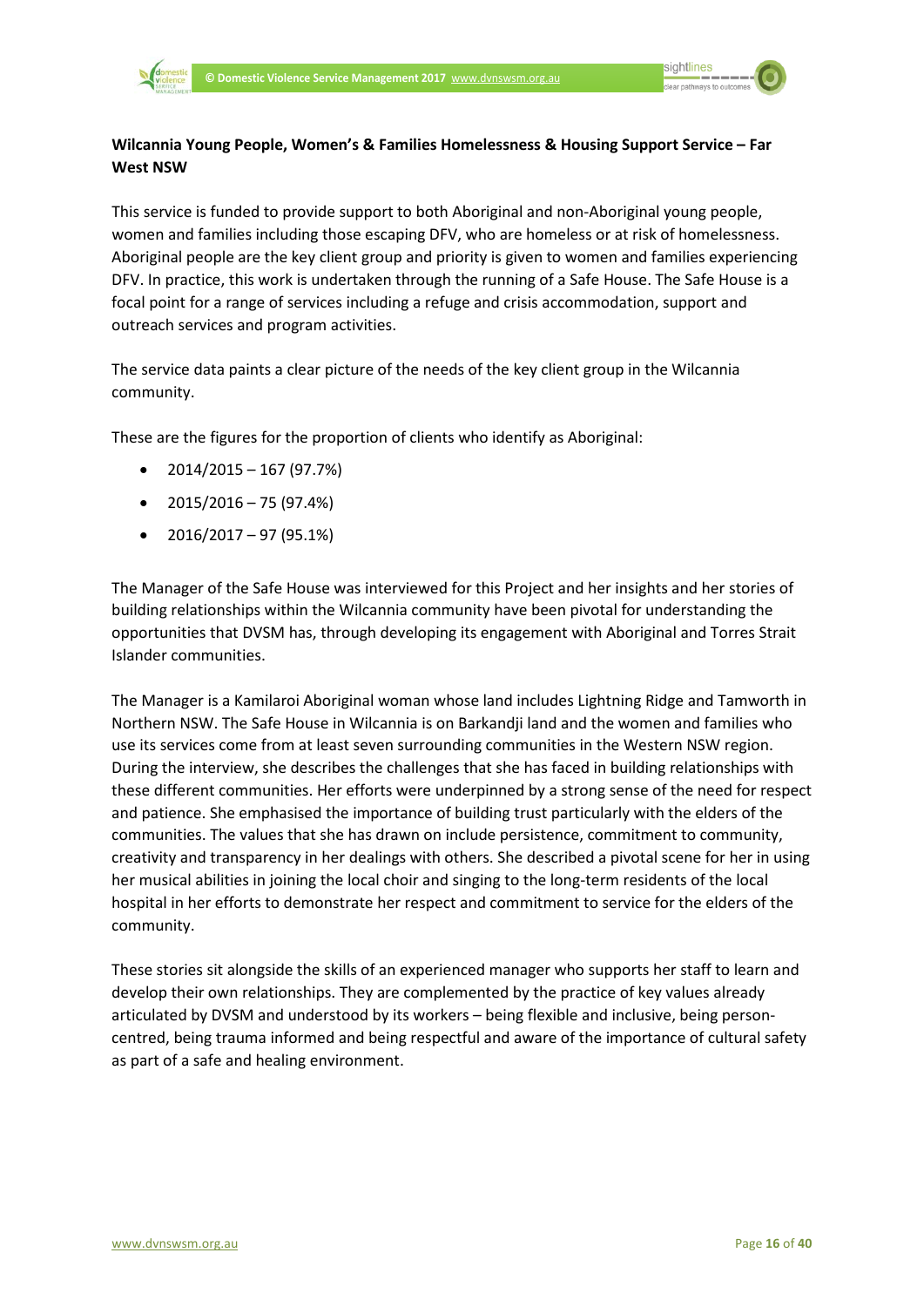#### **Western Sydney – including ROAR and DVAHS**

This service is funded to provide support to women escaping domestic violence and other family groups in Blacktown and the Hills Shire and an after-hours support service for Western Sydney. The service description in its funding agreement refers to a target of 10% of Aboriginal clients although Aboriginal clients are not defined as a priority client group.

Data collected by the service indicates the following figures for the proportion of clients who identify as Aboriginal or Torres Strait Islander:

- 2014/2015 36 (21.82%). This included 10 female clients over the age of 19 (6.06%)
- $2015/2016 107$  (19.35%). This included 29 female clients over the age of 19 (5.24%)
- $2016/2017 67$  (11.55%) This included 24 female clients over the age of 19 (4.14%)

Of those who identify as Aboriginal or Torres Strait Islander, most were aged 18 and under.

- 2014/2015 67.7% were aged 18 and under
- 2015/2016 65% were aged 18 and under
- 2016/2017 61.2% were aged 18 and under

A more detailed analysis of the available disaggregated data would be of benefit.

The Team Leaders at ROAR and the DVSM Operations Manager were interviewed for this Project, and shared valuable insights into what is working, what could be improved and how that might happen.

Both the Team Leaders and the Operations Manager described the importance of approaching decisions with flexibility, based on understanding of culture and individual client needs. For example, there are several times when they have kept an Aboriginal woman's bed for her, so that she could attend to family matters outside the refuge. The need to understand the wider environment and culture also came up in decisions around reporting. It was felt that this understanding was not consistent amongst all staff, and some further training or skills development was needed. The Team Leaders already integrate training opportunities into everyday conversations and team meetings. They find this to be a good way of approaching it, as it avoids the label of "training", and is immediately relevant on the job.

The Team Leaders spoke of existing practices of working with other case managers to support clients, and the process of referring clients to other services. They saw opportunities to strengthen this work by forming stronger partnerships with other organisations in the area. Marrin Weejali was identified as a key potential partner. While there has been some connection with them in the past through a Sightlines project, the importance of also developing relationships at the practice level was seen as important.

One of the Team Leaders expressed some surprise that there were not more clients who identified as Indigenous, given the local Indigenous population. The Team Leaders identified opportunities to work with the Aboriginal community members, including approaching the Aboriginal Medical Service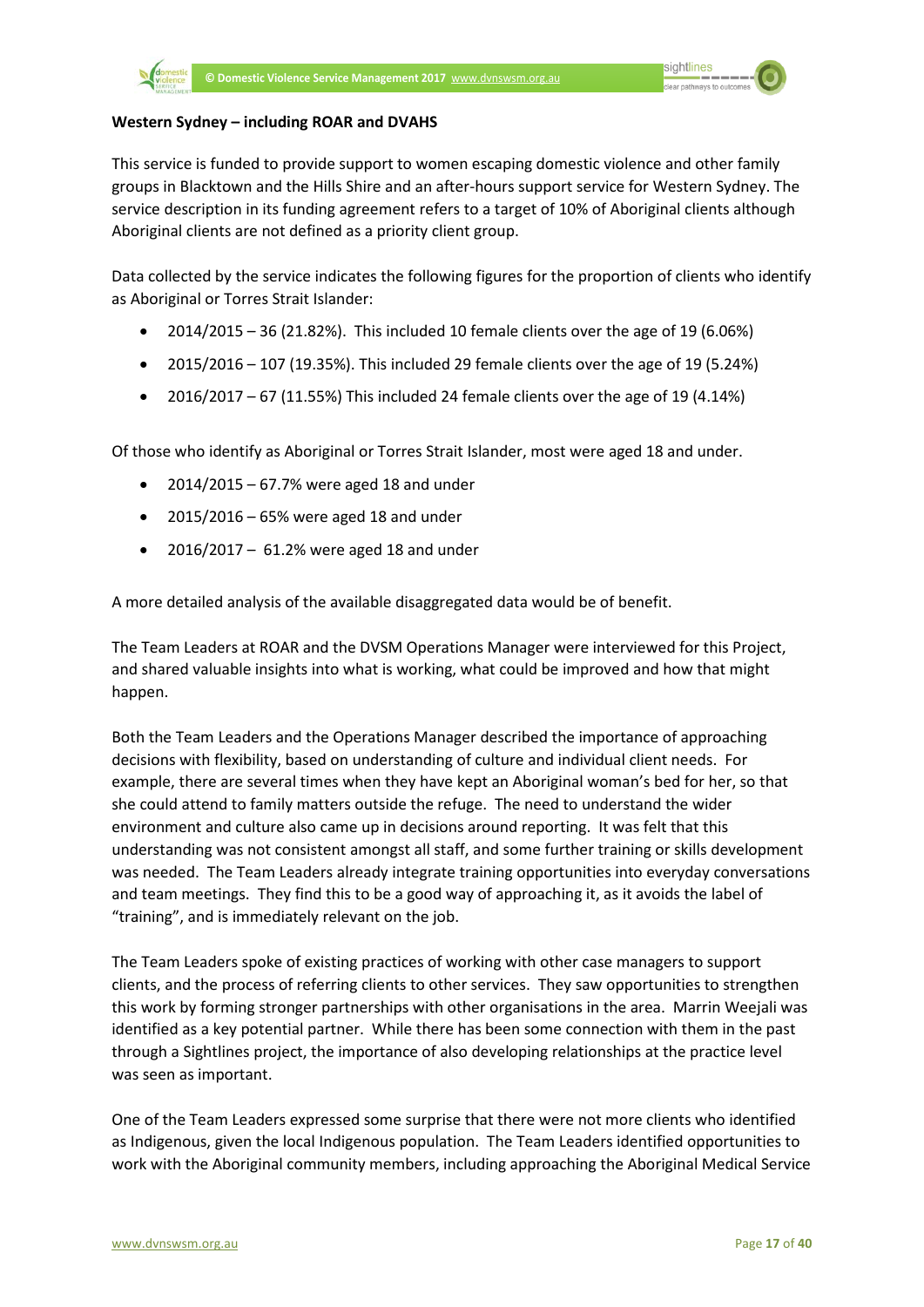

and reaching out to local Elders. Reaching out to Elders and Aboriginal organisations was also identified by others interviewed for this project, a range of people and organisations to connect with has been included at the end of this report (see Section 5.3).

Others who contributed to this report highlighted the importance and challenge of supporting the contribution of Aboriginal staff. Having Aboriginal people involved at all levels of decision-making is crucial to creating culturally-safe spaces. This could be done through the active recruitment of Aboriginal Board members and staff, which would have the additional benefit of being invited to attend spaces that are reserved for Aboriginal workers. It was observed that Aboriginal staff can face dual pressures – being seen as the source of cultural knowledge in the organisation, and being the person others from the local community come to for help. It can feel like they never leave work. This observation was supported by the Projects reading. If Aboriginal staff recruitment becomes a focus, it is important that there are also support structures and policies in place to address the pressure that can come from being an Aboriginal worker in a mainstream organisation.

The Team Leaders and Operations Manager are good role models for the mindset and practice of working with Indigenous clients. This report seeks to understand how to embed that in the organisation, so that it exists beyond individual practitioners.

The recent DVSM session on Conversational Intelligence suggests a solid foundation to build from.<sup>19</sup> Staff described the spirit of DVSM as **brave**, **curious** and **caring**, and other characteristics, such as **shared learning**, and **growth without losing what the organisation is about**.

<span id="page-19-0"></span> <sup>19</sup> Glaser, Judith E., 2014, *Conversational Intelligence: How great leaders build trust & get extraordinary Results*, Bibliomotion Inc.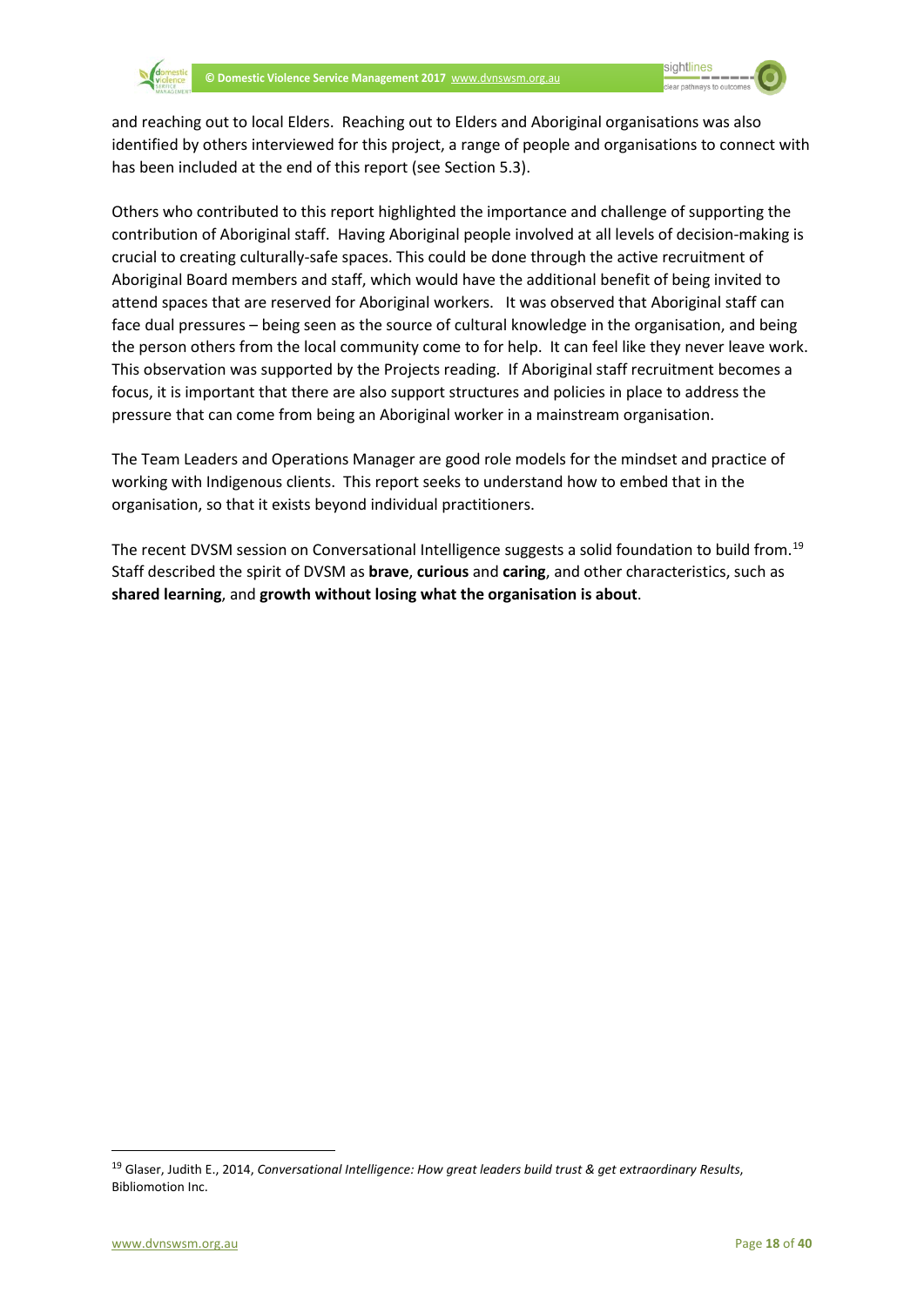

#### <span id="page-20-1"></span><span id="page-20-0"></span>**Principles – to be based on practice and theory**

#### **1. Culturally-safe and trusted mainstream services**

While Aboriginal-controlled organisations are crucial, mainstream services have an important role in responding to Indigenous family violence (at least within the system as it currently stands). Some people experiencing violence may prefer to access services where there's less chance of family or community connections, yet, as demonstrated in this Project Report, not all mainstream services are accessible to Aboriginal peoples.

Project research has found that women will use mainstream services when they have trust – in the people who work there, and that the service is culturally safe. The onus is on mainstream services to create culturally-safe places of welcome and trust, so that Aboriginal communities have the services that they need at the time they need it.

Durie differentiates between cultural safety and cultural competence in a health setting: "cultural safety centres on the experiences of the patient, or client, while cultural competence focuses on the capacity of the health worker to improve health status by integrating culture into the clinical context."[20](#page-20-2)

Taking a person-centred approach links the two, and challenges mainstream services to consider how they need to be for an Aboriginal person to feel culturally safe, not judged and understood; how they can earn trust.

Project reading and interviews found that a person-centred approach involves practice and structures that are underpinned by:

- Trauma and racism-informed cultural proficiency at all levels of the organisation
- A Human Rights Based Approach and Community Development principles
- Wider eco-system awareness and understanding.

<span id="page-20-2"></span><sup>&</sup>lt;sup>20</sup> Durie, M., 2001, Cultural Competence and Medical Practice in New Zealand, School of Māori Studies Massey University Palmerston North, p 2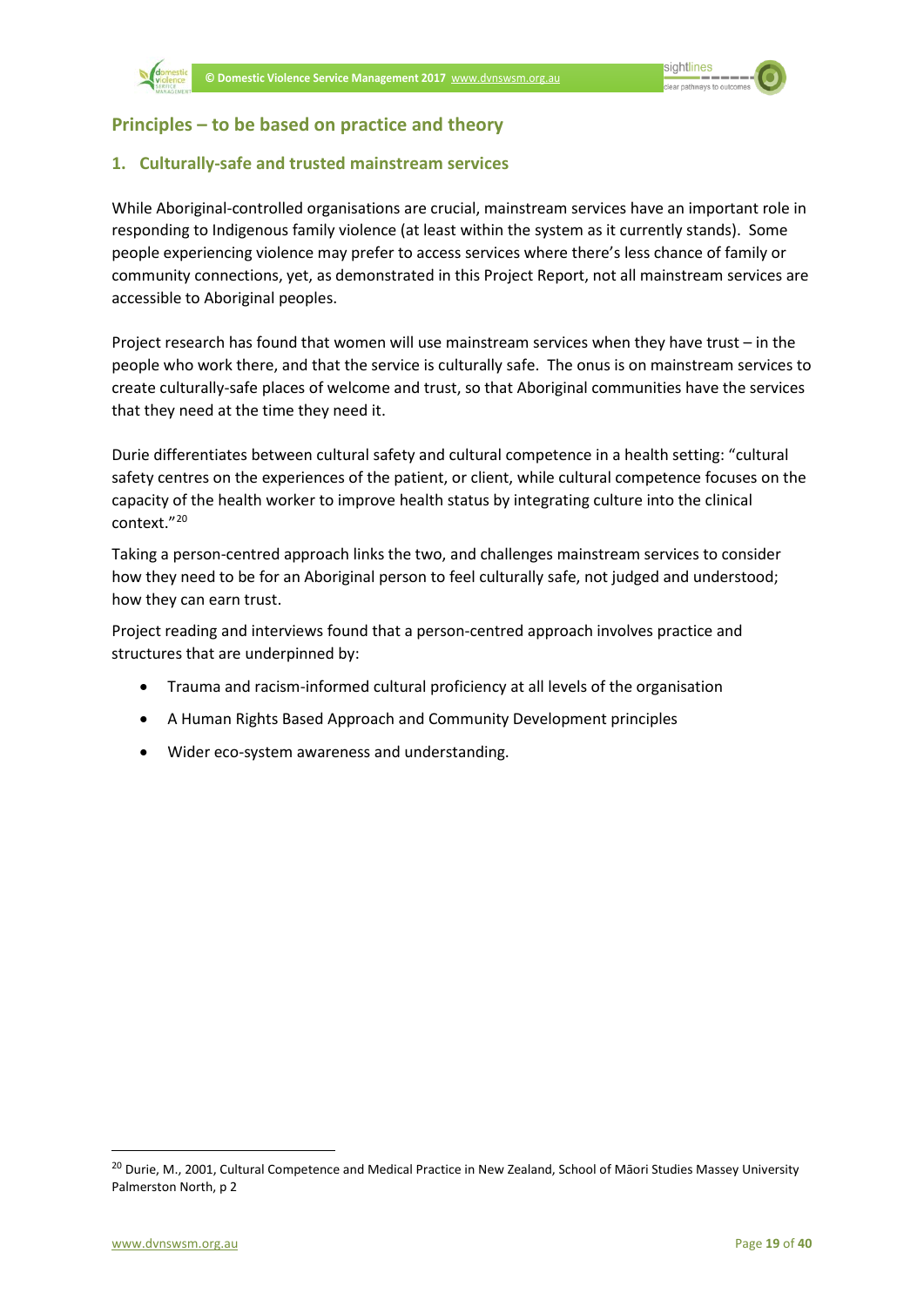

Wider eco-system

**sightlines** araathumana ta'u



#### Wider eco-system awareness and understanding

Understanding the wider family violence system

Understanding the other systems that women interact with

Understanding the impact of cultural norms

Some suburbs of Western Sydney, women live in areas of locational disadvantage, adding to the complexity of the issues in their lives, owing to the correlation between factors of disadvantage

#### **Trauma and racism-informed cultural competence / proficiency**

Cross et al describe cultural competence as "*a set of congruent behaviors, attitudes, and policies that come together in a system, agency, or among professionals and enable that system, agency, or those professionals to work effectively in cross-cultural situations*".[22](#page-21-1)

*demonstrating a willingness to leverage resources and influence; and actively building in processes and structures that enable sustainability of the intervention over time*"

Some mainstream services offer cultural awareness training, which covers some of these elements. The lessons, however, can easily be forgotten at the conclusion of the training, if not consciously embedded into practice. In addition, cultural awareness training tends to focus on one aspect of cultural competency – understanding of familial connections and cultural practices.

Trauma and racism-informed cultural competence incorporates a more holistic understanding of cultural competence, incorporating: familial connections; cultural practices; the impacts of intergenerational trauma; the experience and impact of structural and everyday racism in the lives of Indigenous people.

<span id="page-21-0"></span><sup>&</sup>lt;sup>21</sup> Rawsthorne, M., 2014, "Helping Ourselves, Helping Each Other": Lessons from the Aboriginal Women against Violence Project Advances in Social Work & Welfare Education, Volume 16, No.1, 2014, 7-21, p 9

<span id="page-21-1"></span><sup>&</sup>lt;sup>22</sup> Cross, T., Bazron, B., Dennis, K., & Isaacs, M. 1989. Towards a culturally competent system of care, Volume 1. Washington DC: Center for Child Health and Mental Health Policy, Georgetown University Child Development Center, p iv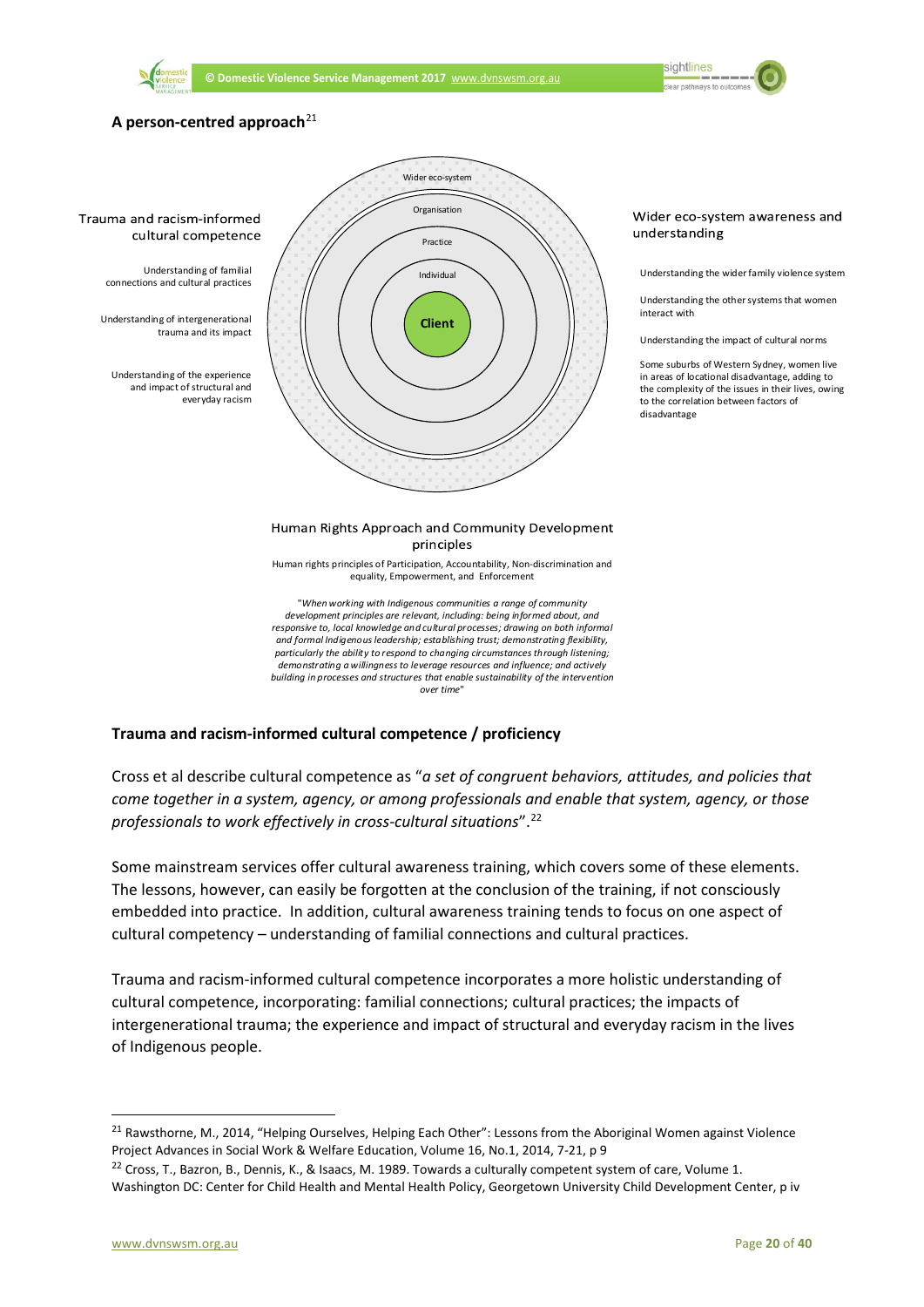

Cross et al suggest that cultural competency can be measured on a continuum, from Cultural Destructiveness to Cultural Proficiency. This Continuum has been adapted to an Australian context by The Victorian Aboriginal Child Care Agency, and adopted by other organisations, including SNAICC and Yorta Yorta Nation Aboriginal Corporation, Kaiela Institute, Rumbalara Aboriginal Cooperative (see image below).

#### **Cultural competence Continuum**[23](#page-22-0)



Cultural proficiency takes time, and requires focus at all levels - individual, practice and organisation - to ensure that it is embodied within the mind-set, structures and practices of the organisation, and goes beyond individual practitioners.

Cultural proficiency becomes embedded in an organisation in a number of ways, including:

• Relationships with Aboriginal communities and organisations that are focussed on deep listening, respect for culture and, as Rawsthorne challenges, asking "how can *we* support Aboriginal women?"[24](#page-22-1);

<span id="page-22-0"></span> <sup>23</sup> Secretariat of National Aboriginal and Islander Child Care ,2014, *Safe for Our Kids: A guide to family violence response and prevention for Aboriginal and Torres Strait Islander children and families*, p 21 and Tynan, M., Smullen, F., Atkinson, P., Stephens, K., Garling, T, 2011, *Aboriginal Health Cultural Competence Framework*, Hume Region Victoria, Yorta Yorta Nation Aboriginal Corporation, Kaiela Institute, Rumbalara Aboriginal Cooperative, pp9-10<br><sup>24</sup> Rawsthorne 2014, p 20

<span id="page-22-1"></span>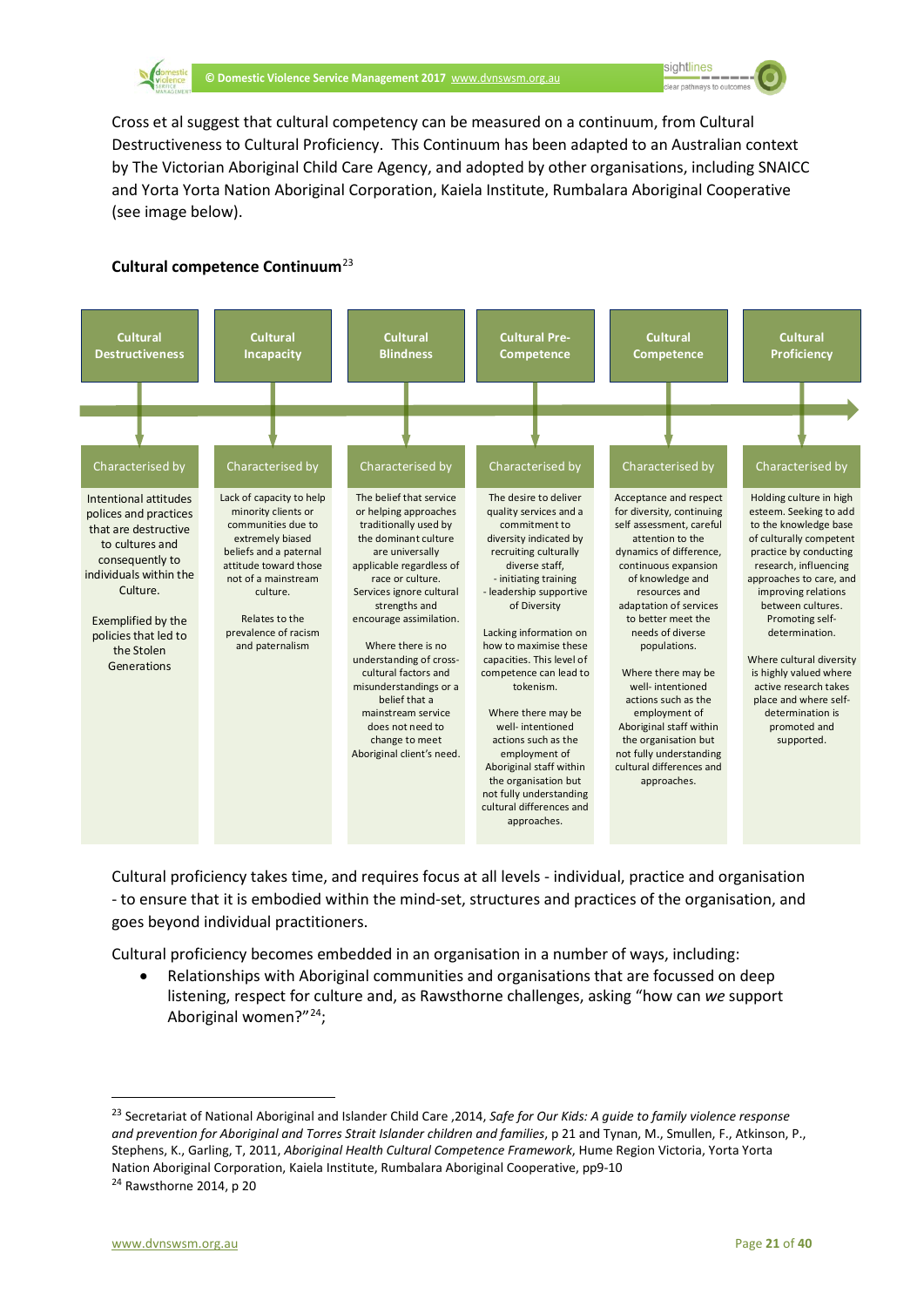



- Enabling structures, such as recruitment and training processes, policies and procedures, and employment practices that give time for relationship building and community development; and
- The stance taken, externally, to promote and support Aboriginal-controlled organisations and Aboriginal-led initiatives.

It is reflected at a practice level in the inclusiveness and accessibility of the service, outreach and community engagement.

#### **Human Rights Approach and Community Development principles**

Adopting a human rights approach and community development principles furthers person-centred practice in a number of ways.

- **Individualised focus**: While trauma-informed cultural competency is important, focussing on that alone risks treating all people from one culture as the same. By actively engaging Aboriginal people in the decision-making process, and building on their strengths and knowledge about their lives, a human rights approach and community development principles enable an individualised focus in the context of culture.
- **Improved outcomes for women**: Seeing women as experts in their own lives and supporting local leadership enables community driven, culturally relevant responses.
- **Builds trust and confidence**: When Aboriginal people feel culturally safe, that their voices are heard, and that they are not judged, they begin to trust that mainstream service.

Rawsthorne also points to the importance of fostering social capital and social cohesion, particularly in areas of locational disadvantage, including some parts of Western Sydney. Referring to longitudinal research looking at disadvantage by postcode, she states:

*"In those communities which exhibited high levels of social cohesion (in which there was a sense of trust, volunteering, participation in local events, ability to receive help from neighbours, feeling valued and feeling safe) the adverse affects of social disadvantage were minimized*."[25](#page-23-0)

#### **Wider eco-system awareness**

Wider eco-system awareness requires that a person's experience of violence is understood not only with the context of their relationship or family situation within which the violence occurs. But more broadly within the family violence system, other systems and cultural norms that people experiencing violence must interact with.

Awareness of how these systems impact people's lives creates a better understanding of their situation. It adds to the understanding enabled by trauma and racism-informed cultural competency, by looking at other aspects of people's lives, and why some people may respond in a particular way. E.g. in some areas of Western Sydney, such as Mt Druitt, women also face the challenges and impacts of locational disadvantage.

Wider eco-system awareness also provides insights into how these systems influence the impact of

<span id="page-23-0"></span> $25$  Rawsthorne 2014 p 6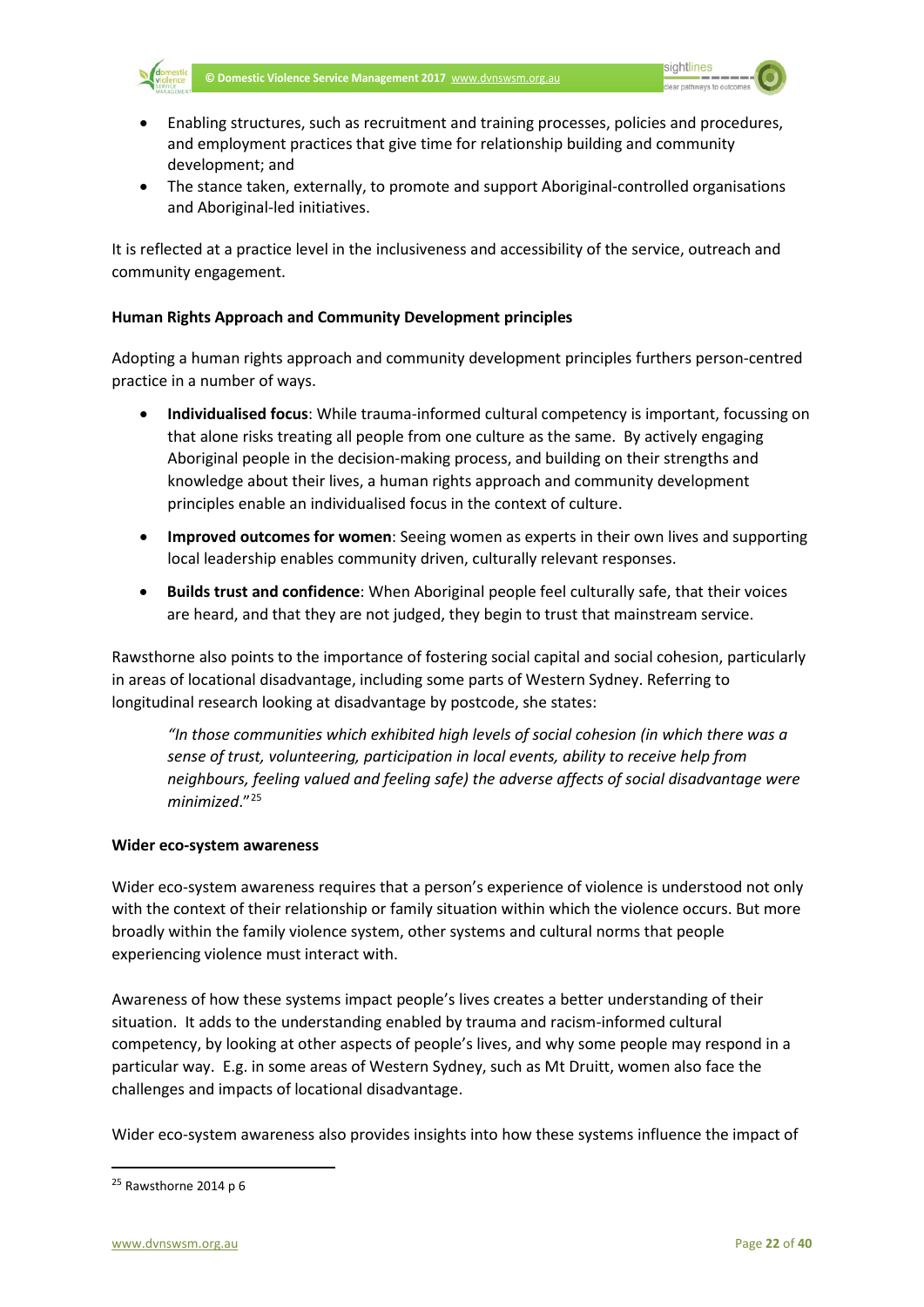actions and decisions at a practice and organisation level. One example given during the research was the impact of reporting on child safety and wellbeing. When the wider eco-system is not taken into consideration, reporting can actually make the situation less safe.

At an organisational level, awareness and understanding of the wider eco-systems creates the foundation for structures and policies that enable effective decisions. Furthermore, it places organisations in a better position to use their influence to advocate for change.

#### <span id="page-24-0"></span>**2. Translating into practice: Building from a foundation of trust**

"*Trust was a repeated theme throughout the project, highlighting the importance of time to establish relationships and earn trust. It may be that through this type of slow work that mainstream services can overcome the historic and ongoing tensions between Aboriginal women and the white service system.*"[26](#page-24-1)

A consistent theme in the literature and interviews was the importance of building and maintaining trust. As Herring et al suggest, women are "waiting for some trust" before they engage with mainstream organisations.<sup>[27](#page-24-2)</sup> There is not a quick fix that will gain trust. The challenge of gaining trust is rooted in colonisation, trauma, racism and lived experience. Mainstream services need to firstly answer the question: Can I trust you?

While recognising that trust is not something that can be achieved and forgotten about - it's ongoing – demonstrating trustworthiness is a crucial first step. Mainstream services need to put the effort in to show that they can be trusted.



**Stage One:** Building Trust - by becoming informed, taking a stance and reaching out (Herring et al).

**Stage Two**: Working together - once trust has been established, mainstream organisations can then begin the important process of working together with women and Aboriginal communities.

<span id="page-24-1"></span> <sup>26</sup> Rawsthorne 2014, p 18

<span id="page-24-2"></span><sup>&</sup>lt;sup>27</sup> Herring, S., Spangaro, J., Lauw, M., & McNamara, L. (2013). Waiting for trust: The intersection of trauma, racism and cultural competence in effective work with Aboriginal people. Australian Journal of Social Work, 66(1), p 115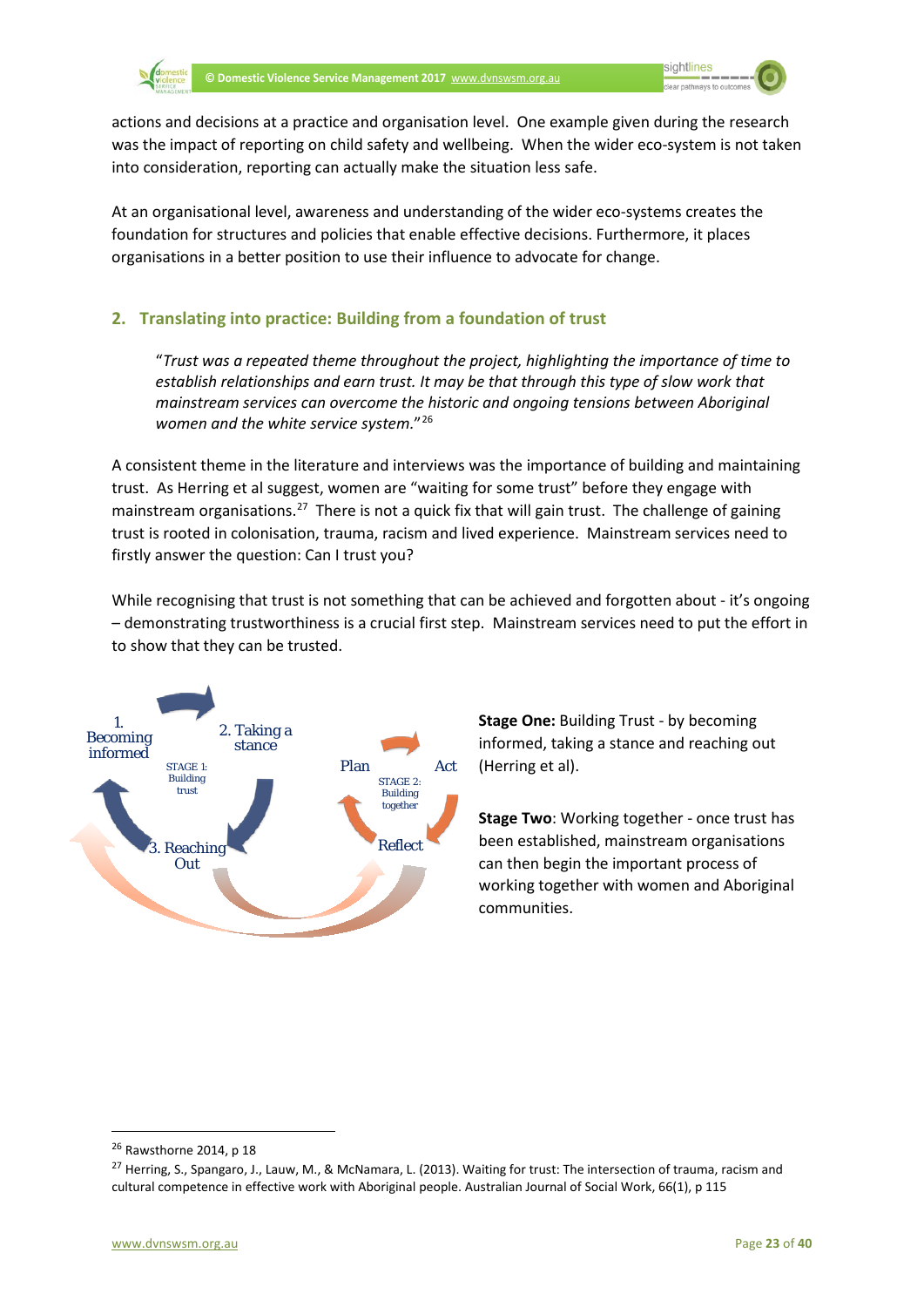

#### **Stage One: Building Trust**

In their paper looking at responses to Aboriginal people by mainstream service providers, Herring et al proposed a three-phased approach that organisations could use to adopt a trauma and racisminformed cultural competence framework. This Project has expanded their focus on trauma and racism-informed cultural competency to a broader definition of person-centeredness, including a human rights approach, community development principles and practice, and wider eco-system awareness.

The three phases to building trust are: *becoming informed*, *taking a stance*, and *reaching out*. While a cyclical process with the overarching purpose of being person-centred, **this report focuses on what it takes to build an initial foundation of trust**.

The first two phases (*becoming informed* and *taking a stance*) are largely internally focussed, during which the mainstream organisation lays the foundation for trust, demonstrates their willingness to adapt, and their desire to be trusted. While the work is influenced and shaped by Indigenous voices, it is important that mainstream services take the first steps.

The third phase of reaching out to the local Aboriginal community should only be done when mainstream organisations can demonstrate that they have made significant effort to become informed, and have reflected that in organisational practice. In reaching out, the focus should be to build strong relationships over time with local Aboriginal people and communities.

Each of these three phases should be done at each level of the organisation. Suggestions of what this could mean in practice are outlined on the following pages.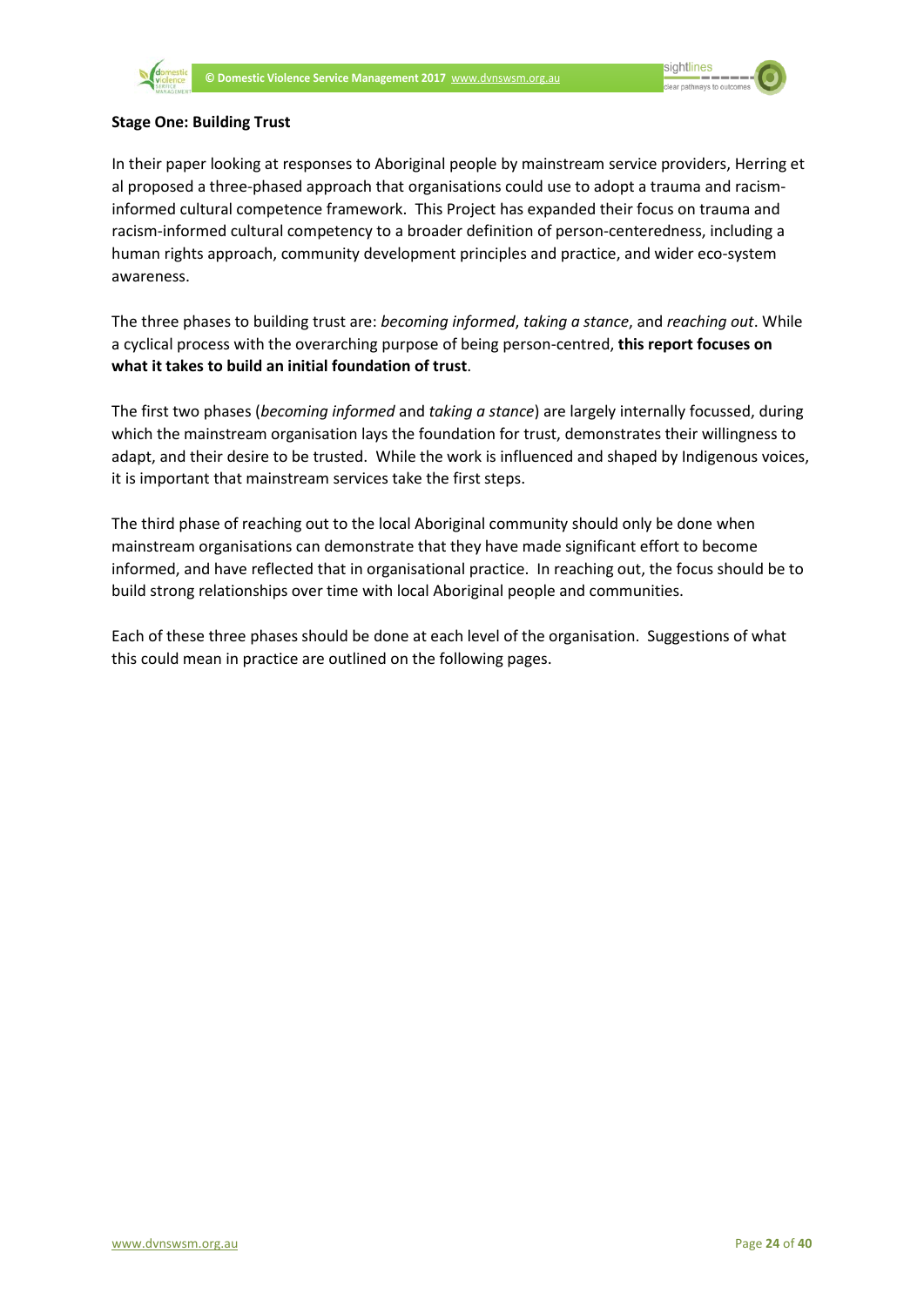

#### **Organisation level**

The organisation level focusses on the creation of structures that enable person-centeredness.<sup>28</sup><sup>[29](#page-26-1)</sup>

# **Becoming Informed**

Ensuring staff cultural proficiency

Analysing service use by Aboriginal clients

Identifying organisational policies for engagement of Aboriginal voices

Understanding & mapping the wider ecosystem



# **Taking a Stance**

Developing structures and processes that embed and enable trauma and racisminformed cultural proficiency

Creating enabling structures for relationship building and community development

Laying the foundation to use influence to externally advocate for, promote and support Aboriginal-controlled organisations

# **Reaching Out**

Reaching out to local elders & cultural brokers "to allow respectful engagement with the local community" (Herring)

"Giving before asking": Identifying what can be offered to Aboriginal communities and organisations (Herring)

Taking time to build relationships with Aboriginal communities and Aboriginal-controlled organisations: deep listening, respect for culture. Ask "how can *we* support Aboriginal women?" (Rawsthorne, 2014)

<span id="page-26-0"></span> <sup>28</sup> Herring et al, p 114

<span id="page-26-1"></span><sup>29</sup> Rawsthorne 2014, p 20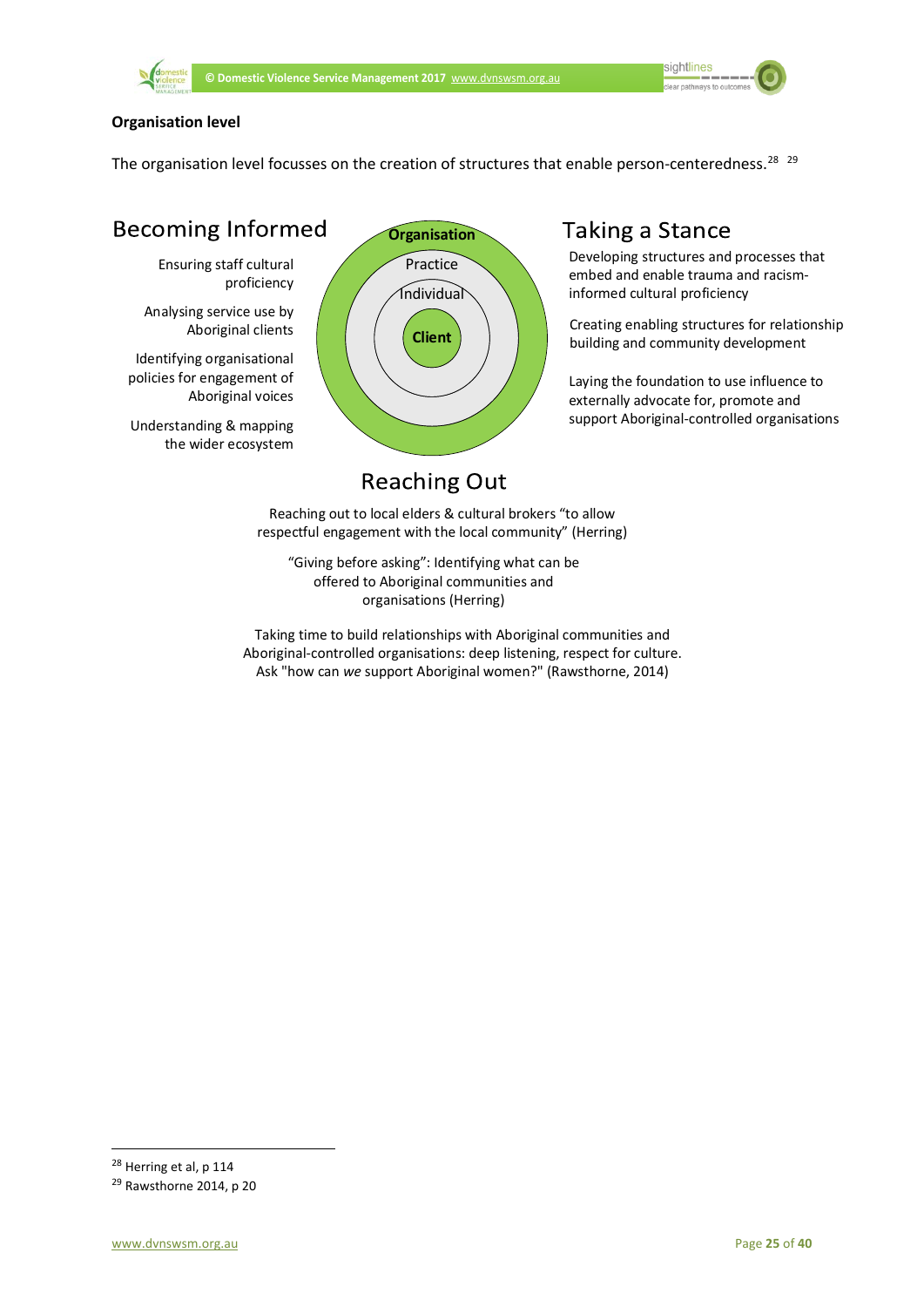

sightlines 

#### **Practice level**

The practice level is the active demonstration of person-centeredness. While practice is enabled by the structures at the organisation level, it should also influence those structures. $30$ 

# **Becoming Informed**

Actively pursuing cultural proficiency

Understanding barriers to access including the impact of trauma & racism

"Learning about local Aboriginal communities; their history, cultural practices, local organisations, and spokespersons"

Understanding the impact of the wider eco-system



## **Taking a Stance** Recognising that access and safety is

reflected in the number of Aboriginal clients, relative to the local Population

Demonstrating that the service is a safe place, where culture is recognised, and women are not blamed for their situations

Involving women in the decision-making, as experts in their lives and situations

Ensuring that practice reflects this deeper understanding of culture and other systems that impact women's lives

# **Reaching Out**

Focussing on relationship building and taking time to do so

Reaching out to local Elders and cultural brokers. Spending time with community members, asking & listening to what they want from local services. Shaping practice to reflect community needs

Engaging with clients in culturally appropriate ways

<span id="page-27-0"></span><sup>&</sup>lt;sup>30</sup> Herring et al, p 113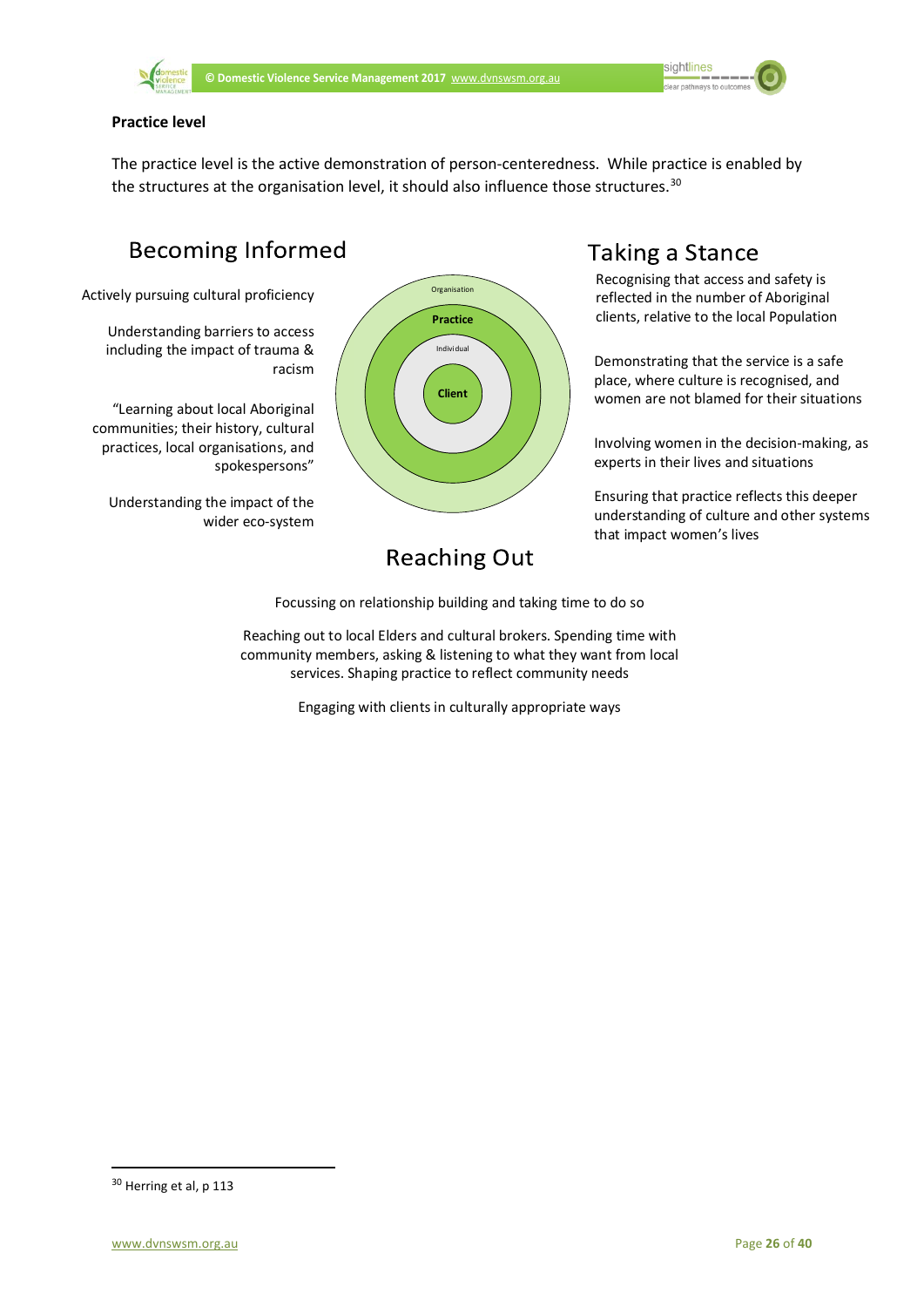

#### **Individual level**

While the individual level is the personal work of each staff member, the organisation and practice can influence this through employment practices and the provision of training and coaching.<sup>[31](#page-28-0)</sup>

# **Becoming Informed**

"Understanding how one's personal and cultural identity have been shaped by colonisation is a fundamental starting point in effective work with Aboriginal people"

Becoming informed "about the full history of Aboriginal people, both pre invasion cultural richness, post invasion onslaught, and become alert to the existence and importance of living cultural practices."

Understanding "the covert and overt racism that Aboriginal people experience"



# **Reaching Out**

# **Taking a Stance**

For non-Indigenous workers, understanding how white privilege impacts areas such as choices and assumptions

"Willingness to name and confront racism towards Aboriginal people"

"White guilt is paralysing and unhelpful because it maintains Aboriginal people as "other" and apart" (Herring)

"Reaching out can include small acts such as reading the work of Aboriginal writers, supporting Aboriginal cultural events, responding to racist media reporting, and taking the initiative to engage with Aboriginal colleagues and acquaintances"

<span id="page-28-0"></span><sup>&</sup>lt;sup>31</sup> Herring et al, p 112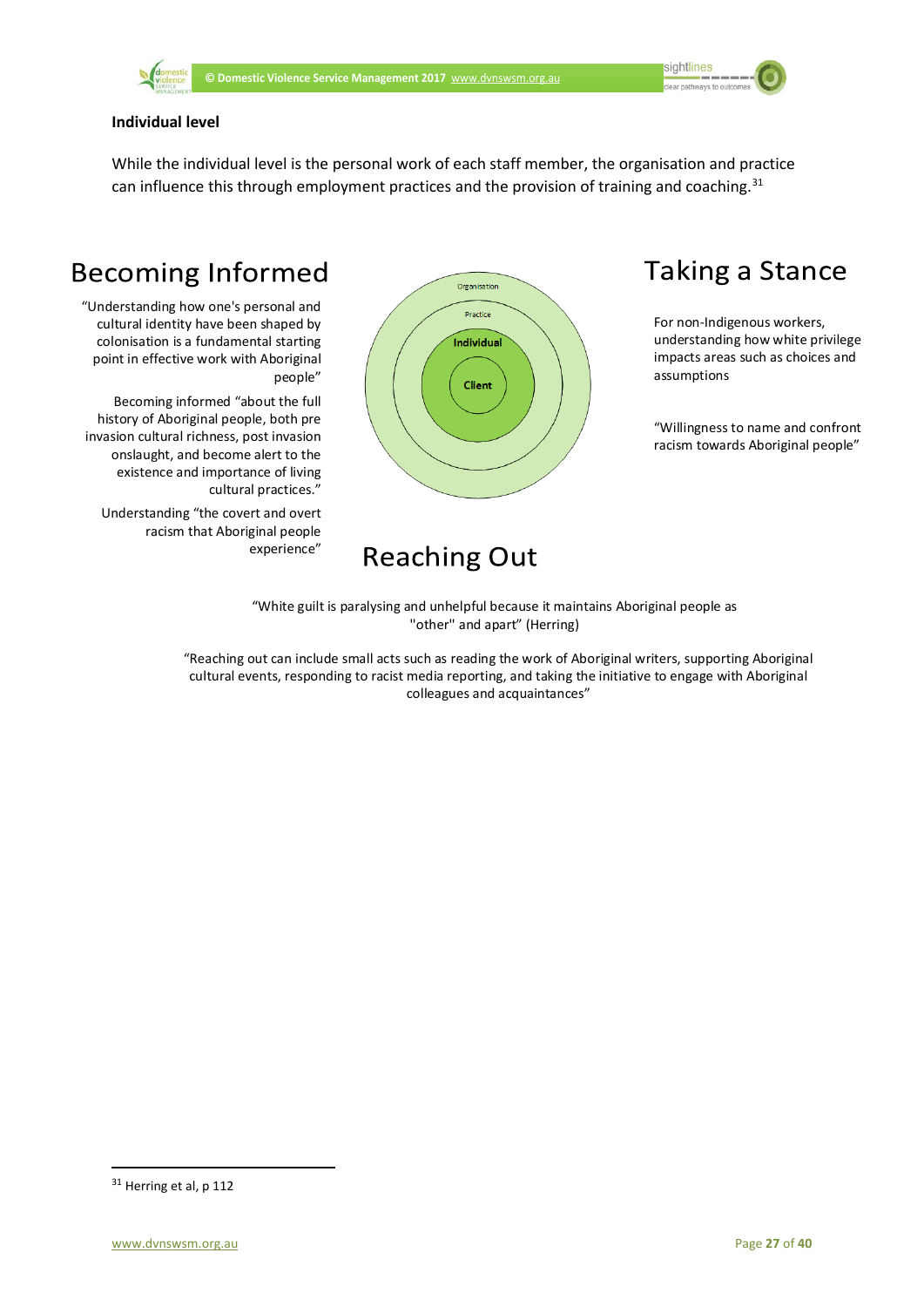#### **Stage two: Working together**

The cycle of becoming informed, taking a stance and reaching out continues its focus on personcenteredness. It both informs and is informed by the work together in community.

Underpinned by community development principles, working together involves mainstream organisations continuing to take up Rawsthorne's challenge: "how can *we* support Aboriginal women?". While the focus of the work together will differ from community to community, there are some key guiding principles:

- Aboriginal communities and women at the centre as experts and leaders
- Working in true partnership with local Aboriginal communities and organisations, where the role of the mainstream organisation is to support people from the community and other community organisations to lead change. A good example of this is the Aboriginal Women Against Violence project, which is the focus of Rawsthorne's evaluation.<sup>[32](#page-29-0)</sup>
- Taking the time to build trust and relationships
- Flexibility and allowing response to be "continually evolving rather than being rolled out".<sup>[33](#page-29-1)</sup> An action learning approach, supported by developmental evaluation would be useful practices to employ
- Using influence in the wider system to advocate for change and perhaps be a bridge.

<span id="page-29-0"></span> 32 Rawsthorne, M. (2010) *Aboriginal Women Against Violence Project Evaluation report*, Social Work & Policy Studies, University of Sydney, and Rawsthorne, 2014

<span id="page-29-1"></span> $33$  Rawsthorne 2010, p 18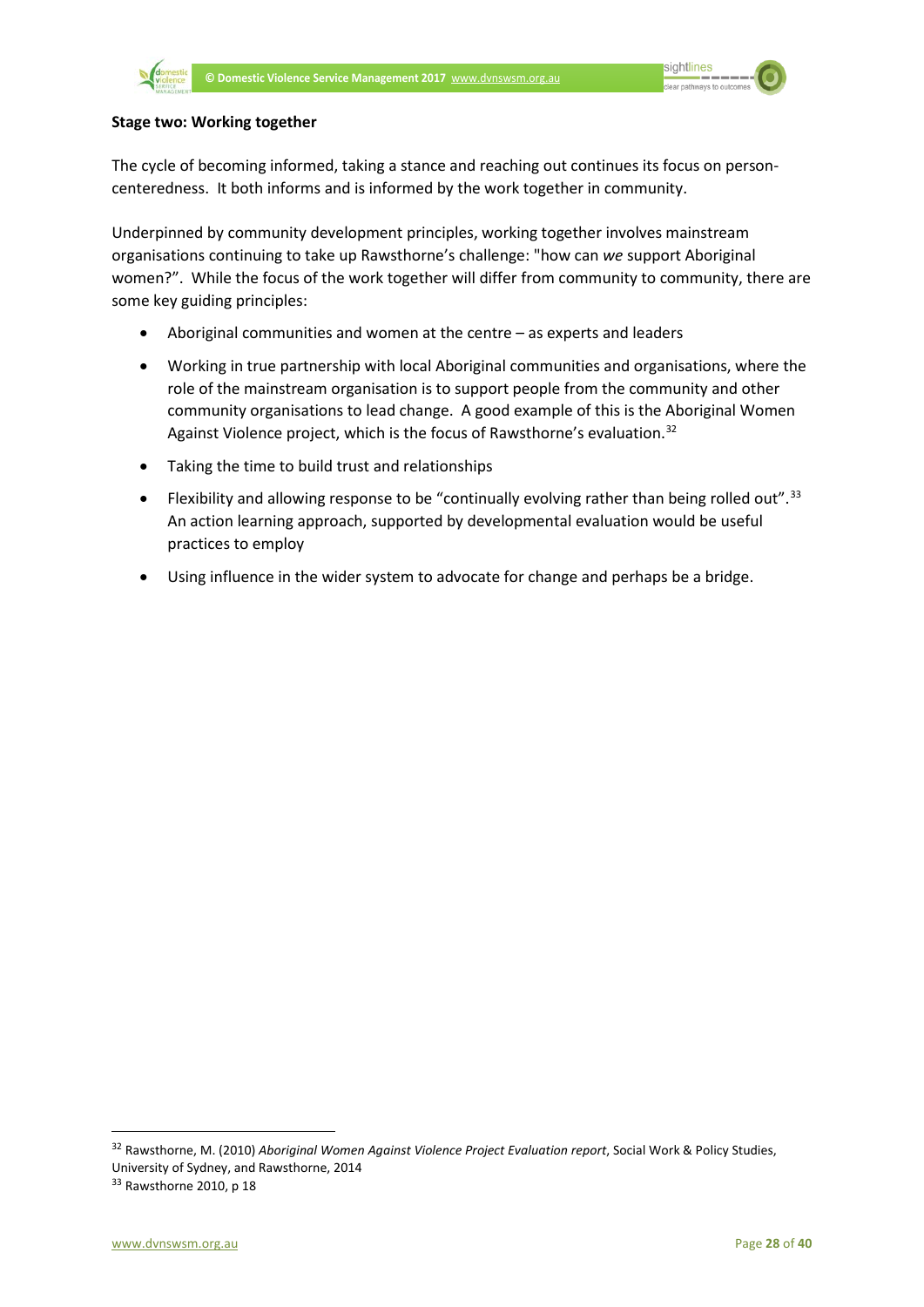<span id="page-30-0"></span>

#### <span id="page-30-1"></span>**1. Funding Environment**

One aspect of the eco-system that DVSM shares with many of the other community organisations that work with Aboriginal people experiencing DFV is the funding environment. The changes to funding arrangements and the lack of certainty of continuity in funding have significant impact at an organisational and practice level. Community organisations will seek to shield the impact of these factors from staff, clients and community. But this is not always possible. And the impact can be devastating.

There was clear evidence in the interviews obtained during the Project with both staff and external stakeholders of the impact of such factors in the relatively recent past. There was also a clear commitment to move on: to plan and build resilient workforces and to seek to ensure that service delivery to clients and communities is not affected. However, these factors cannot be ignored particularly in the context of building trust with clients and communities. The impact on clients and communities and on staff (either directly or vicariously) can compound experiences of trauma or discrimination.

There is some evidence that the loss of experienced staff with established relationships with communities may have had an impact on the referrals of Aboriginal women to the service. This may be related to increased levels of mistrust or simply the loss of valuable institutional knowledge and relationships. In any event there is undoubtedly the opportunity to refresh relationships with community partners and to build new relationships.

One challenging opportunity for DVSM is to examine its values in the context of the funding environment; to become informed about the impact for Aboriginal community organisations and to consider taking a stance as to the principles that would underpin its own behaviour as another community organisation working in the same or similar funding environment.

This Project offers for consideration a set of principles that have been developed to guide a partnership approach between Aboriginal and non-Aboriginal community organisations working in the Northern Territory<sup>[34](#page-30-2)</sup>. These principles reflect the aspiration that Aboriginal controlled community organisations should play a key role in the design and delivery of services to Aboriginal peoples and are based on an understanding of the United Nations Declaration on the Rights of Indigenous Peoples. They include the following that may have relevance for DVSM:

- **Recognise existing capacity:** Non-Aboriginal organisations will recognise the existing capacity and strengths of Aboriginal NGOs and identify how they can contribute to further developing this capacity.
- **Research existing options:** Non-Aboriginal organisations shall thoroughly research existing Aboriginal service providers and development agencies before applying for service delivery contracts.
- **Seek partnerships:** Where there is an Aboriginal NGO willing and able to provide a service, non-Aboriginal organisations shall not directly compete with the Aboriginal service provider, but will seek, where appropriate, to develop a partnership in accord with these principles.

<span id="page-30-2"></span> <sup>34</sup> <http://www.amsant.org.au/apont/our-work/non-government-organisations/apo-nt-ngo-principles/>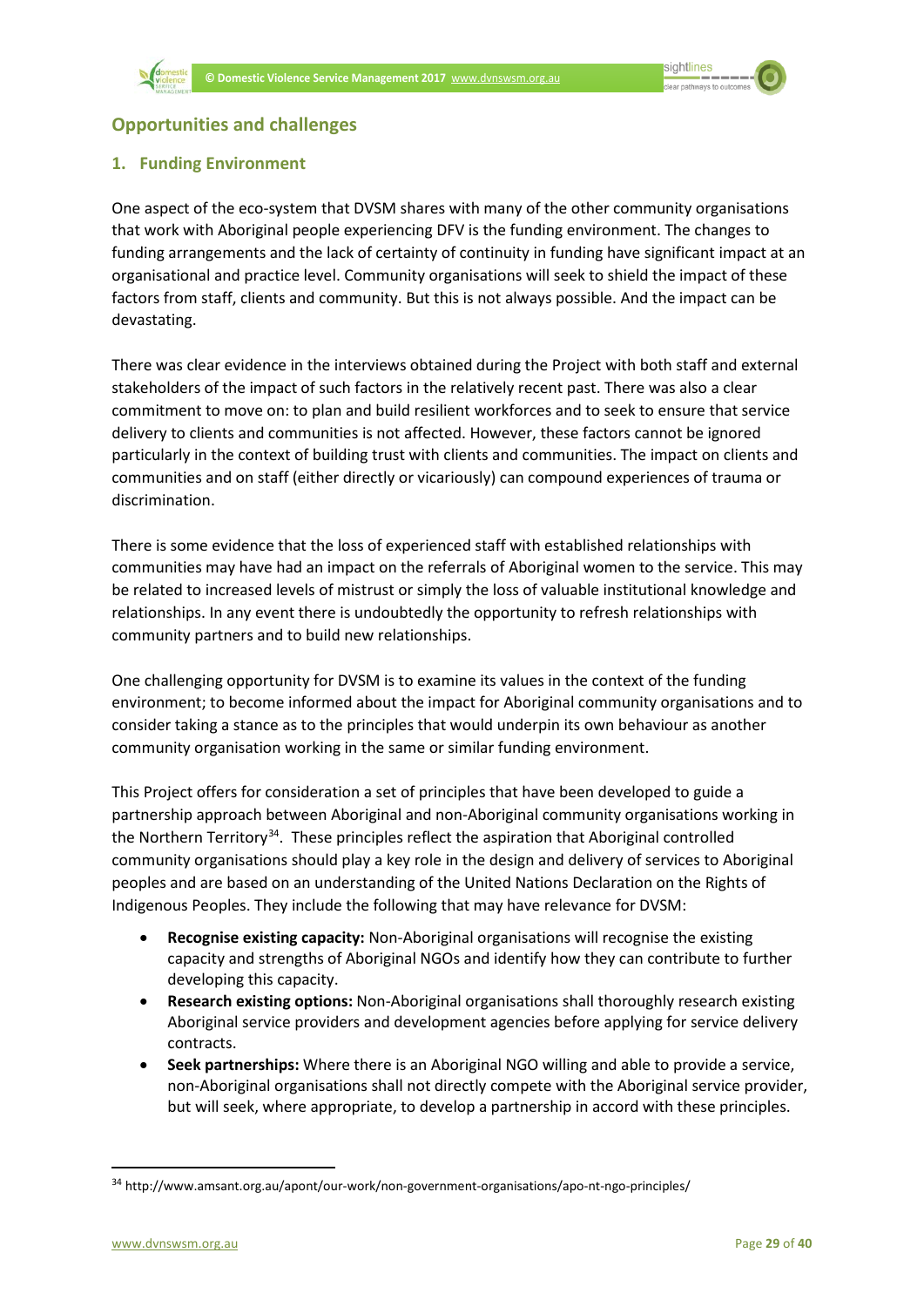

- **Approach to partnership:** Partnerships will be based on building and strengthening, rather than displacing, Aboriginal organisational capacity and control.
- **Ensure Aboriginal control, not just consultation:** Non-Aboriginal organisations agree that Aboriginal organisations need to have control of services and programs delivered to their communities.
- **Cultural competency and appropriate development practice:** Aboriginal organisations and non-Aboriginal organisations will seek to work together to share learnings and establish effective development practice and cultural competency standards for projects and service delivery initiatives.
- **Where appropriate, develop a clear exit strategy:** Where non-Aboriginal organisations have supported while capacity is built, then have a clear path for handing control back to Aboriginal NGOs or communities.

In most contexts, a partnership approach can enhance the service delivery options for Aboriginal and Torres Strait Islander people in a community as it will enhance coordination and enable people to choose to access a non-Indigenous service if they are more comfortable with that option for reasons of privacy or safety.

#### <span id="page-31-0"></span>**2. Policy and Advocacy**

This report has as its principal focus what DVSM needs to do in terms of reflection, planning and learning to build its capacity and its credibility to connect and work effectively with Aboriginal and Torres Strait Islander communities to address issues of family violence.

It is a journey with the goal of respectful partnership with Aboriginal communities and families and organisations in Western Sydney and beyond.

But those reflective and learnings steps are to be taken alongside the building of relationships and partnerships. And the respect and support for Aboriginal empowerment and self-determination do not mean that DVSM should always stand silently alongside Aboriginal communities and partners – although sometimes that will be the most appropriate action.

Building trust and partnerships will create opportunities for projects and programs and for shared work on policy development and advocacy. It is expected that DVSM will continue to learn from its Aboriginal staff and partners and there will be a place for the sharing of that learning with the sector and the community. Some of these policy opportunities have already been developed.

It is hoped that DVSM can demonstrate the benefits of culturally proficient practice to the wider community sector. And that there will be shared causes and campaigns that DVSM can join or develop in partnership with Aboriginal communities and partners. Sometimes it will still be important to hear mainstream voices speak of the ongoing trauma, discrimination and disadvantage experienced by Aboriginal and Torres Strait Islander people and communities. DVSM may have access to power and influence that it can share with its Aboriginal partners.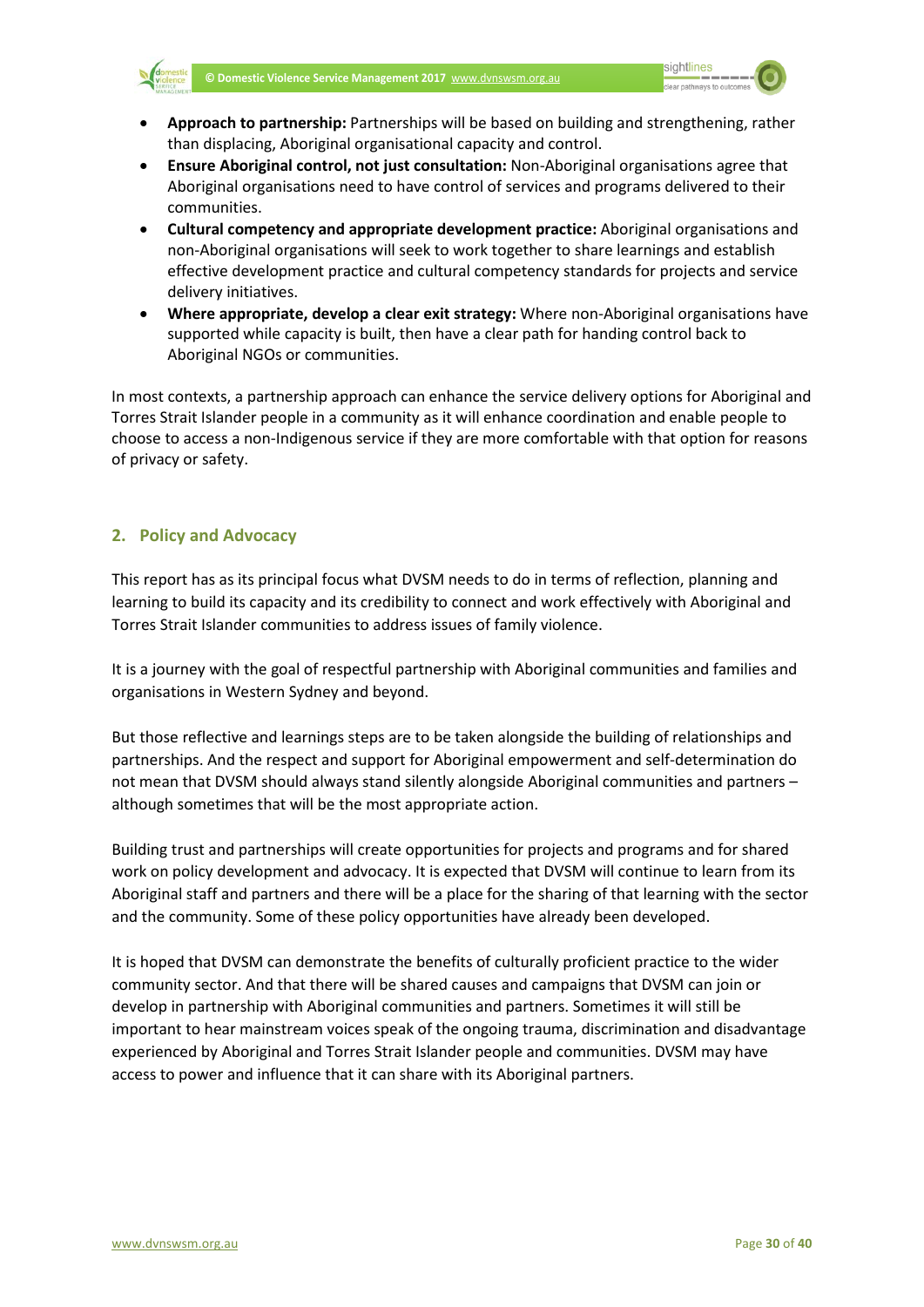

There are already a range of policy and advocacy campaigns and statements that have been developed by Aboriginal voices that DVSM could learn from and support.

Some key examples include:

- The Uluru Statement From the Heart (May 2017) The Statement of the First Nations Constitutional Convention that sets out the aspirations of Aboriginal peoples for recognition of their ancient and ongoing sovereignty.<sup>[35](#page-32-0)</sup>
- The Redfern Statement (June 2016) A call from National Aboriginal Peak Service Organisations for acknowledgment and support by Government for the solutions held by Aboriginal communities to address generational disadvantage.<sup>36</sup>
- Family Matters (November 2016) Family Matters: Strong Communities. Strong Culture. Stronger Children is Australia's national campaign to ensure Aboriginal and Torres Strait Islander children and young people grow up safe and cared for in family, community and culture – coordinated by SNAICC Our Voice for Our Children. [37](#page-32-2)

These are some of the opportunities available through being informed, taking a stance and reaching out.

<span id="page-32-0"></span> <sup>35</sup> https://www.referendumcouncil.org.au/event/uluru-statement-from-the-heart

<span id="page-32-1"></span><sup>36</sup> http://nationalcongress.com.au/about-us/redfern-statement/

<span id="page-32-2"></span><sup>37</sup> http://www.familymatters.org.au/about-us/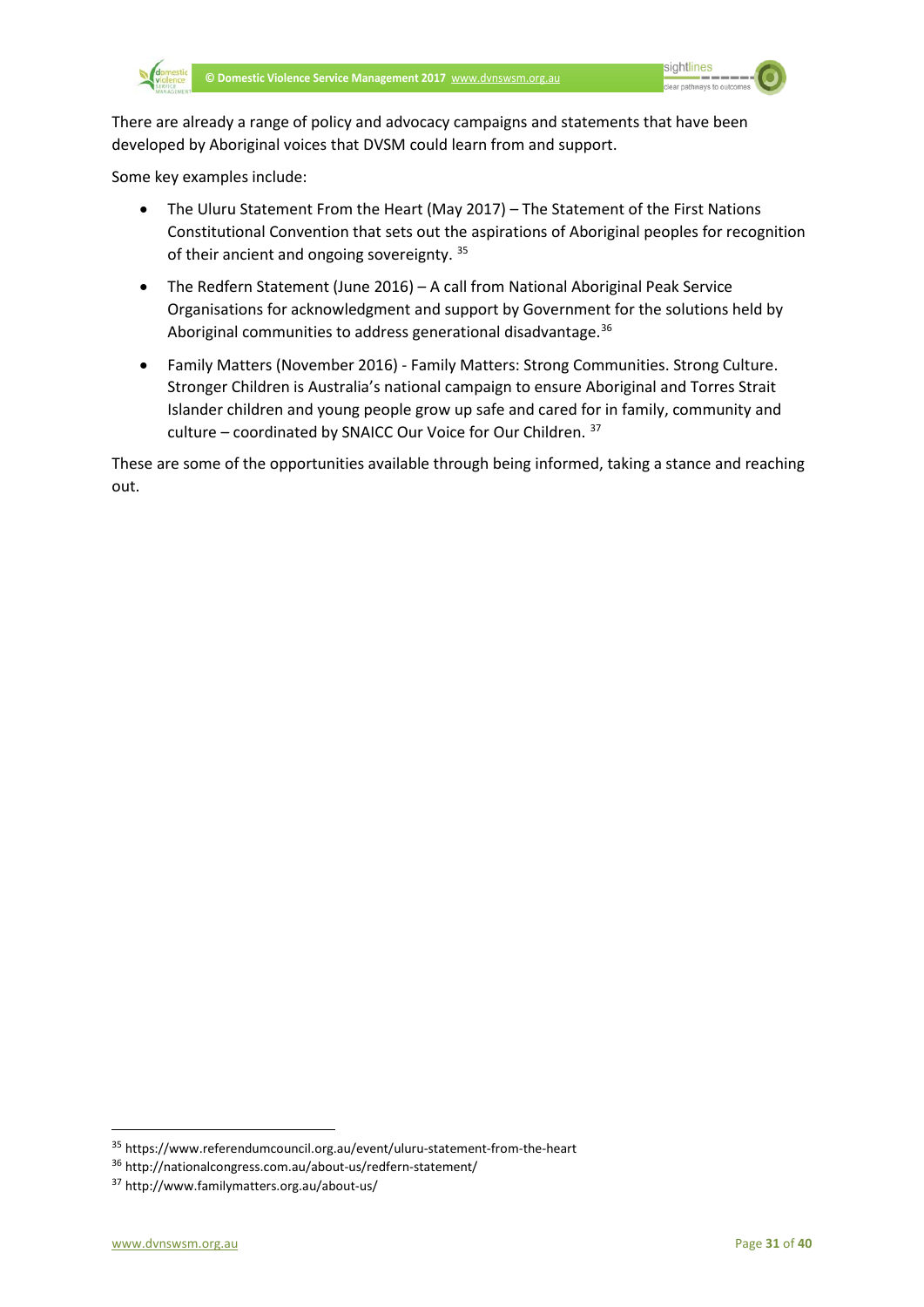

#### <span id="page-33-0"></span>**3. Communities and organisations**

Those engaged through the course of this Project suggested a number of key people and organisations that DVSM could connect with. The Project Team made the decision not to contact these people when it became clear that the focus for this project should be internal. Once DVSM has gone through the first two stages of building trust (*Becoming Informed* and *Taking a Stance*), these organisations could be potential future partners (although this will be established during the first two phases). The descriptions below have been taken from relevant websites.

#### *Aboriginal Communities and Organisations in Western Sydney*

| <b>Description</b>                                                                                                                                                                                                                                                                                                                                                                                                                                                                                                                                                                                              | <b>Contact details</b>                                                                                |
|-----------------------------------------------------------------------------------------------------------------------------------------------------------------------------------------------------------------------------------------------------------------------------------------------------------------------------------------------------------------------------------------------------------------------------------------------------------------------------------------------------------------------------------------------------------------------------------------------------------------|-------------------------------------------------------------------------------------------------------|
| Marrin Weejali provides a range of alcohol and other drug services<br>for Aboriginal and Torres Strait Islander people and to non-<br>Indigenous clients, particularly in Western and South-Western<br>Sydney. Their model of service is based upon a spiritual and<br>cultural healing approach. The ROAR Team Leaders said that they<br>refer people to Marrin Weejali. In addition, DVSM worked with<br>Marrin Weejali for a previous Sightlines project.                                                                                                                                                    | <b>Tony Hunter</b><br><b>Chief Executive Officer</b><br>9628 3031<br>Tony.hunter@marrinweejali.org.au |
| Ngallu Wal is an Integrated Child and Family Centre providing<br>childcare services to children up to four, and support services to<br>children up to eight and their families. Based in Doonside, they<br>deliver services to communities from Riverstone through Doonside<br>and out to Prospect and beyond.                                                                                                                                                                                                                                                                                                  | Dianne Chapman<br>Centre Manager<br>9672 4173                                                         |
| Yenu Allowah Aboriginal Child and Family Centre is an integrated<br>centre offering services and support for both children and their<br>parents or carers. This includes an early learning centre for<br>children from birth to five years of age; supported playgroups in<br>the centre and in the community; parent education, information,<br>referrals to services when required, and transport for most<br>activities; a dedicated family centre where agencies can provide<br>health and other services to our families, for example health<br>checks. They also have one-off events throughout the year. | <b>Christine Foreshew</b><br><b>Centre Manager</b><br>9625 6357                                       |
| Butucarbin Aboriginal Corporation contribute to the social,<br>economic, emotional and cultural development of the Aboriginal<br>community in Western Sydney. This is achieved through a range of<br>group and individual community development and adult education<br>programs and activities.                                                                                                                                                                                                                                                                                                                 | 9832 7167<br>koori@ozemail.com.au                                                                     |
| Baabayn Aboriginal Corporation was founded by five Aboriginal<br>Elders from Western Sydney. Their purpose is to connect with<br>individuals and families in a welcoming environment, providing<br>them supports and links to services that help them heal from the<br>past and nurture their sense of confidence and pride in the future.<br>The group has strong knowledge of the community and has built<br>contacts within and outside the community.                                                                                                                                                       | 0400 967 727                                                                                          |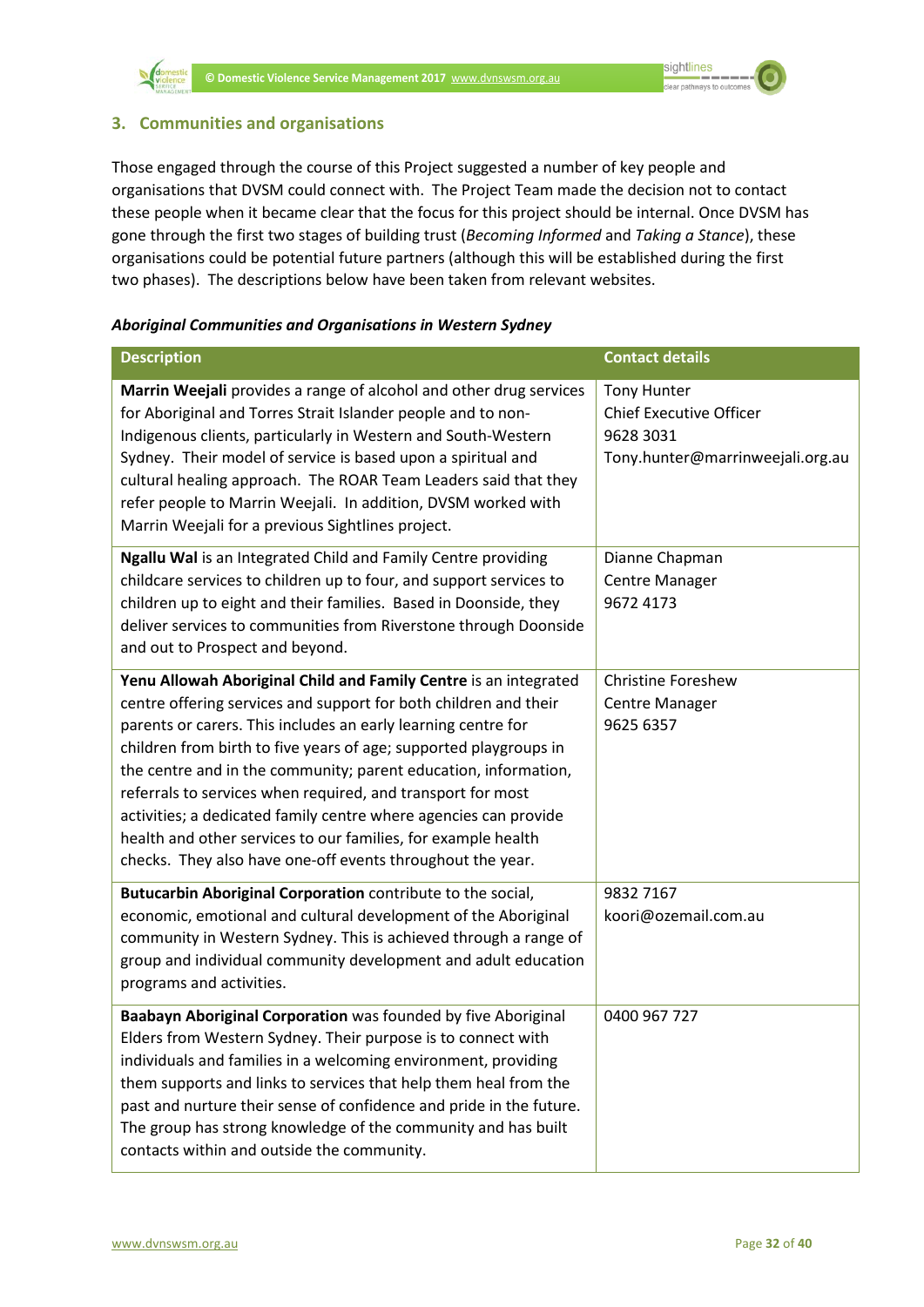



| Michael Maher, who runs the Western Sydney Men's Group,<br>which has been running for over 15 years and meet on the last<br>Friday of each month.                                                                                                                                                                                                                                                                                                                                                                                            | Michael.Maher@facs.nsw.gov.au  |
|----------------------------------------------------------------------------------------------------------------------------------------------------------------------------------------------------------------------------------------------------------------------------------------------------------------------------------------------------------------------------------------------------------------------------------------------------------------------------------------------------------------------------------------------|--------------------------------|
| Cheryl Jackson, who runs the Aboriginal Family Support Workers<br>Group and the Aboriginal Family Planning circle. The Aboriginal<br>Family Planning circle brings together workers from a range of<br>services to support Aboriginal families with complex problems.<br>The clients and workers meet together get support from a range of<br>services. An example of how the circle operates can be found<br>at https://www.facs.nsw.gov.au/reforms/children,-young-people-<br>and-families/shining-a-light-on-good-practice/circle-of-hope | Cheryl.Jackson@facs.nsw.gov.au |

#### *Additional people, organisations and networks*

| <b>Description</b>                                                                                                                                                                      | <b>Contact details</b>                |
|-----------------------------------------------------------------------------------------------------------------------------------------------------------------------------------------|---------------------------------------|
| The WASH House was established by a group of local women and<br>workers from Essie's Women's Refuge. Based in Mt Druitt, it offers<br>a range of programs and activities for all women. | Debra Coulson<br>Manager<br>9677 1962 |
| <b>Aboriginal Controlled Health Organisations</b>                                                                                                                                       |                                       |

### The ROAR Team Leaders mentioned the existence of a number of Aboriginal Controlled Health services in the Western Sydney area that they could connect with.

#### **Interagency networks**

There are several interagency networks in the region. An opportunity exists to attend networks that aren't connected to family violence services, as they will include people who work with the same clients or offer referral pathways. The Koori Interagency Network is open to non-Indigenous people by invitation only, and usually involves a presentation to the group.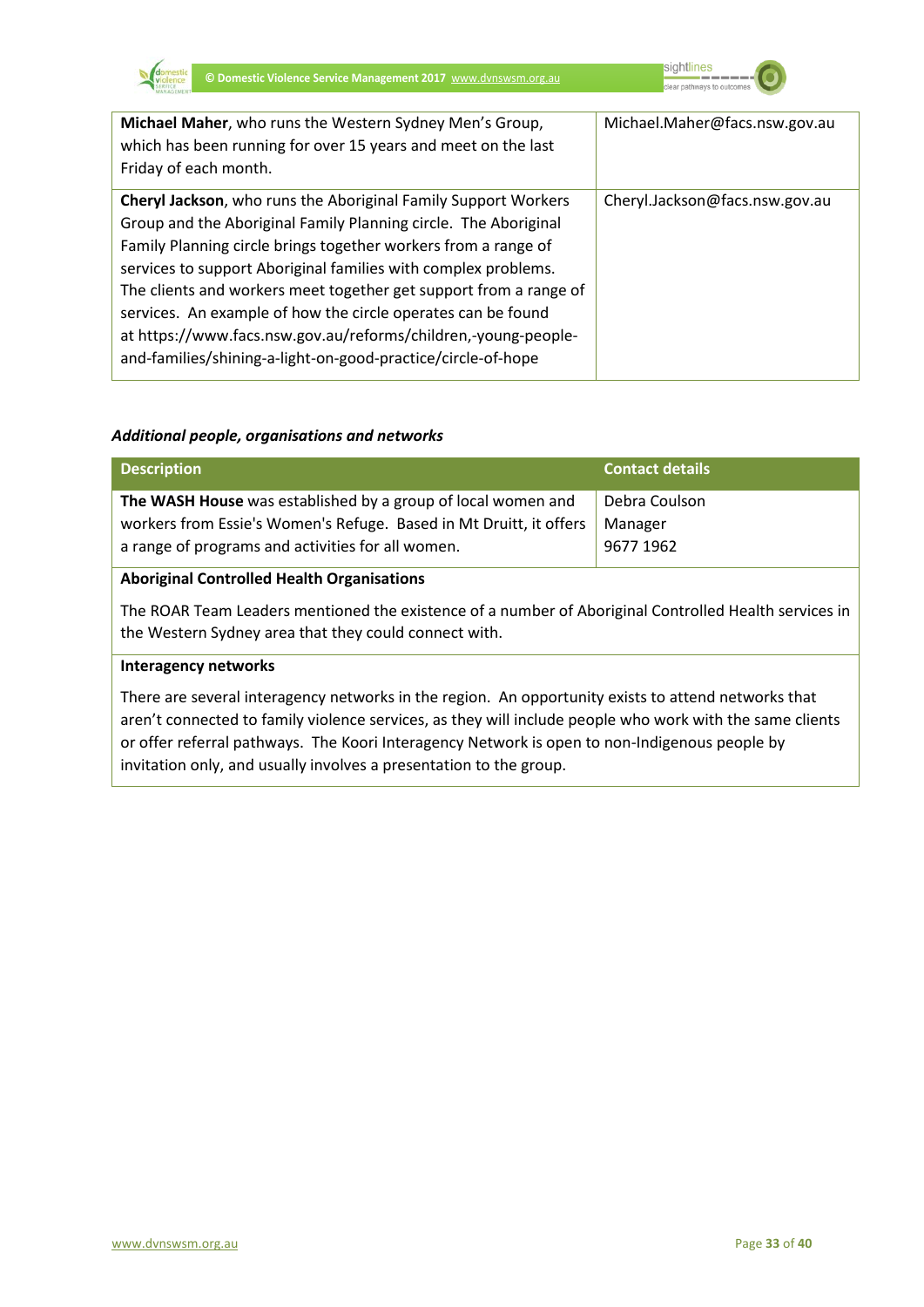

#### <span id="page-35-0"></span>**4. Management – skills, employment and policy**

Adopting a person-centred approach - underpinned by trauma and racism-informed cultural competence, human rights and community development principles, and eco-system awareness – has implications for management. It requires a range of specific skills and attributes, along with supportive structures, policies and procedures.

#### **Policies**

The Principles section of this Report suggests ways in which an organisation can create enabling structures that will further the development of person-centred work that creates culturally safe spaces for Aboriginal people. These include resourcing, enabling policies and procedures, staff recruitment and training processes, employment contracts that give time for relationship building and community development.

#### **Aboriginal representation**

A key decision is how DVSM will ensure that Aboriginal people are involved at all levels of decisionmaking. If this involves the recruitment of Aboriginal Board members and staff, it is important that there are policies and procedures in place to address the pressure outlined earlier in this Report: being seen as the source of cultural knowledge in the organisation, and being the person others from the local community come to for help.

There are also opportunities to explore Aboriginal representation through strong partnerships.

#### **Skills Audit**

The skills required to implement this are extensive. In interviews with staff, it was clear that there is a solid foundation for this work – in terms of spirit, attributes and skills. It is not yet understood how widely these exist within the organisation. Conducting an audit of existing skill levels within the organisation would give a sense of where the strengths and gaps are in the following areas:

- Racism and trauma-informed understanding and practice
- Community development
- Developmental evaluation
- Systems thinking

#### **Training and employment**

A skills audit will identify skills gaps to inform training and employment needs. Identifying the most suitable cultural competency training is a priority. The work of Felicity (Flic) Ryan has been recommended as a possible starting point for building cultural competency [\(http://felicityryan.com.au/\)](http://felicityryan.com.au/). In addition, throughout the project, a number of guides were identified that were developed to assist mainstream organisations to develop cultural competency. (See Appendix I: Further Reading).

There are also opportunities for ongoing, on-the-job training, as the DVSM ROAR Team Leaders already do this. If this is seen as a viable means of training, it needs to be properly resourced.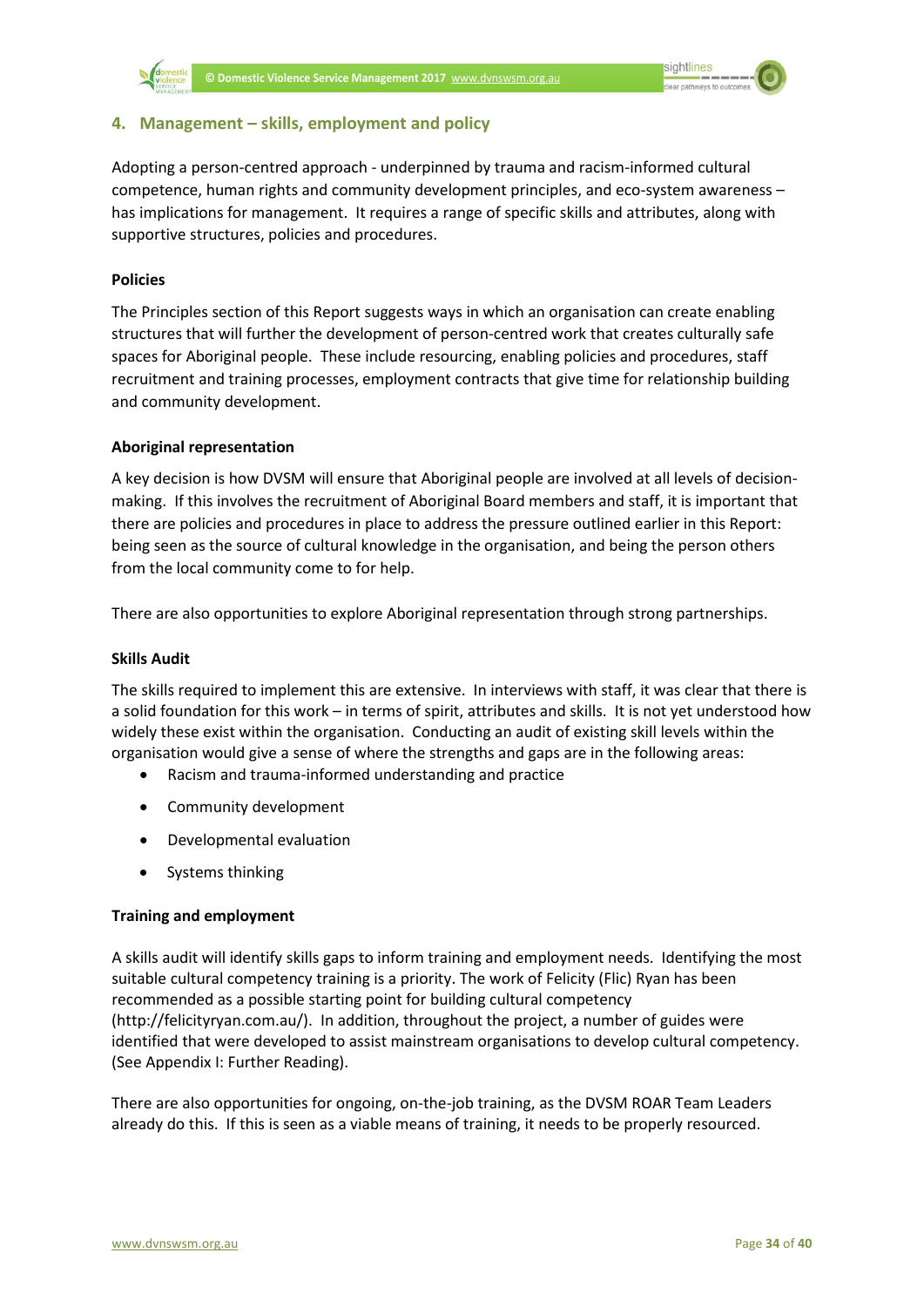

It is not possible to identify specific employment needs, as these will emerge throughout the process of "*Becoming Informed*" and "*Taking a Stance*". There are, however, certain characteristics that DVSM could look for in recruitment of staff – the values identified by DVSM staff of brave, curious and caring, along with the openness to work on the individual level of "*Becoming Informed*, *Taking a Stance* and *Reaching Out*".

#### <span id="page-36-0"></span>**5. Relationships, clients and service delivery**

There are practice implications of / for adopting a person-centred approach that:

- Recognises the impact of trauma and racism on communities;
- Utilises human rights and community development principles; and
- Is aware of the impacts and influences of the broader social and the service systems within which it operates.

In particular, there will be implications for the development of relationships and partnerships, working with clients and service delivery.

Taking the time to build relationships and trust is key, and as an initial step, involves the internal work of "*Becoming Informed*" and "*Taking a Stance*". Once this has been done, organisations are then able to reach out to Aboriginal elders, organisations and communities in the spirit of giving before asking.

True partnership with local Aboriginal communities and organisations shifts the role of the mainstream organisation to supporting people from the community and other community organisations to lead change. Western Sydney has some opportunities for such partnerships, through the potential partners listed above, particularly Baabayn and Marrin Weejali.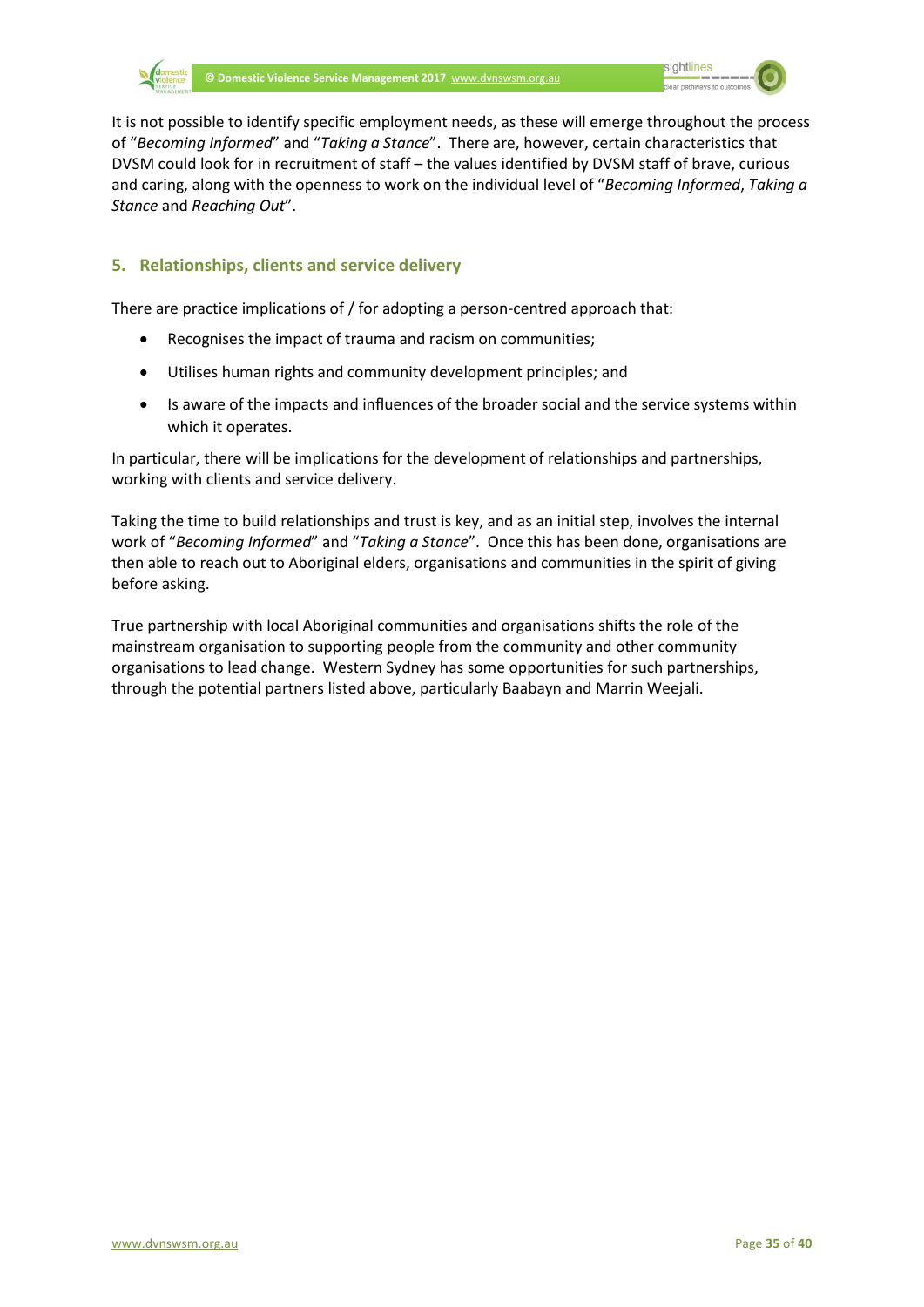

#### <span id="page-37-0"></span>**Findings, Recommendations and Reflections**

#### <span id="page-37-1"></span>**Findings**

- 1. In seeking to understand the relationship between DVSM and the Aboriginal communities that it is likely to deal with, an immense amount has been learnt from a number of existing staff. The skills and experience of these staff represent an extraordinary resource for DVSM.
- 2. The key opportunity and challenge for DVSM is to consolidate the learnings of staff and this research. This will form an organisational platform for developing and maintaining meaningful relationships with communities and clients.
- 3. History (including personal stories) is a critical component of building respect and trust.
- 4. **Mainstream Services have an important role to play in the current system**. Some people do not wish to attend Aboriginal services, because of the close family and community connections. Yet mainstream services do not always feel accessible and culturally safe to Indigenous people.
- 5. Through the course of this project a greater focus has been placed on the consideration of **how mainstream services such as DVSM would be seen from the perspective of Aboriginal women and communities**. Readings and discussions undertaken have sought to answer the following questions. For people to feel that a mainstream service is accessible, culturally safe and trustworthy:
	- How does a mainstream service provider need to "be", how does it need to operate, and, within that, what does it need to offer (including partnerships and the way it works with clients)
	- What are the characteristics of accessible mainstream services from individual practitioner level through to organisation? And what are the structures that support and enable this?
	- What role do trust, cultural competence and relationships play? (themes that had already come up in Project discussions)
- 6. A key theme to emerge was the importance of people feeling that they can trust the mainstream services, that they are culturally safe. It is the responsibility of mainstream services to show that they can be trusted.
- 7. The process of building trust and strong relationships challenges mainstream organisations to ask themselves:
	- What do we need to do to be culturally proficient at all levels of the organisation? What do we need to learn and understand that we don't know, and who can we engage to do that? (Becoming Informed)
	- What structures and practices do we need to put in place so that we have a culturallysafe, welcoming service for women, children and their families? (Taking a Stance)
	- Who do we need to reach out to in the local community, and what can we offer them? What does an effective partnership look like? (Reaching Out)
	- How can we work together with Aboriginal communities, organisations and women to support them in their efforts to address violence? (Working Together)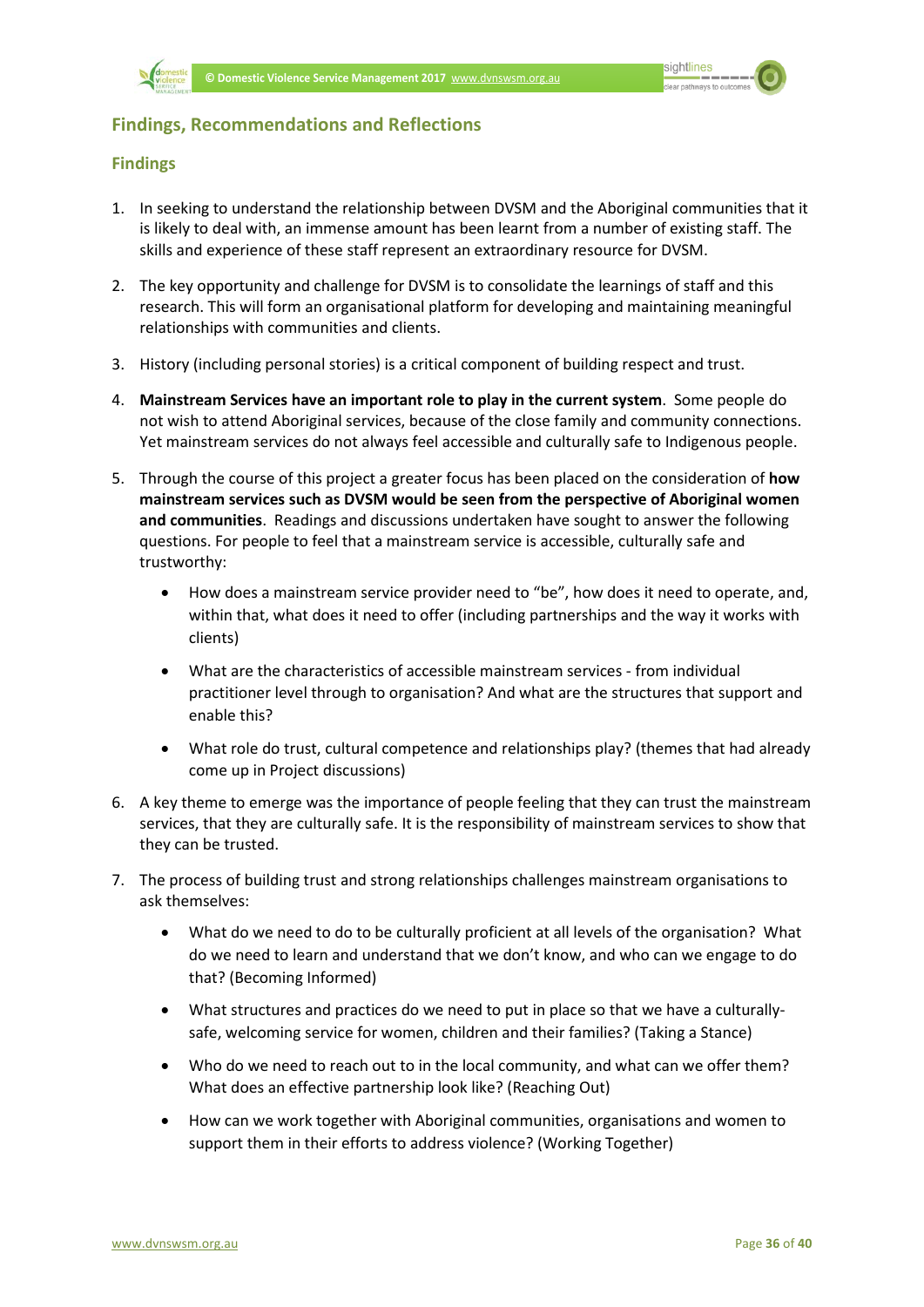

- 8. The answers to these questions cannot be found outside of the context of the relationship between the organisation (and its workers) and the communities that its clients come from.
- 9. It is critical for DVSM as an organisation to answer these questions in order to develop and maintain relationships with the Aboriginal communities it seeks to work with. There are tools that exist that can support DVSM through this process.

#### <span id="page-38-0"></span>**Recommendations for DVSM**

1. Focus initially on "becoming informed" and "taking a stance". This should be undertaken through the development of a process that fosters internal reflection and action which is underpinned by the following principles and practices.

#### **Principles**

- Building on the foundation of existing practice, strengths and abilities
- Being able to adapt to a changing environment and conditions, which are sometimes outside of DVSM's control
- Recognising that the answers aren't yet clear and will emerge through collective understanding and action
- Relationships are central to building trust, which takes time and investment.

#### **Practice**

- Participative a co-creative process that involves people from across the organisation, who bring different perspectives and experience, and external people as required
- Emergent through understanding and action, DVSM will continue to build its learning. An action learning approach will help in this way
- Resourced ensuring sufficient resourcing (time and money) to enable full participation.
- 2. Acknowledge and support the existing work of building trust and developing relationships that is already underway across the organisation.
- 3. Build on staff and the organisations existing resources. This could include further developing:
	- The skills and experience in relation to cultural proficiency, understanding of family violence, and the history of trauma for communities and clients;
	- The skills and experience for building relationships with Aboriginal people and communities;
	- Understanding of the barriers to access for Aboriginal clients and what DVSM can do to overcome these barriers;
	- The principles and strategies which will inform DVSM's engagement with and support for communities;
	- The stance it would like to take as an influential player in the family violence system.
- 4. DVSM considers incorporation of the principles (recommendation 1) and strategies (recommendation 3) into its practice framework and program logics and as part of the organisations next Strategic Plan.
- 5. Involve the DVSM Board in the development (and endorsement) of the agency's stance on engagement with Aboriginal communities.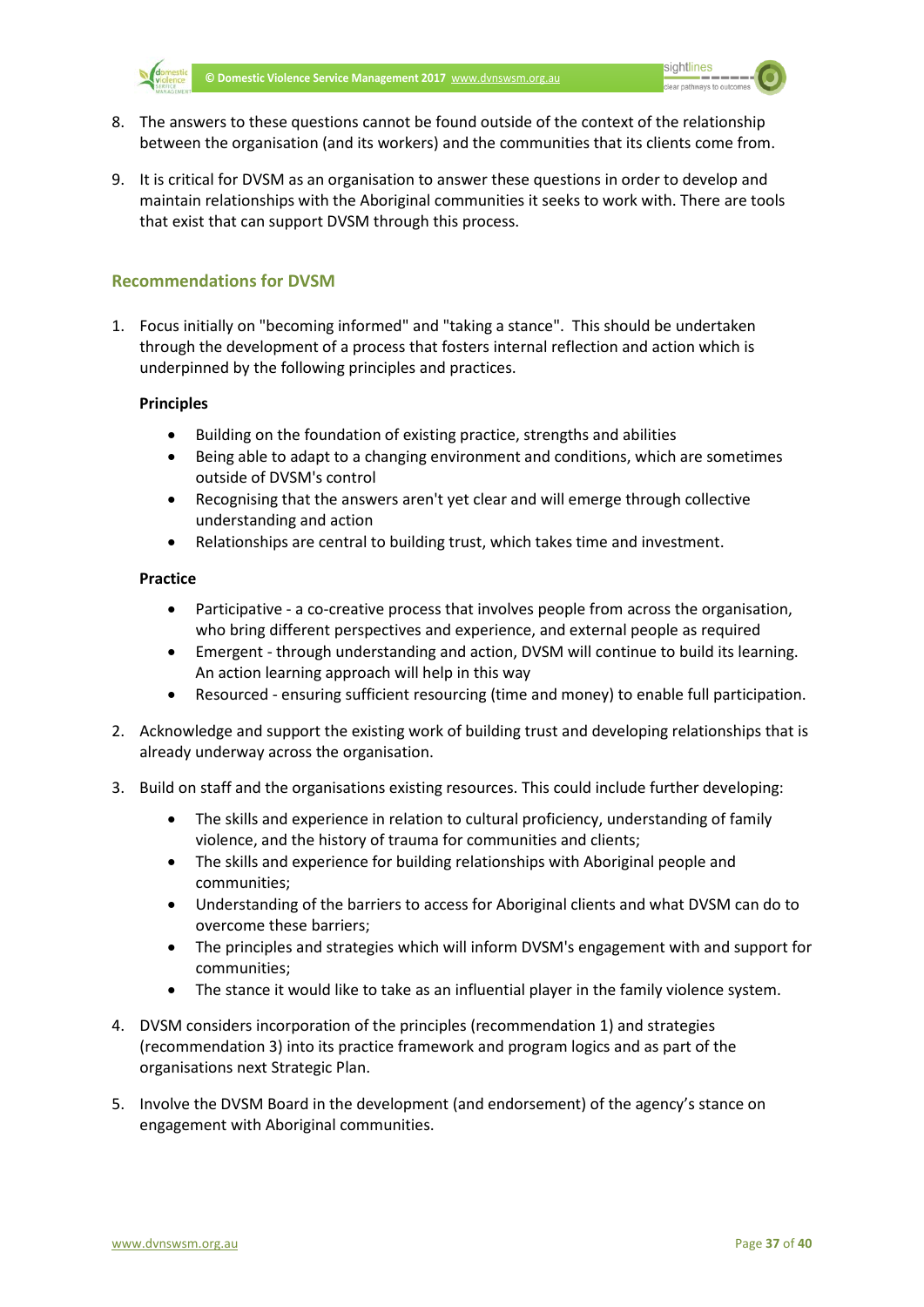

#### <span id="page-39-0"></span>**Reflections**

#### **James McDougall – Sightlines Associate**

DVSM is well placed to partner with and learn from Aboriginal communities throughout its work. Staff from DVSM have profound learning and experience and are already sharing and influencing to good effect.

Cultural awareness in case management of families is a crucial tool for the development of family support strategies that can prevent child protection interventions.

#### **Nicole Endacott – Sightlines Associate**

There is a need for mainstream organisations to offer services to Aboriginal and Torres Strait Islander women who are experiencing family violence, as this provides women with choice. Mainstream organisations need to provide a culturally safe service in order to be truly accessible to Aboriginal women.

Building trust is an essential foundation of this work. Trust develops over time and through focus on relationship building in the spirit of giving before receiving.

While deep listening and relationship building are central to trust, first mainstream organisations need to demonstrate that they have taken the time to understand and incorporate that understanding into practice.

DVSM has a solid foundation for this work – through the existing skills and experience of staff, and partnerships with other organisations. The spirit and culture of DVSM is central to this.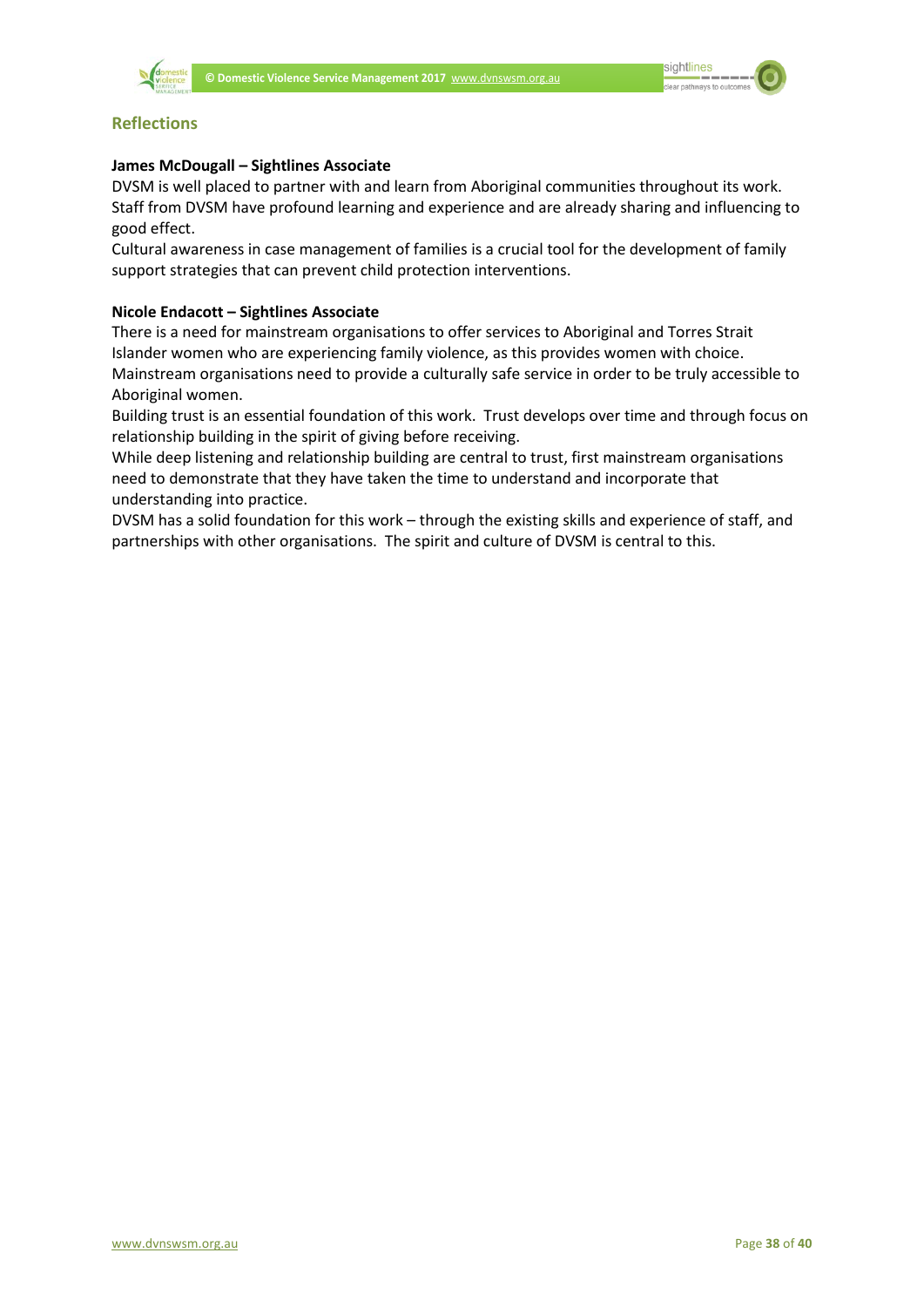

#### <span id="page-40-0"></span>**References**

Aboriginal Peak Organisations Northern Territory (2013) *Partnership Principles for Organisations Working With Aboriginal Organisations and Communities in the Northern Territory*

Cheers, B., Binell, M., Coleman, H., Gentle, I., Miller, G., Taylor, J., & Weetra, C. (2006). Family violence: An Australian indigenous community tells its story. International Social Work, 49(1), 51–63

Commission for Children and Young People Victoria (2016) *Always Was Always Will Be Koori Children*

Cross, T., Bazron, B., Dennis, K., & Isaacs, M. (1989). *Towards a culturally competent system of care*, Volume 1. Washington DC: Center for Child Health and Mental Health Policy, Georgetown University Child Development Center

Dudgeon, Wright, Paradies, Garvey & Walker (2010) *The Social, Cultural and Historical Context of Aboriginal and Torres Strait Islander Australians*

Durie, M. (2001), *Cultural Competence and Medical Practice in New Zealand*, School of Māori Studies Massey University Palmerston North

DVSM (2016) *Are you ready for me? A project designed to understand the needs of, and improve service responses for 'Women Leaving Correctional Services'*

Glaser, Judith E., 2014, Conversational Intelligence: How great leaders build trust & get extraordinary Results, Bibliomotion Inc.

Gooda, Mick (2011), *Social Justice Report*, Australian Human Rights Commission

Herring, S., Spangaro, J., Lauw, M., & McNamara, L. (2013). *Waiting for trust: The intersection of trauma, racism and cultural competence in effective work with Aboriginal people*. Australian Journal of Social Work, 66(1), 104–117

Holder, R., Putt, J., O'Leary, C. (2017), *Women's specialist domestic and family violence services: Their responses and practices with and for Aboriginal women: Key findings and future directions*, ANROWS, Sydney

Lumby, B., & Farrelly, T. (2009). *Family violence, help-seeking & the close-knit Aboriginal community: Lessons for mainstream service providers*. Issues Paper 19. Sydney, NSW: Australian Domestic & Family Violence Clearinghouse

Lynn, R., Thorpe, R., & Miles, D., 1998, *Murri way! Aborigines and Torres Strait Islanders Reconstruct Social Welfare Practice: Report on Aboriginal and Torres Strait Islander helping styles in Social Welfare Practice in North Queensland*, Centre for Social Research, James Cook University, Townsville

Olsen, A., Lovett, R. *Existing knowledge, practice and responses to violence against women in Australian Indigenous communities: State of knowledge paper* (2016), ANROWS, Sydney

Productivity Commission (2014) *Overcoming Indigenous Disadvantage Key Indicators Report*

Rawsthorne, M. (2010) *Aboriginal Women Against Violence Project Evaluation report*, Social Work & Policy Studies, University of Sydney

Rawsthorne, M. (2014), *"Helping Ourselves, Helping Each Other": Lessons from the Aboriginal Women against Violence Project* Advances in Social Work & Welfare Education, Volume 16, No.1, 2014, 7-21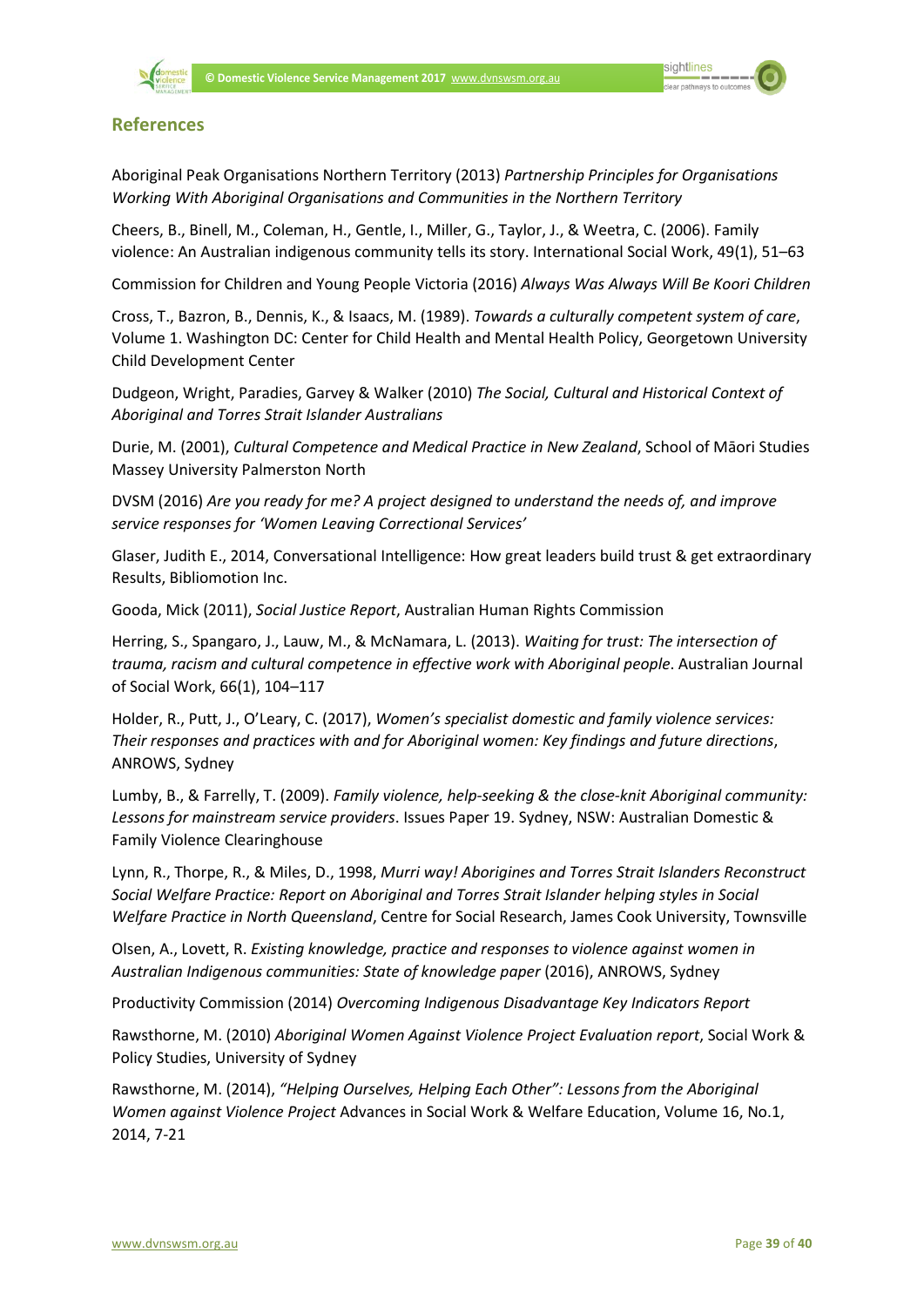Secretariat of National Aboriginal and Islander Child Care (2014), *Safe for Our Kids: A guide to family violence response and prevention for Aboriginal and Torres Strait Islander children and families*

Secretariat of National Aboriginal and Islander Child Care and National Family Violence Prevention Legal Services Forum (2017 Draft - unpublished), *Joint Family Violence Position Statement*

Tynan, M., Smullen, F., Atkinson, P., Stephens, K., Garling, T (2011) *Aboriginal Health Cultural Competence Framework, Hume Region Victoria*, Yorta Yorta Nation Aboriginal Corporation, Kaiela Institute, Rumbalara Aboriginal Cooperative

Victorian Aboriginal Child Care Agency (VACCA), *Protecting Victoria's Vulnerable Children Response to the Inquiry by the Victorian Aboriginal Child Care Agency (VACCA)*, (2011)

#### <span id="page-41-0"></span>**Appendices**

#### **Further readings relating to the community connections project can be found below:**

Betancourt, J., Green, A., and Emilio Carrillo, J., *Cultural Competence In Health Care: Emerging Frameworks And Practical Approaches* (2002) The Commonwealth Fund

Buxton-Namisnyk, Emma, *Does an Intersectional Understanding of International Human Rights Law Represent the way forward in the Prevention and Redress of Domestic Violence against Indigenous women in Australia?*, Australian Indigenous Law Review, (2014/2015) 18(1)

Cultural Perspectives and Judith Miralles & Associates, *National Health and Medical Research Council (NHMRC): Increasing Cultural Competency for Healthier Living and Environments: Discussion Paper*, 24 March 2005

Department for Child Protection and Family Support (2016). *Aboriginal Services and Practice Framework 2016-2018*. Perth, Western Australia: Western Australian Government

Department of Human Services (2008), *Aboriginal Cultural Competence Matrix*, Melbourne, Victoria: Victorian Government. (Copyright, Victorian Aboriginal Child Care Agency)

Goode, T,D., *Promoting Cultural Diversity and Cultural Competency: Self-Assessment Checklist for Personnel Providing Services and Supports to Children with Disabilities & Special Health Needs and their Families*, Georgetown University Center for Child & Human Development (Adapted from – "Promoting Cultural Competence and Cultural Diversity in Early Intervention and Early Childhood Settings" - June 1989. Revised 1993, 1996, 1999, 2000, 2002, & 2004.)

Goode, T,D., *Resources Planning, Implementing and Evaluating Culturally Competent Service Delivery Systems in Primary Health Care Settings: Implications for Policy Makers and Administrators* https://nccc.georgetown.edu/documents/getting-started.php

Heise, L. (1998). *Violence against women: An integrated ecological framework*. Violence Against Women, 4, 262–290.

Mudgin-Gal Aboriginal Corporation is a local example of a service run by Aboriginal women, for Aboriginal women http://www.redfernfoundation.org.au/mudgingal.pdf

Tynan, M., Smullen, F., Atkinson, P., Stephens, K., Garling, T (2011) *Aboriginal Health Cultural Competence Framework, Hume Region Victoria*, Yorta Yorta Nation Aboriginal Corporation, Kaiela Institute, Rumbalara Aboriginal Cooperative